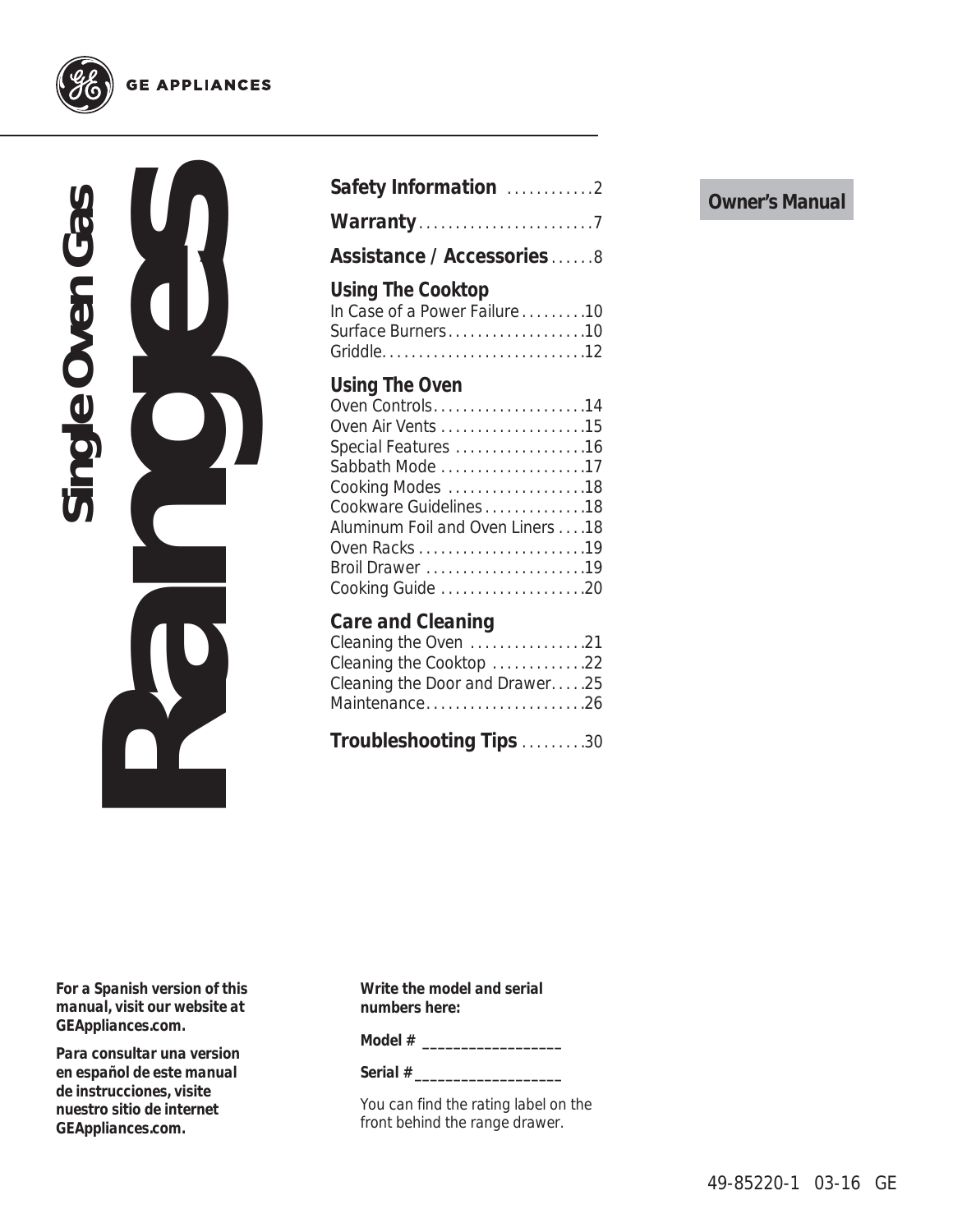# **IMPORTANT SAFETY INFORMATION READ ALL INSTRUCTIONS BEFORE USING**

A This is the safety alert symbol. This symbol alerts you to potential hazards that can kill or hurt you and others. All safety messages will follow the safety alert symbol and the word "DANGER", "WARNING", or "CAUTION". These words are defined as:

## **DANGER** Indicates a hazardous situation which, if not avoided, **will** result in death or serious injury.

**WARNING** Indicates a hazardous situation which, if not avoided, **could** result in death or serious injury.

**CAUTION** Indicates a hazardous situation which, if not avoided, **could** result in minor or moderate injury.

**WARNING If the information in this manual is not followed exactly, a fire or explosion may result, causing property damage, personal injury or death.**

- Do not store or use gasoline or other flammable vapors and liquids in the vicinity of this or any other appliance.
- **WHAT TO DO IF YOU SMELL GAS**
- $\Box$  Do not try to light any appliance.
- Do not touch any electrical switch; do not use any phone in your building.
- **Immediately call your gas supplier from a neighbor's phone. Follow the gas supplier's instructions.**
- $\blacksquare$  If you cannot reach your gas supplier, call the fire department.
- Installation and service must be performed by a qualified installer, service agency or the gas supplier.

# **ANTI-TIP DEVICE**

# **A WARNING** Anti-Tip Bracket

| <b>Tip-Over Hazard</b>                                                                              |                                                              |
|-----------------------------------------------------------------------------------------------------|--------------------------------------------------------------|
| A child or adult can tip the range and be killed.                                                   | Leveling                                                     |
| Verify the anti-tip bracket has been properly installed<br>and engaged.                             | Leg                                                          |
| Ensure the anti-tip bracket is re-engaged when the range<br>is moved.                               | To reduce the risk of tipping                                |
| Do not operate the range without the anti-tip bracket in<br>place and engaged.                      | the range, the range must<br>be secured by a properly        |
| Failure to follow these instructions can result in death or<br>serious burns to children or adults. | installed anti-tip bracket.<br>See installation instructions |
|                                                                                                     |                                                              |

shipped with the bracket for complete details before attempting to install.

To check if the bracket is installed and engaged properly, look underneath the range to see that the rear leveling leg is engaged in the bracket. On some models, the storage drawer or kick panel can be removed for easy inspection. If visual inspection is not possible, slide the range forward, confirm the anti-tip bracket is securely attached to the floor or wall, and slide the range back so the rear leveling leg is under the anti-tip bracket.

If your range is removed for cleaning, servicing or any reason, be sure the anti-tip device is reengaged properly when the range is replaced. Failure to take this precaution could result in tipping of the range and can result in death or serious burns to children or adults.

Never completely remove the leveling legs or the range will not be secured to the anti-tip device properly.

### $2^{49-85220-1}$ **READ AND SAVE THESE INSTRUCTIONS**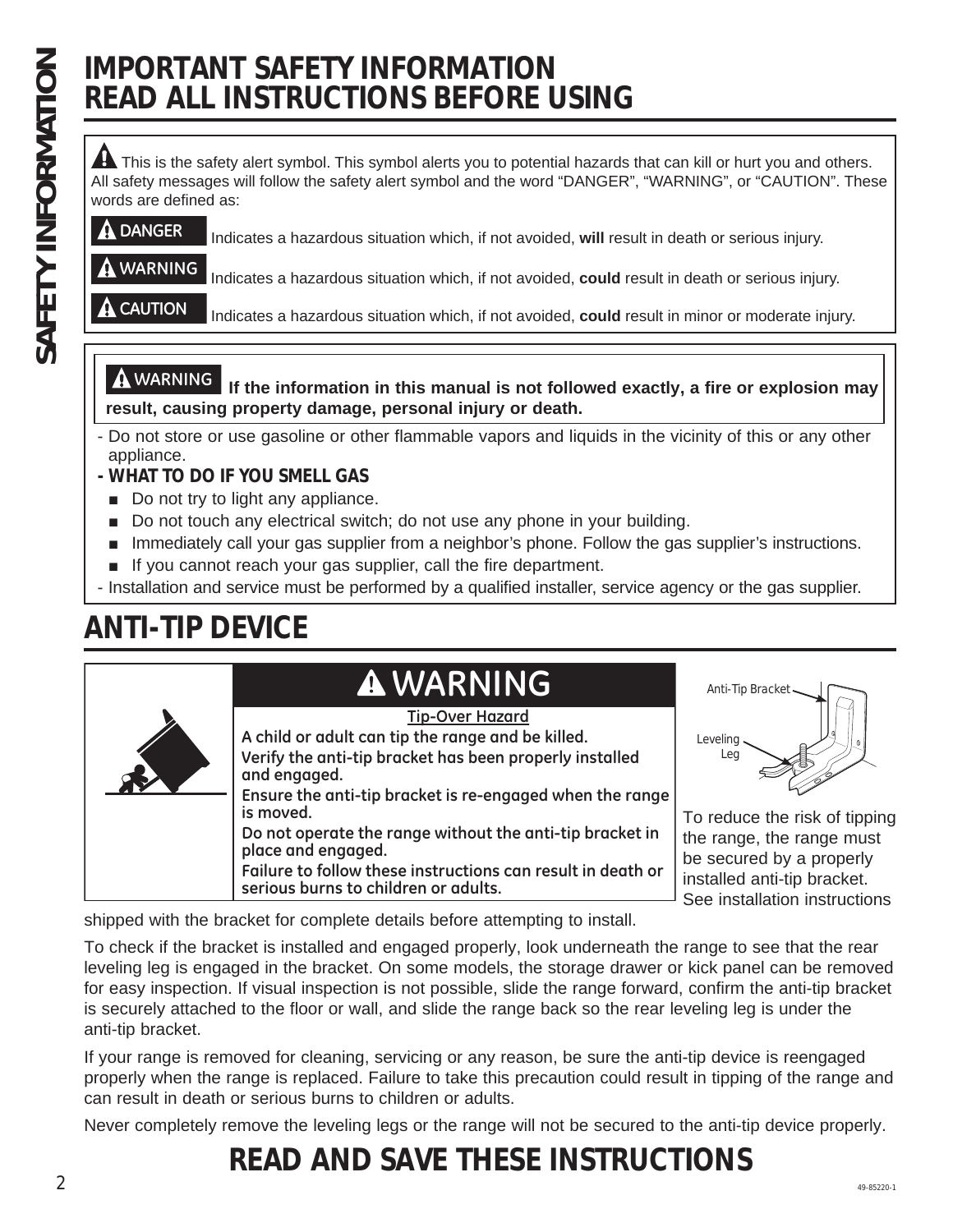# **STATE OF CALIFORNIA PROPOSITION 65 WARNING**

The California Safe Drinking Water and Toxic Enforcement Act requires the Governor of California to publish a list of substances known to the state to cause cancer, birth defects or other reproductive harm, and requires businesses to warn customers of potential exposure to such substances.

**WARNING** This product contains one or more chemical known to the State of California to cause cancer, birth defects or other reproductive harm.

Self-clean ovens can cause low-level exposure to some of these substances, including carbon monoxide, during the cleaning cycle. Exposure can be minimized by venting with an open window or using a ventilation fan or hood.

# **WARNING GENERAL SAFETY INSTRUCTIONS**

 **WARNING NEVER use this appliance as a space heater to heat or warm the room. Doing so may result in carbon monoxide poisoning and overheating of the oven.**

- $\blacksquare$  Use this appliance for its intended purpose as described in this owner's manual.
- Have your range installed and properly grounded by a qualified installer in accordance with the provided installation instructions.
- $\blacksquare$  Any adjustment and service should be performed only by a qualified gas range installer or service technician. Do not attempt to repair or replace any part of your range unless it is specifically recommended in this manual.
- Your range is shipped from the factory set for use with natural gas. It can be converted for use with propane gas. If required, these adjustments must be made by a qualified technician in accordance with the installation instructions and local codes. The agency performing this work assumes responsibility for the conversion.
- $\blacksquare$  Have the installer show you the location of the range gas shut-off valve and how to turn it off if necessary.
- **EXAMINE OF CALIFORNIA PROPOSITION 65 WARNING**<br>
The california sate of prioriteria in the distribution of the second of equation in the Second Valentin B.<br>
The california sate of the california in the second of the second  $\blacksquare$  Plug your range into a 120-volt grounded outlet only. Do not remove the round grounding prong from the plug. If in doubt about the grounding of the home electrical system, it is your responsibility and obligation to have an ungrounded outlet replaced with a properly grounded, three prong outlet in accordance with the National Electrical Code. Do not use an extension cord with this appliance.
	- $\blacksquare$  Before performing any service, unplug the range or disconnect the power supply at the household distribution panel by removing the fuse or switching off the circuit breaker.
	- $\blacksquare$  Be sure all packing materials are removed from the range before operating to prevent ignition of these materials.
	- $\blacksquare$  Avoid scratching or impacting glass doors, cooktops, or control panels. Doing so may lead to glass breakage. Do not cook on a product with broken glass. Shock, fire, or cuts may occur.
	- Do not leave children alone or unattended in an area where an appliance is in use. They should never be allowed to climb, sit or stand on any part of the appliance.
	- Ŷ **A CAUTION** Do not store items of interest to children in cabinets above an oven - children climbing on the oven to reach items could be seriously injured.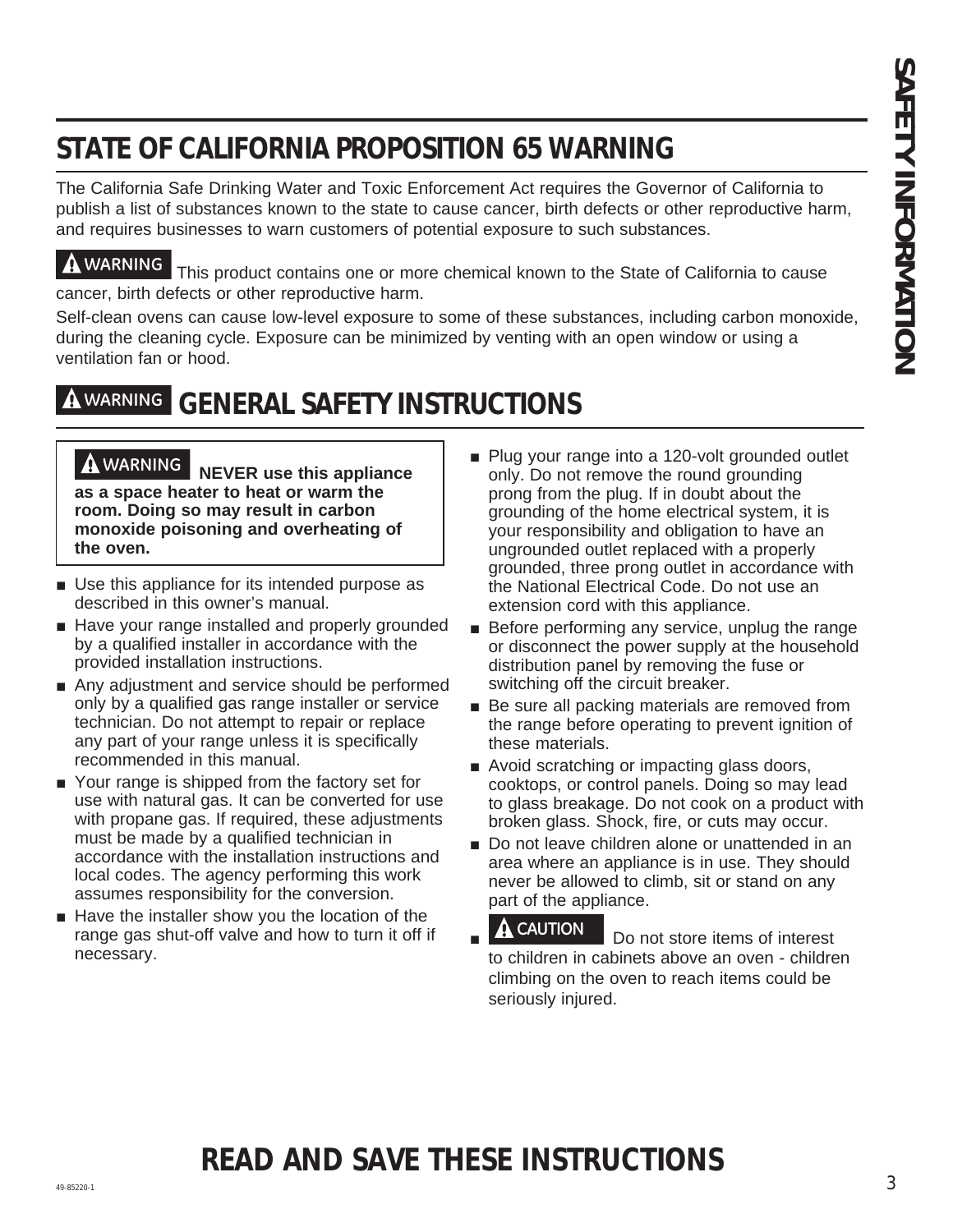# **IMPORTANT SAFETY INFORMATION READ ALL INSTRUCTIONS BEFORE USING**

# **WARNING GENERAL SAFETY INSTRUCTIONS (Cont.)**

- **SAFETY INFORMATIONS B<br>
SAFETY**<br> **SAFETY**<br> **SAFETY**<br> **SAFETY**<br> **SAFETY**<br> **SAFETY**<br> **SAFETY**<br> **SAFETY**<br> **SAFETY**<br> **SAFETY**<br> **SAFETY**<br> **SAFETY**<br> **SAFETY**<br> **SAFETY**<br> **SAFETY**<br> **SAFETY**<br> **SAFETY**<br> **EXAFETY**<br> **EXAFETY**<br> **EXAFET** range. They provide the air inlets and outlets that are necessary for the range to operate properly with correct combustion. Air openings are located at the rear of the cooktop, at the top and bottom of the oven door, and at the bottom of the range under the warming drawer, lower oven drawer or kick panel.
	- Use only dry pot holders—moist or damp pot holders on hot surfaces may result in burns from steam. Do not let pot holders touch surface burners, burner grate, or oven heating element. Do not use a towel or other bulky cloth in place of pot holders.
	- $\blacksquare$  Do not touch the heating elements or the interior surface of the oven. These surfaces may be hot enough to burn even though they are dark in color. During and after use, do not touch, or let clothing or other flammable materials contact any

interior area of the oven; allow sufficient time for cooling first. Other surfaces of the appliance may become hot enough to cause burns. Potentially hot surfaces include the burners, grates, oven vent opening, surfaces near the opening, and crevices around the oven door.

- Do not heat unopened food containers. Pressure could build up and the container could burst, causing an injury.
- $\Box$  Cook food thoroughly to help protect against foodborne illness. Minimum safe food temperature recommendations can be found at www.IsItDoneYet.gov and www.fsis.usda. gov. Use a food thermometer to take food temperatures and check several locations.
- Do not allow anyone to climb, stand or hang on the oven door, drawer or cooktop. They could damage the range or tip it over causing severe injury or death.

# **WARNING KEEP FLAMMABLE MATERIALS AWAY FROM THE OVEN**

**Failure to do so may result in fire or personal injury.**

- Do not store or use flammable materials in an oven or near the cooktop, including paper, plastic, pot holders, linens, wall coverings, curtains, drapes and gasoline or other flammable vapors and liquids.
- $\blacksquare$  Never wear loose-fitting or hanging garments while using the appliance. These garments may ignite if they contact hot surfaces causing severe burns.
- Do not let cooking grease or other flammable materials accumulate in or near the range. Grease in the oven or on the cooktop may ignite.

# **WARNING IN THE EVENT OF A FIRE, TAKE THE FOLLOWING STEPS TO PREVENT INJURY AND FIRE SPREADING**

- Do not use water on grease fires. Never pick up a flaming pan. Turn the controls off. Smother a flaming pan on a surface burner by covering the pan completely with a well-fitting lid, cookie sheet, or flat tray. If necessary, use a multi-purpose dry chemical or foam-type fire extinguisher.
- $\blacksquare$  If there is a fire in the oven during baking, smother the fire by closing the oven door and turning the oven off or by using a multi-purpose dry chemical or foam type fire extinguisher.
- If there is a fire in the oven during self-clean, turn the oven off and wait for the fire to go out. Do not force the door open. Introduction of fresh air at self-clean temperatures may lead to a burst of flame from the oven.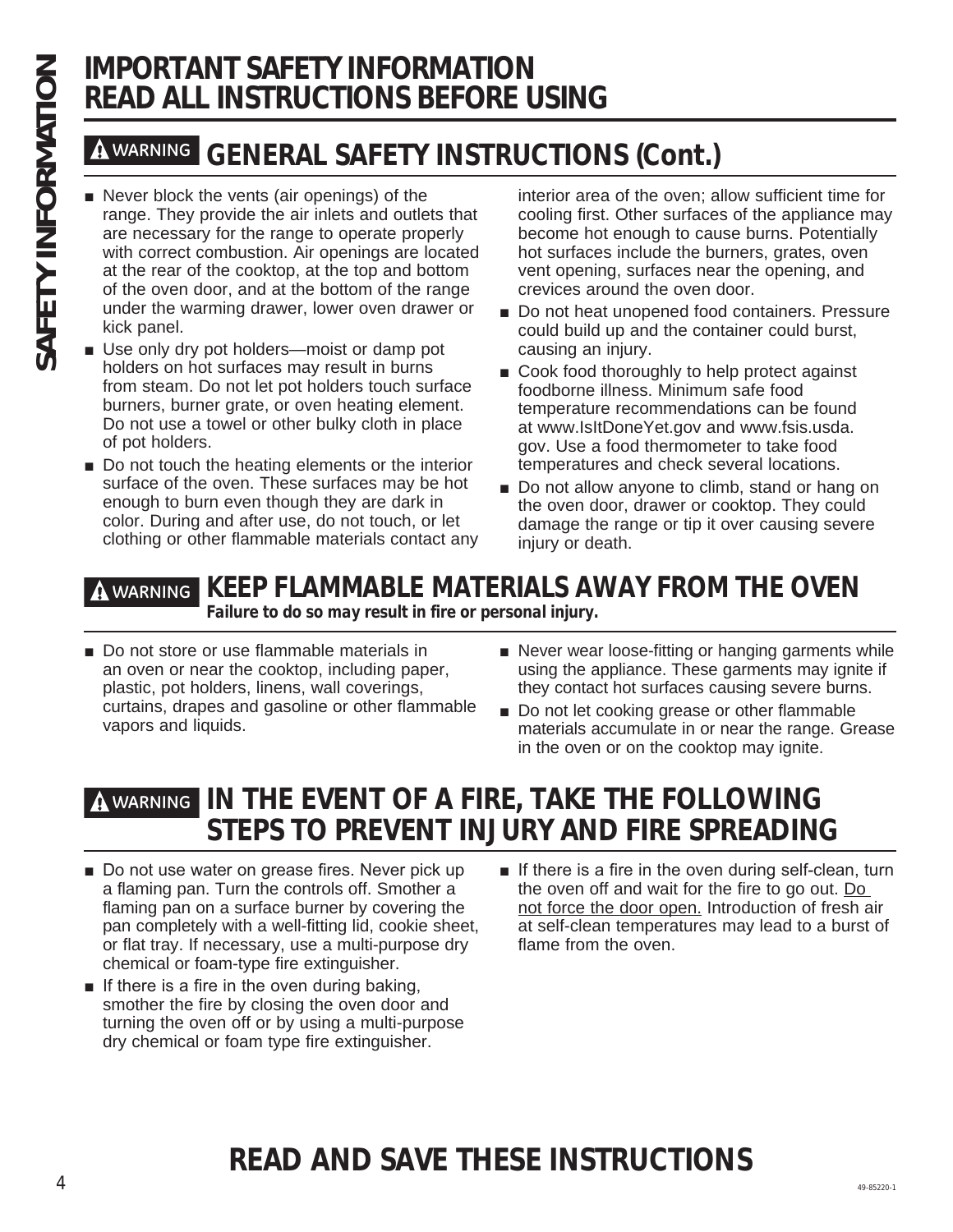# **WARNING COOKTOP SAFETY INSTRUCTIONS**

- Never leave the surface burners unattended at medium or high heat settings. Foods, especially oily foods, may ignite resulting in fire that could spread to surrounding cabinets.
- Never leave oil unattended while frying. If allowed to heat beyond its smoking point, oil may ignite resulting in fire that may spread to surrounding cabinets. Use a deep fat thermometer whenever possible to monitor oil temperature.
- To avoid oil spillover and fire, use the minimum amount of oil when using a shallow pan-frying and avoid cooking frozen foods with excessive amounts of ice.
- Use proper pan size and avoid pans that are unstable or easily tipped. Select cookware that is matched to the size of the burner. Burner flames should be adjusted so that they do not extend beyond the bottom of the pan. Excessive flame may be hazardous.
- $\blacksquare$  Always use the LITE position when igniting the top burners and make sure the burners have ignited.
- When using glass/ceramic cookware, make sure it is suitable for cooktop service; others may break because of sudden change in temperature.
- $\blacksquare$  To minimize the possibility of burns, ignition of flammable materials and spillage, the handle of a container should be turned toward the center of the range without extending over nearby burners.
- Do not use a wok with a round metal support ring. The ring may trap heat and block air to the burner resulting in a carbon monoxide hazard.
- Do not attempt to lift the cooktop. Doing so may damage the gas tubing to the surface burners resulting in a gas leak and risk of fire.
- When disabling Lock Control (on some models), make sure the surface controls are set to the OFF position. This will prevent unintended gas flow from the burners.
- Do not use aluminum foil to cover the grates or line any part of the cooktop. Doing so may result in carbon monoxide poisoning, overheating of the cooktop surfaces, or a potential fire hazard.

# **WARNING OVEN SAFETY INSTRUCTIONS**

**EXAMENDE COOK TOP SAFETY INSTRUCTIONS**<br>
Next learn the state for the state for the state for the state in the state of the state in the state is the state for the state in the state is a state in the state is a state is **WARNING NEVER cover any slots, holes, or passages in the oven bottom or cover an entire rack with materials such as aluminum foil or oven liners. Doing so blocks air flow through the oven and may cause carbon monoxide poisoning. Never place foil or oven liners on the oven bottom. They can trap heat causing risk of smoke or fire.**

- $\blacksquare$  Stand away from the range when opening the oven door. Hot air or steam which escapes can cause burns to hands, face and/or eyes.
- $\blacksquare$  Never place cooking utensils, pizza or baking stones, or any type of foil or liner on the oven floor. These items can trap heat or melt, resulting in damage to the product and risk of shock, smoke or fire.
- $\blacksquare$  Place oven racks in desired location while oven is cool. If rack must be moved while oven is hot, be careful to avoid touching hot surfaces.
- $\blacksquare$  Do not leave items such as paper, cooking utensils, or food in the oven when not in use. Items stored in an oven can ignite.
- $\blacksquare$  Do not leave items on the cooktop near the oven vent. Items may overheat resulting in a risk of fire or burns.
- Never broil with door open. Open-door broiling is not permitted due to overheating of control knobs.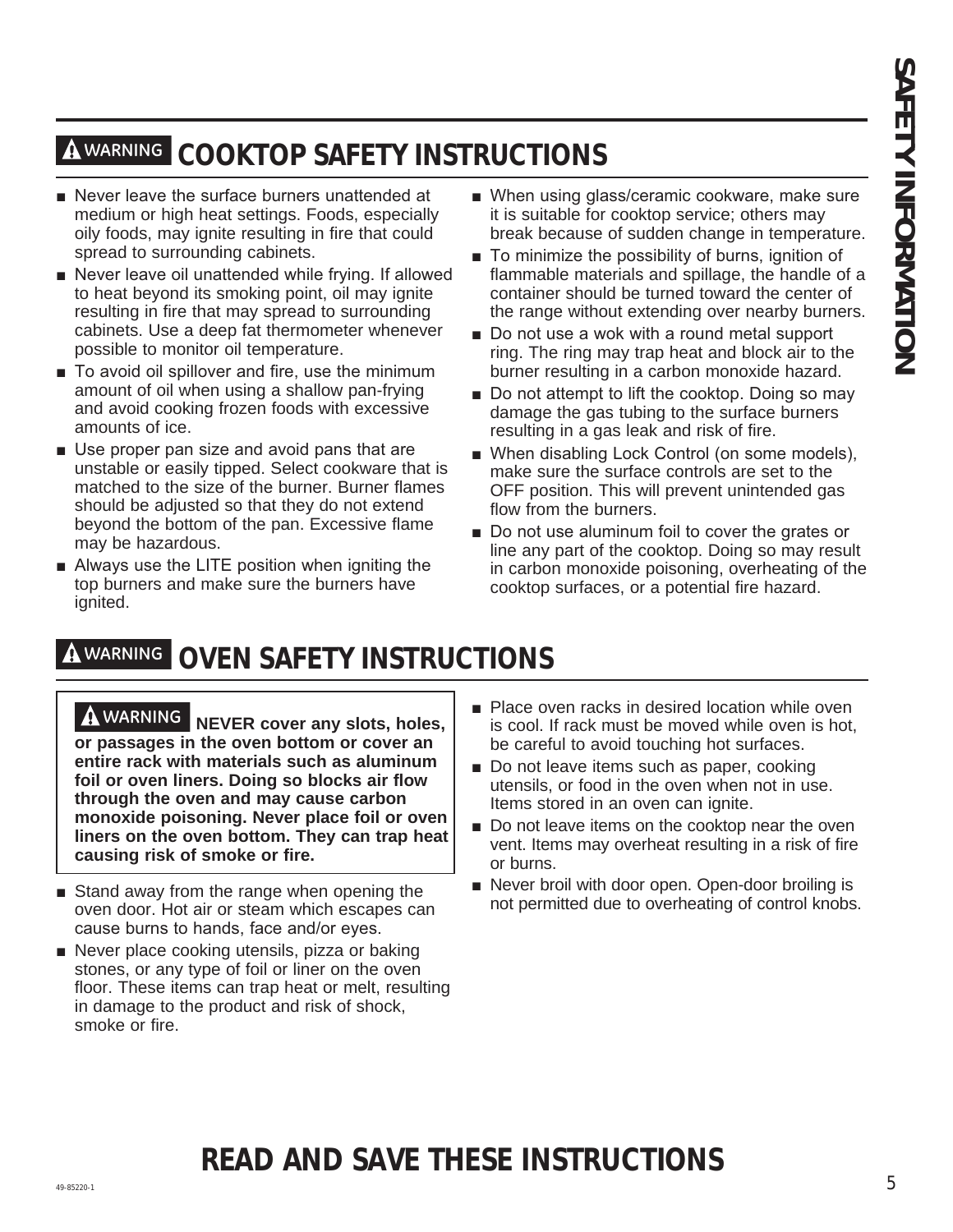# **IMPORTANT SAFETY INFORMATION READ ALL INSTRUCTIONS BEFORE USING**

# **WARNING SELF-CLEANING OVEN SAFETY INSTRUCTIONS**

**(on some models)**

temperatures high enough to burn away food soils in the oven. Follow these instructions for safe operation.

- **SAFETY INFO<br>
SAFETY INFORMATIONS<br>
SELF-CLEANING O'**<br>
(on some models)<br>
The self-cleaning feature operates the oven at<br>
temperatures high enough to burn away food s<br>
the oven. Follow these instructions for safe operation. Do not touch oven surfaces during self-clean operation. Keep children away from the oven during self-cleaning. Failure to follow these instructions may cause burns.
	- $\blacksquare$  Before operating the self-clean cycle, remove pans, shiny metal oven racks, and other utensils from the oven. Only porcelain-coated oven racks may be left in the oven.
	- $\blacksquare$  Before operating the self-clean cycle, wipe grease and food soils from the oven. Excessive amount of grease may ignite leading to smoke damage to your home.
- $\blacksquare$  If the self-cleaning mode malfunctions, turn the oven off and disconnect the power supply. Have it serviced by a qualified technician.
- Do not use oven cleaners. No commercial oven cleaner or oven liner protective coating of any kind should be used in or around any part of the oven.
- Do not clean the door gasket. The door gasket is essential for a good seal. Care should be taken not to rub, damage or move the gasket.
- **IMPORTANT:** The health of some birds is extremely sensitive to the fumes given off during the self-cleaning cycle of any range. Move birds to another well-ventilated room.

### **WARNING BROIL DRAWER SAFETY INSTRUCTIONS (on some models)**

- $\blacksquare$  Do not leave paper products, plastics, canned food, or combustible materials in the drawer. They may ignite.
- $\blacksquare$  Do not touch the heating element or the interior surface of the drawer. These surfaces may be hot enough to cause burns.
- $\blacksquare$  Use care when opening the drawer. Open the drawer a crack and let hot air or steam escape before removing or replacing food. Hot air or steam that escapes can cause burns to hands, face, and/or eyes.
- Do not use aluminum foil to line the broil drawer. Foil is an excellent heat insulator and will trap heat beneath it. This will upset the performance of the drawer and potentially cause a fire hazard.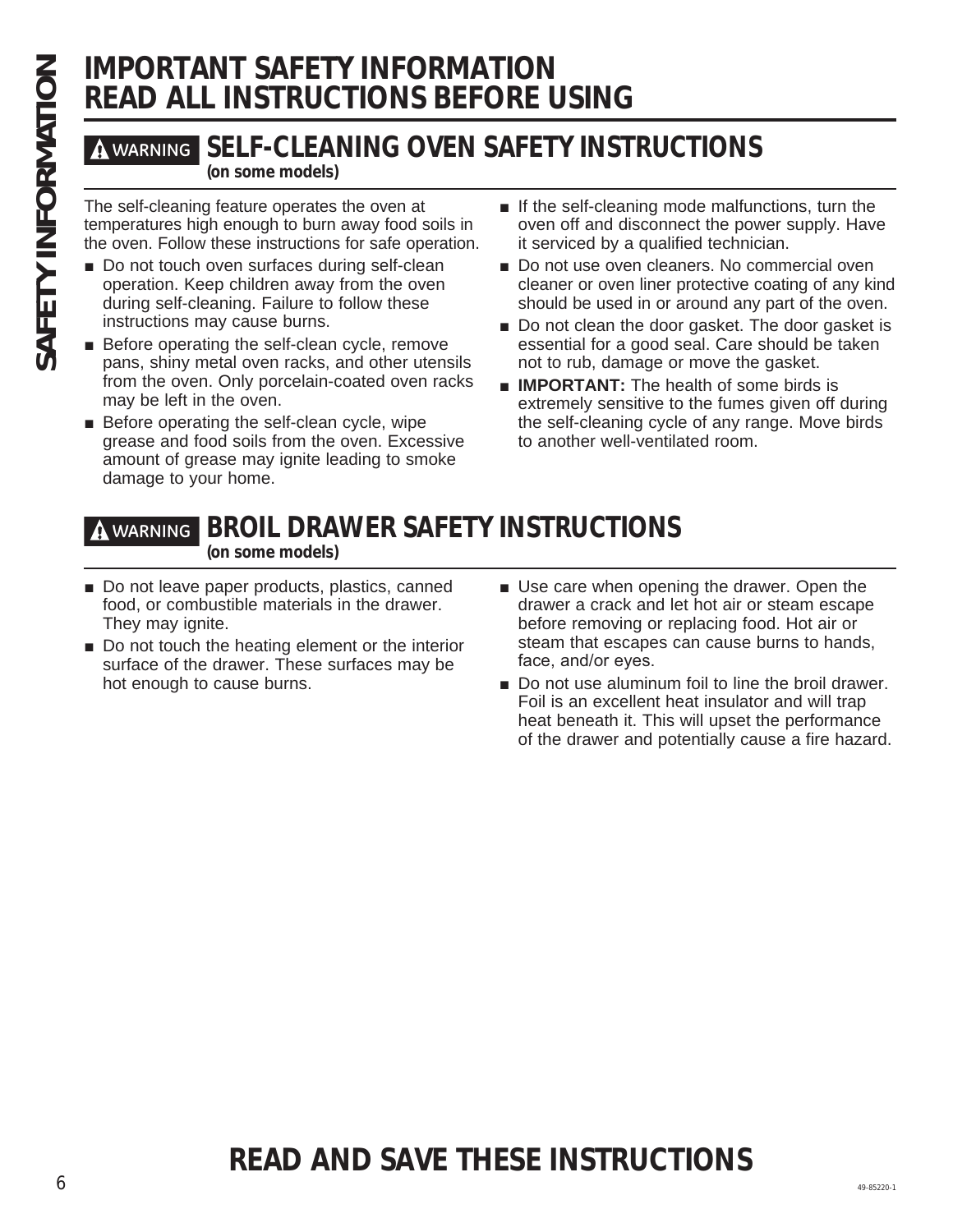**Register Your Appliance:** Register your new appliance online at your convenience!

www.geappliances.com/service\_and\_support/register/

Timely product registration will allow for enhanced communication and prompt service under the terms of your warranty, should the need arise. You may also mail in the pre-printed registration card included in the packing material.

# **GE Gas Range Warranty**

### **GEAppliances.com**

All warranty service is provided by our Factory Service Centers, or an authorized Customer Care® technician. To schedule service online, visit us at www.geappliances.com/service and support/, or call 800.GE.CARES (800.432.2737). Please have your serial number and your model number available when calling for service.

**Thank You!** ... for yout purchase converges for all 6 GE at the method service under the warranty and the original purchase of the original purchase in the warranty. The properties in the warranty of the original purchas Servicing your appliance may require the use of the onboard data port for diagnostics. This gives a GE factory service technician the ability to quickly diagnose any issues with your appliance and helps GE improve its products by providing GE with information on your appliance. If you do not want your appliance data to be sent to GE, please advise your technician not to submit the data to GE at the time of service.

For the period of one year from the date of the original purchase, GE will provide any part of the range which fails due to a defect in materials or workmanship. During this limited one-year warranty, GE will also provide, free of charge, all labor and in-home service to replace the defective part.

### **What GE will not cover:**

- $\blacksquare$  Service trips to your home to teach you how to use the product.
- $\blacksquare$  Improper installation, delivery, or maintenance.
- $\blacksquare$  Failure of the product if it is abused, misused, modified, or used for other than the intended purpose or used commercially.
- Replacement of house fuses or resetting of circuit breakers.
- Damage to the product caused by accident, fire, floods, or acts of God.

### **EXCLUSION OF IMPLIED WARRANTIES**

Your sole and exclusive remedy is product repair as provided in this Limited Warranty. Any implied warranties, including the implied warranties of merchantability or fitness for a particular purpose, are limited to one year or the shortest period allowed by law.

This warranty is extended to the original purchaser and any succeeding owner for products purchased for home use within the USA. If the product is located in an area where service by a GE Authorized Servicer is not available, you may be responsible for a trip charge or you may be required to bring the product to an Authorized GE Service location for service. In Alaska, the warranty excludes the cost of shipping or service calls to your home.

Some states do not allow the exclusion or limitation of incidental or consequential damages. This warranty gives you specific legal rights, and you may also have other rights which vary from state to state. To know what your legal rights are, consult your local or state consumer affairs office or your state's Attorney General.

### **Warrantor: General Electric Company. Louisville, KY 40225**

**Extended Warranties:** Purchase a GE extended warranty and learn about special discounts that are available while your warranty is still in effect. You can purchase it online anytime at

www.geappliances.com/service and support/shop-for-extended-service-plans.htm

or call 800.626.2224 during normal business hours. GE Consumer Home Services will still be there after your warranty expires.

- Damage to finish, such as surface rust, tarnish, or small blemishes not reported within 48 hours of delivery.
- $\blacksquare$  Incidental or consequential damage caused by possible defects with this appliance.
- Damage caused after delivery.
- Product not accessible to provide required service.
- Service to repair or replace light bulbs, except for LED lamps.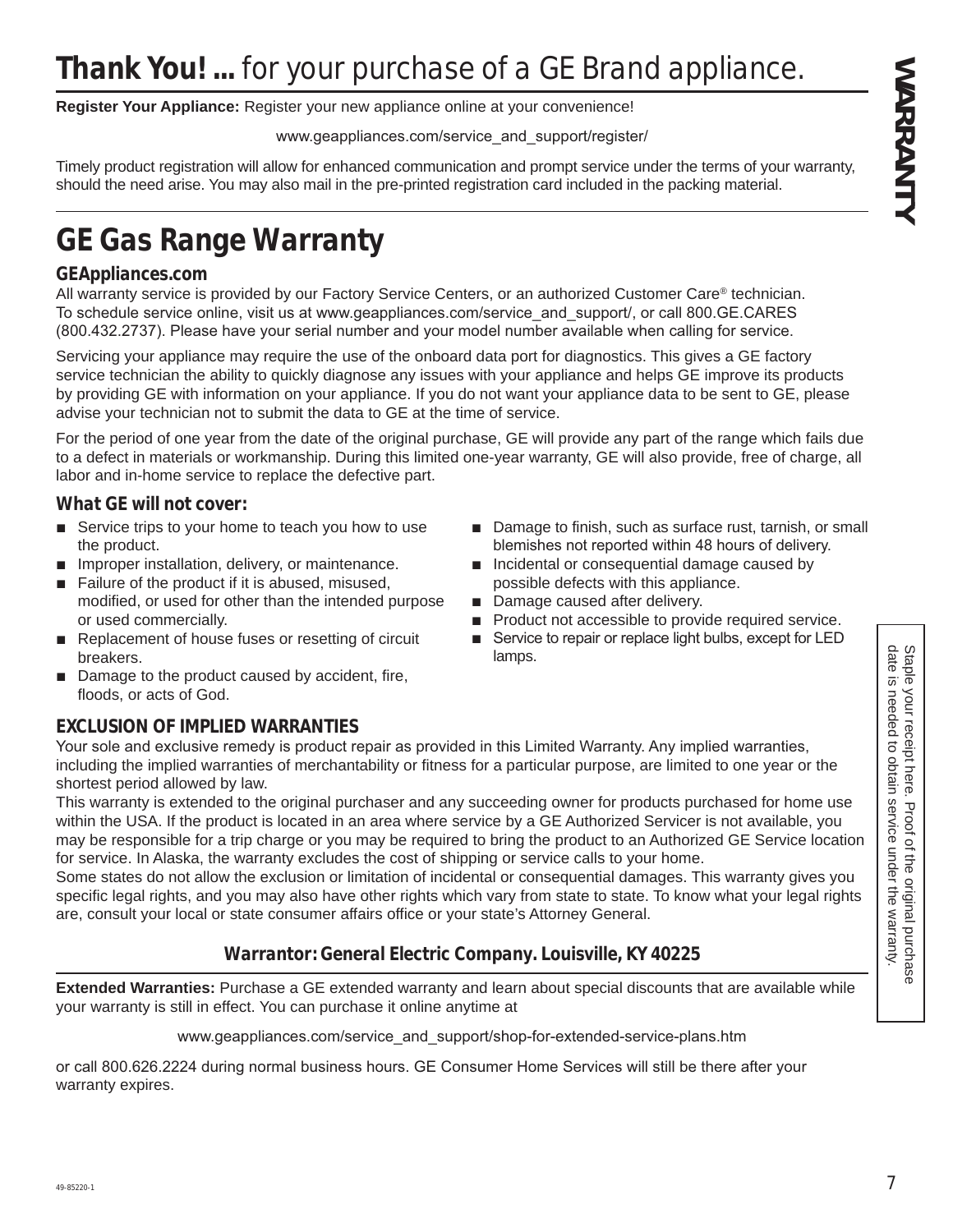# **Have a question or need assistance with your appliance?**

year! For greater convenience and faster service, you can now download Owner's Manuals, order parts, or even schedule service online.

**Schedule Service:** Expert GE repair service is only one step away from your door. Schedule your service online at www.geappliances.com/service\_and\_support/ or call 800.GE.CARES (800.432.2737) during normal business hours.

**Parts and Accessories:** Individuals qualified to service their own appliances can have parts or accessories sent directly to their homes (VISA, MasterCard and Discover cards are accepted). Order online today, 24 hours every day or by phone at 800.626.2002 during normal business hours.

Instructions contained in this manual cover procedures to be performed by any user. Other servicing generally should be referred to qualified service personnel. Caution must be exercised, since improper servicing may cause unsafe operation.

**Real Life Design Studio:** GE supports the Universal Design concept of products, services and environments that can be used by people of all ages, sizes and capabilities. We recognize the need to design for a wide range of physical and mental abilities and impairments. For details of GE's Universal Design applications, including kitchen design ideas for people with disabilities, check out our website today. For the hearing impaired, please call 800.TDD.GEAC (800.833.4322). ASSISTANCE With your appliance?<br>
Try the GE Appliances website (www.geappliances.com/service\_and\_support/) 24 hours a day, any day of the<br>
year! For greater convenience and aster service, you can now download Owner's Manu

**Contact Us:** Contact us on our website with all the details including your phone number, or write to:

**General Manager, Customer Relations GE Appliances, Appliance Park Louisville, KY 40225**

# **Accessories**

**Looking For Something More? GE offers a variety of accessories to improve your cooking and maintenance experiences!**

To place an order visit us online at:

### **www.GEApplianceParts.com** (U.S.) or **www.GEAppliances.ca** (Canada)

or call **800.626.2002** (U.S.) **800.661.1616** (Canada)

The following products and more are available:

| Accessories                                                               |            |
|---------------------------------------------------------------------------|------------|
| Nickel Flat Rack                                                          | WB48X20249 |
| Reinforced Nickel Flat Rack                                               | WB48X20783 |
| Self Clean Flat Rack                                                      | WB48X21508 |
| Nickel Extension Rack                                                     | WB39X10040 |
| Self Clean Extension Rack                                                 | WB48X21543 |
| Broiler Pan (12 $\frac{3}{4}$ " x 1 $\frac{1}{4}$ " x 16 $\frac{1}{2}$ ") | WB48X10056 |
| Roasting Rack Accessory                                                   | WB48X5108  |
| Cooktop Center Grate                                                      | WB31X24737 |
| Nonstick Aluminum Griddle                                                 | WB31X24738 |
| Reversible Cast-Iron Griddle                                              | WB31X24998 |
| <b>Cleaning Supplies</b>                                                  |            |
| <b>CitruShine Stainless Steel Wipes</b>                                   | WX10X10007 |
| Stainless Steel Polishing Cloth                                           | WX10X307   |
| Cerama Bryte® Burnt-On Grease Remover                                     | WX10X320   |

### **Removing Protective Shipping Film and Packaging Tape**

**NOTE:** Remove all protective packing before operating the range.

Carefully grasp a corner of the protective shipping film with your fingers and slowly peel it from the appliance surface. Do not use any sharp items to remove the film. If adhesive residue remains, remove it by applying dish soap and water with a soft cloth.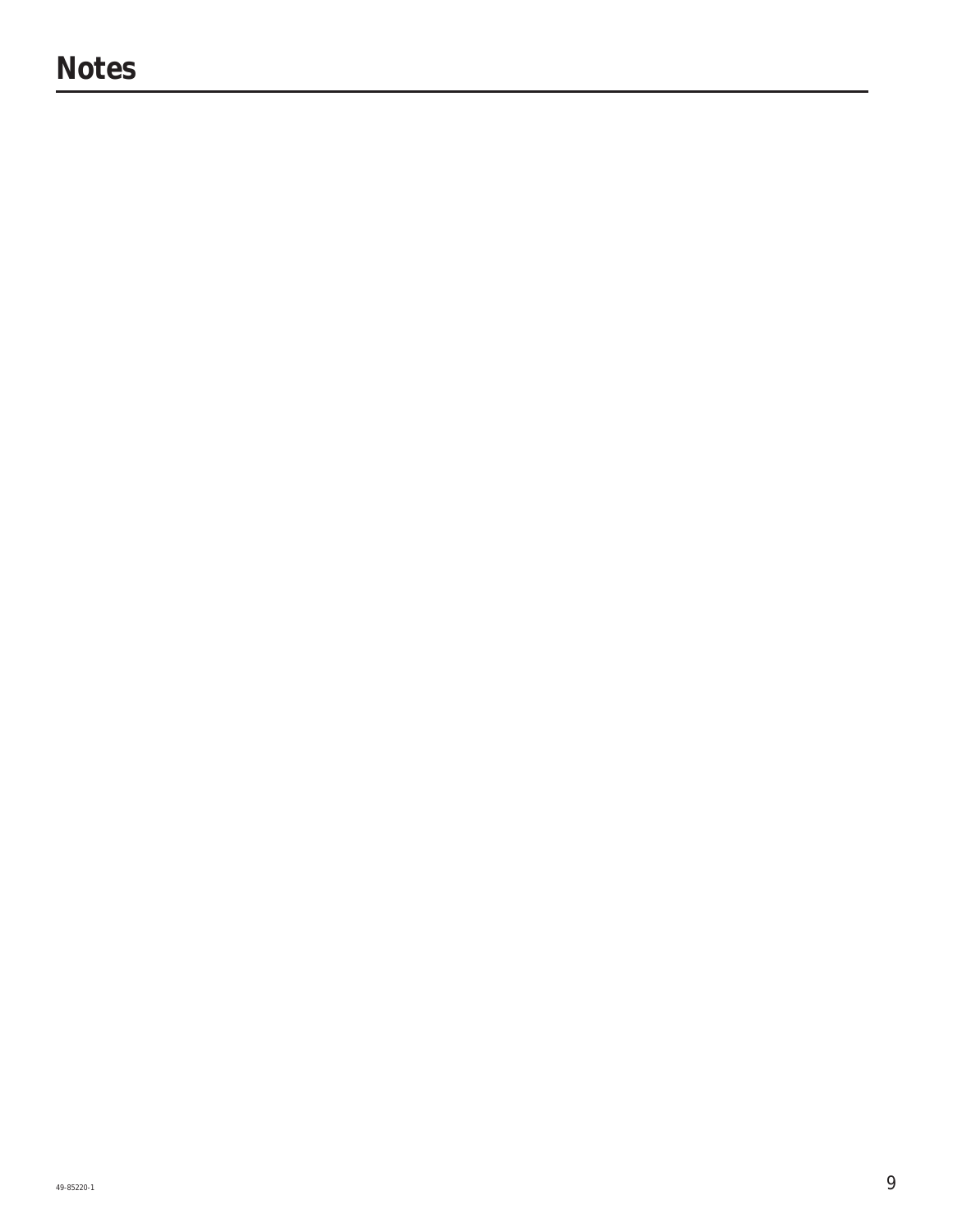and no attempt should be made to operate it. However, the surface burners may be lit with a match. Using extreme caution, hold a lit match near the ports beneath

# **Surface Burners**

### **Lighting a Surface Burner**

<u>USING THE CONSERVICE CONSERVICE CONSERVICE CONSERVICE CONSERVICE CONSERVICE CONSERVICE CONSERVICE CONSERVICE CONSERVICE CONSERVICE CONSERVICE CONSERVICE CONSERVICE CONSERVICE CONSERVICE CONSERVICE CONSERVICE CONSERVICE </u> **WARNING Burners should be operated only when covered by cookware. Burner flames not covered by cookware present a risk of fire or clothing ignition. Never let flames extend beyond the sides of the cookware. Failure to comply may result in serious injury.**

Make sure all burners are in their correct locations and fully assembled before attempting to operate any burner.

Select a burner and find its control knob. Push the knob in and turn it to the LITE position.

### **Selecting a Flame Size**

Watch the flame, not the knob, as you adjust heat. When rapid heating is desired, the flame size should match the size of the cookware you are using. Flames larger than the bottom of the cookware will not heat faster and may be hazardous.

You will hear a clicking noise the sound of the electric spark igniting the burner. When one burner is turned to LITE, all burners will spark. Sparking will continue as long as the knob remains at LITE. Once gas is ignited, turn the knob to adjust

operate normally.

the flame size.



Push the control knob in and turn it to the LITE position.



the surface burner cap, then slowly turn the knob to the LITE position. Once lit, surface burners will continue to

These flames are too large for the pot

### **Using the Surface Burners NOTES:**

- Do not operate the burner for an extended period of time without cookware on the grate. The finish on the grate may discolor or chip without cookware to absorb the heat.
- $\blacksquare$  Do not attempt to disassemble any burner while another burner is on. Damage to the product may occur.
- $\blacksquare$  Be sure the burners and grates are cool before you place your hand, a pot holder or cleaning materials on them.

Your rangetop has sealed gas burners that offer convenience, cleanability and flexibility for a wide range of cooking applications.

The smallest burner is the simmer burner. A simmer burner turned down to LO provides precise cooking performance for foods such as delicate sauces that require low heat for a long cooking time.

The extra-large burner is designed to quickly bring large amounts of liquid to a boil. Some models have a POWER BOIL™ setting especially designed for use with cookware with a diameter of 11 inches or larger.

### **Types of Surface Burners**



**Round Burner** Use this burner for general cooking purposes. Size cookware appropriately to the flames.



**Oval Burner (on some models)** Use this burner to cook on the griddle.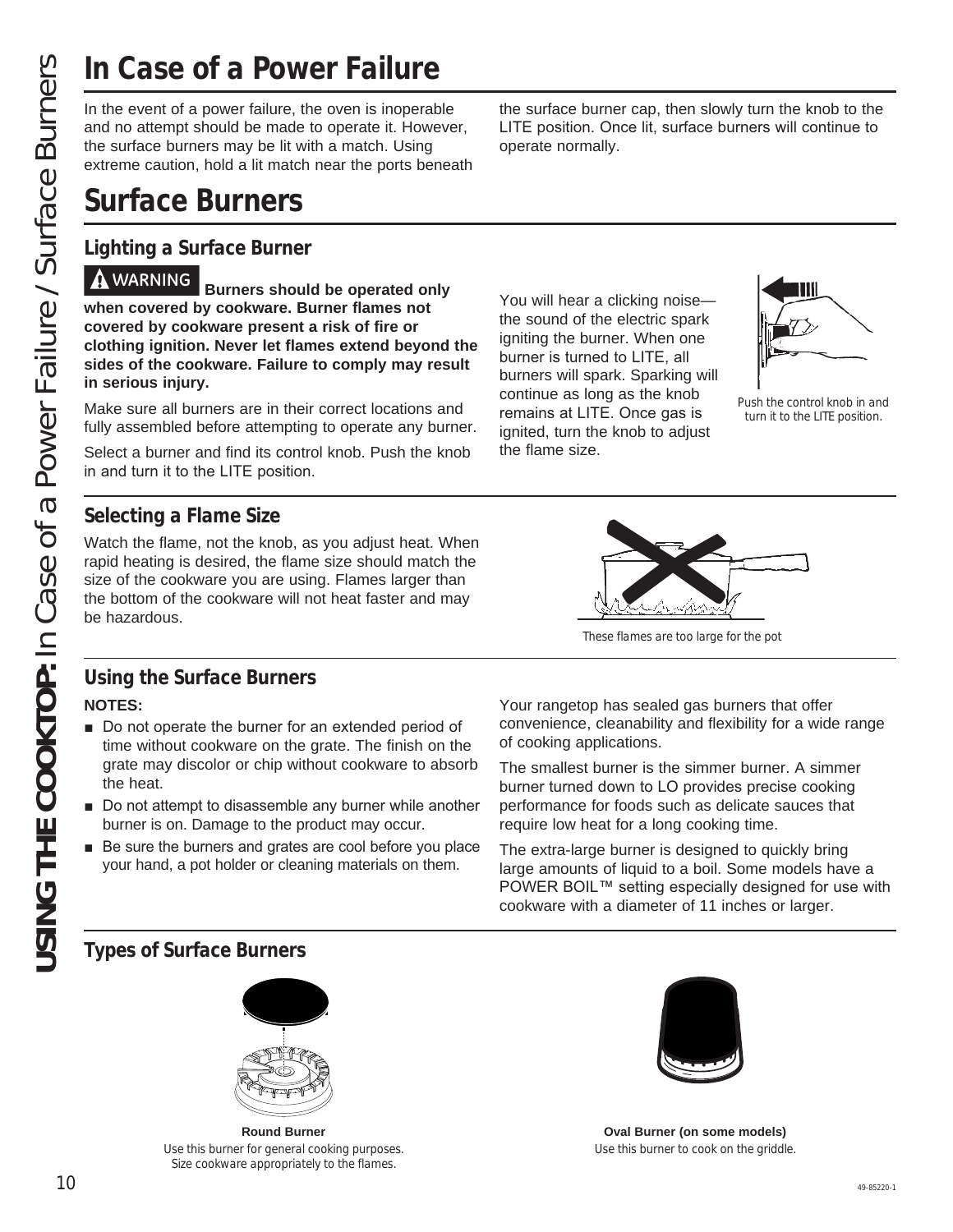# **Surface Burners (Cont.)**

### **Top-of-Range Cookware**

**Aluminum:** Medium-weight cookware is recommended because it heats quickly and evenly. Most foods brown evenly in an aluminum skillet. Use saucepans with tightfitting lids when cooking with minimum amounts of water.

**Stainless Steel:** This metal alone has poor heating properties and is usually combined with copper, aluminum or other metals for improved heat distribution. Combination metal skillets usually work satisfactorily if they are used with medium heat or as the manufacturer recommends.

**Cast-Iron:** If heated slowly, most skillets will give satisfactory results.

**Enamelware:** Under some conditions, the enamel of some cookware may melt. Follow the cookware manufacturer's recommendations for cooking methods.

**Glass:** There are two types of glass cookware—those for oven use only and those for top-of-range cooking (saucepans, coffee and teapots). Glass conducts heat very slowly.

**Heatproof Glass Ceramic:** Can be used for either surface or oven cooking. It conducts heat very slowly and cools very slowly. Check the cookware manufacturer's directions to be sure it can be used on gas ranges.

### **Stove Top Grills**

Do not use an after-market stove top grill on your gas surface burners. A stove top grill will cause incomplete combustion resulting in carbon monoxide levels above allowable standards. This could be hazardous to your health.

### **Using a Wok**

Use only a flat-bottomed wok with a diameter of 14 inches or less. Make sure the wok bottom sits flat on the grate.

Do not use a wok support ring. Placing the ring over the burner or grate may cause the burner to work improperly, resulting in carbon monoxide levels above allowable standards. This could be hazardous to your health.

Use a flat-bottomed wok.



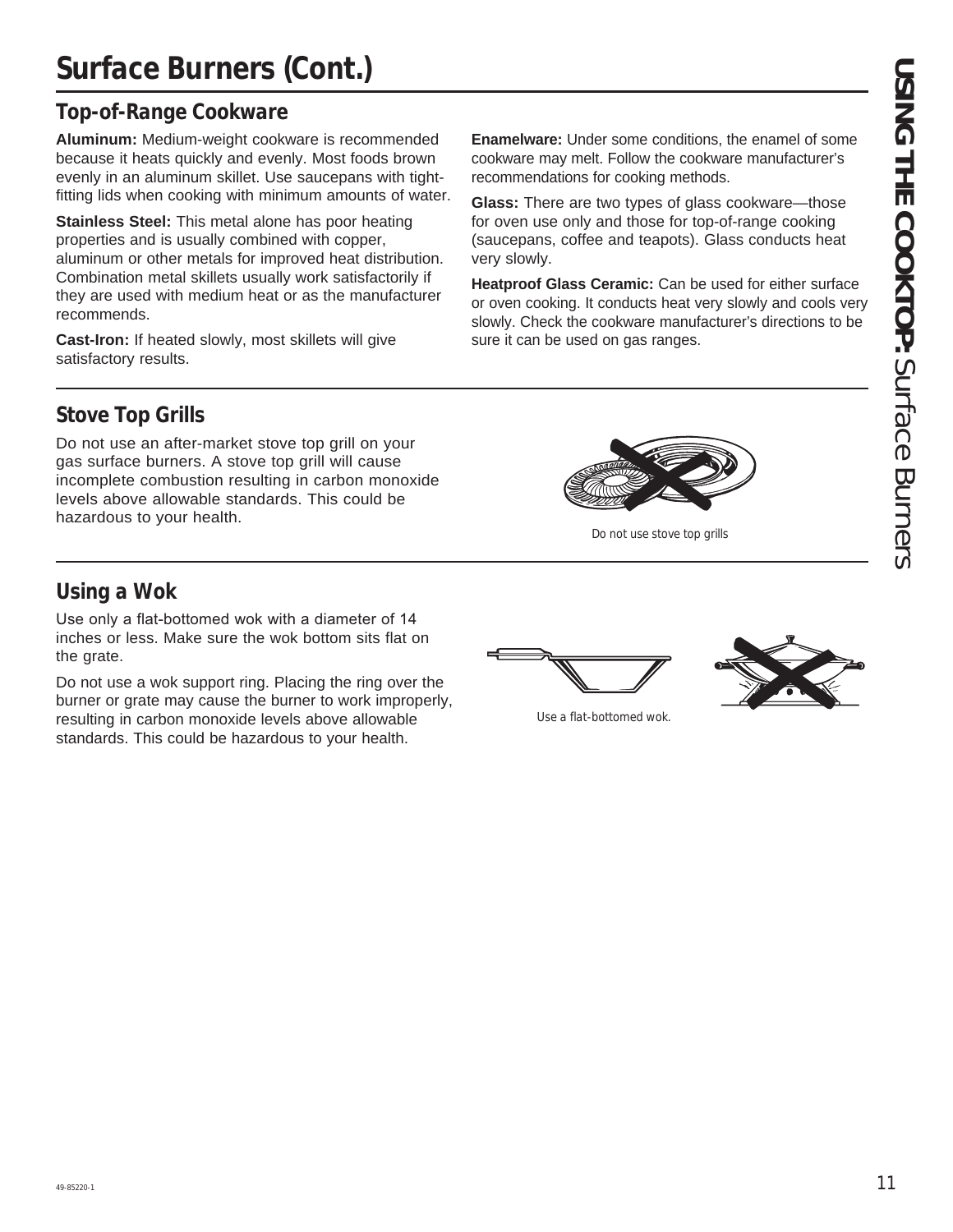### **WARNING Fire Hazard**

- **Example 2 Use care when cooking greasy foods. Spilled grease may result in fire.**
- **Never place any items on the griddle when it is not in use. Heat from surrounding burners can heat the griddle and may result in fire.**
- **Place and remove the griddle only when griddle is cool and all surface burners are turned OFF.**

### **Positioning Your Griddle**

The reversible cast-iron griddle (on some models) and the nonstick aluminum griddle (on some models) can only be used over the center burner of the rangetop. To position the griddle, remove the center grate (if present), and replace it with the griddle. Do not turn on the center burner until you are certain the griddle has been positioned correctly.

### **Preheating Your Griddle**

If your center burner is a single oval burner, preheat your griddle for 2-5 minutes on Hi before placing food on the griddle. If your center burner is a dual oval burner, preheat your griddle for 5-10 minutes on Hi before placing food on the griddle. Once the griddle is preheated, turn the heat down to the cook setting outlined in the table corresponding to your griddle. To determine the type of burner you have, see the Types of Surface Burners section.

### **Using Your Reversible Cast-Iron Griddle (on some models)**

The ribbed side of the reversible griddle can be used for food normally grilled.

Your griddle provides an extra-large cooking surface for meats, pancakes and other foods usually prepared in a skillet. Before first use, rinse with hot water and dry thoroughly. Prepare the surface with cooking spray or vegetable oil.

### **Griddle Precautions:**

- Do not place the griddle in a microwave oven.
- Do not clean your griddle in the dishwasher.
- $\blacksquare$  If something has spilled under the griddle, it should be cleaned up as soon as possible to prevent "baked on" food soil.
- Do not allow grease to accumulate under the griddle as it can be a fire hazard. Clean under the griddle with hot, soapy water as soon as it is cool.

### **Preseasoned Reversible Cast-Iron Griddle**

| Type of Food             | <b>Cook Setting</b> |
|--------------------------|---------------------|
| Bacon                    | Med                 |
| Breakfast Sausage Links  | Med                 |
| Eggs                     | ١o                  |
| <b>Grilled Cheese</b>    | Med-Lo              |
| <b>Hamburgers</b>        | Med-Lo              |
| Pancakes                 | Med-Lo              |
| <b>Warming Tortillas</b> | Iο                  |

Cook settings may need to be reduced if the griddle is used for an extended time.



Replace the center grate (if present) with the Preseasoned Cast-Iron Reversible Griddle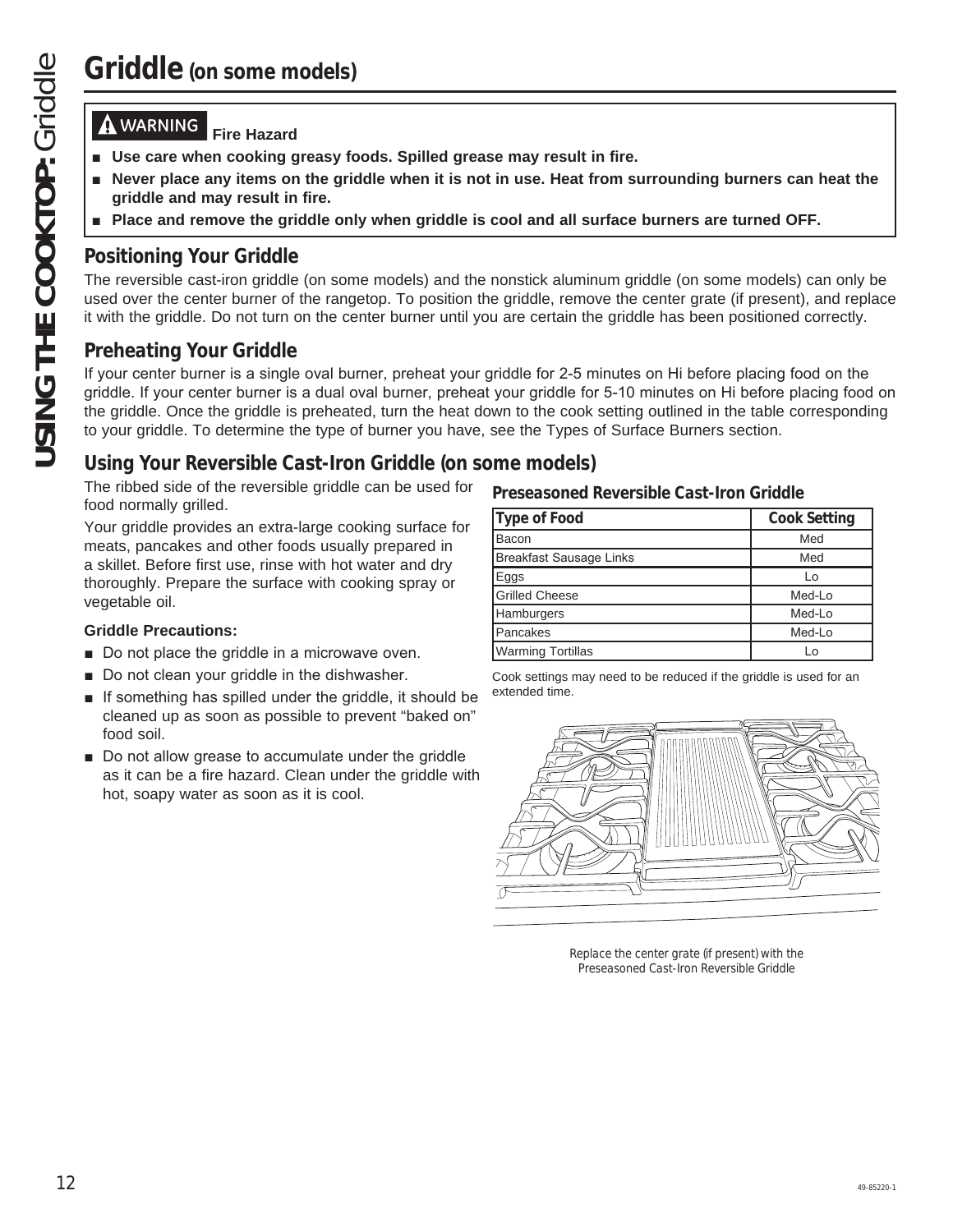### **Using Your Nonstick Aluminum Griddle (on some models)**

Your griddle provides an extra-large cooking surface for meats, pancakes, and other foods usually prepared in a skillet. Before first use, rinse with hot water and dry thoroughly.

### **Griddle Precautions:**

- Do not use oil on the griddle for extended lengths of time. Permanent staining and/or craze lines on the surface could result.
- **Do not overheat the griddle**. Leaving the griddle burner on at Hi for an extended amount of time without food can damage the nonstick coating.
- **B** Use only plastic, nylon, wooden utensils, or SilverStone® kitchen tools to prevent marring of the coating.
- Never use knives or cut food on the griddle.
- Do not use metal utensils with sharp points or rough, sharp edges which might damage the griddle surface.
- Store carefully to prevent scratching.
- Do not place the griddle in a microwave oven.
- $\blacksquare$  If something has spilled under the griddle, it should be cleaned up as soon as possible to prevent "baked on" food soil.
- Do not allow grease to accumulate under the griddle as it can be a fire hazard. Clean under the griddle with hot, soapy water as soon as it is cool.
- Do not clean your griddle in the dishwasher.
- Do not clean the griddle in the self-cleaning oven. Doing so will damage the nonstick coating. For instructions on how to clean the griddle, see the Cleaning the Cooktop section of this manual.

### **Nonstick Aluminum Griddle**

| Type of Food                            | <b>Cook Setting</b> |
|-----------------------------------------|---------------------|
| Bacon                                   | Med                 |
| <b>Breakfast Sausage Links</b>          | Med                 |
| Fried Eggs                              | Lo                  |
| <b>Hamburgers</b>                       | Med-Hi              |
| Hot Sandwiches (such as Grilled Cheese) | Med                 |
| <b>Pancakes</b>                         | Med-Lo              |
| <b>Warming Tortillas</b>                | Med-Lo              |



Replace the center grate (if present) with the Nonstick Aluminum Griddle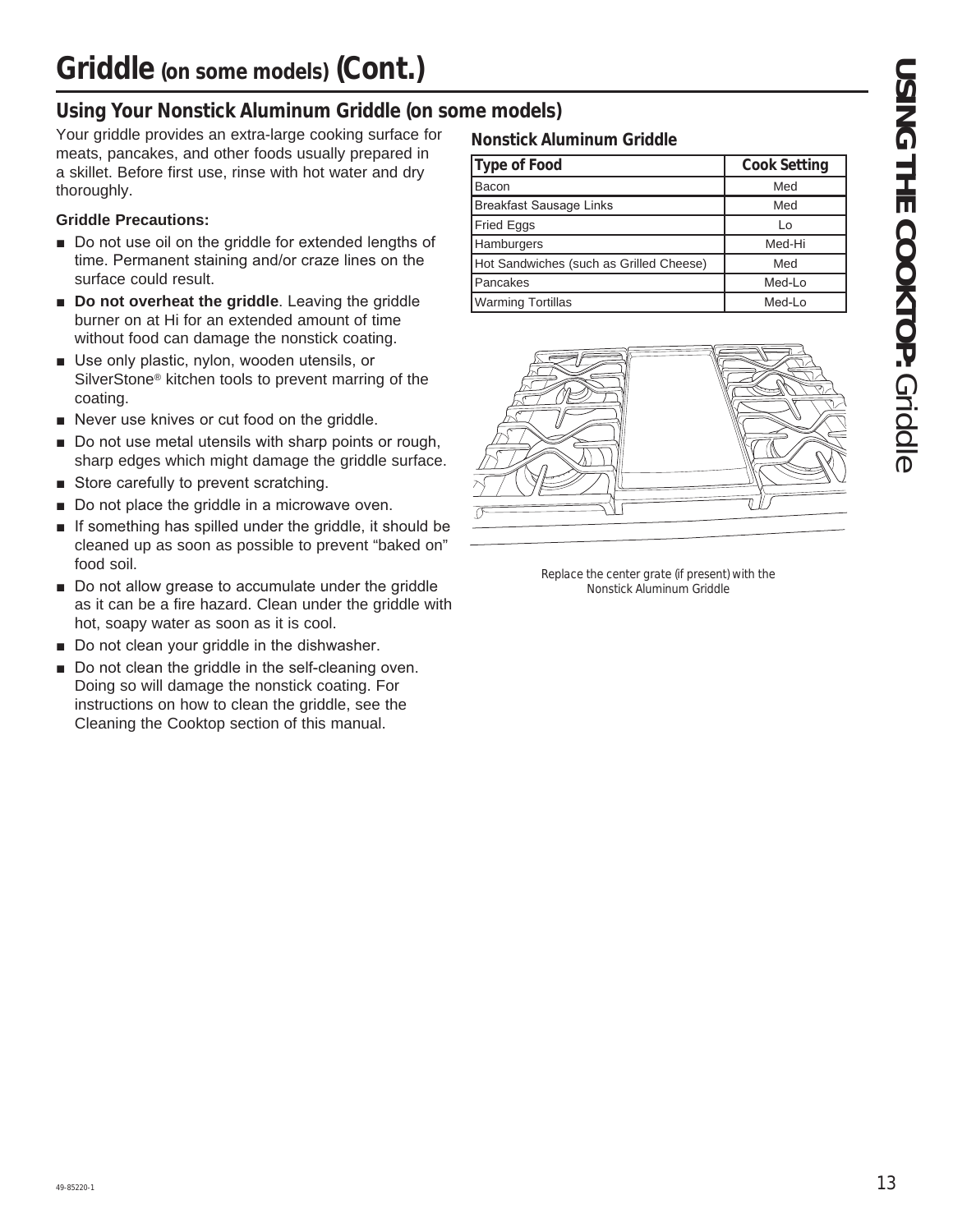# **Oven Controls**

**USING THE OVEN:** Oven Controls **USING THE OVEN: Oven Controls** 



**Convection**

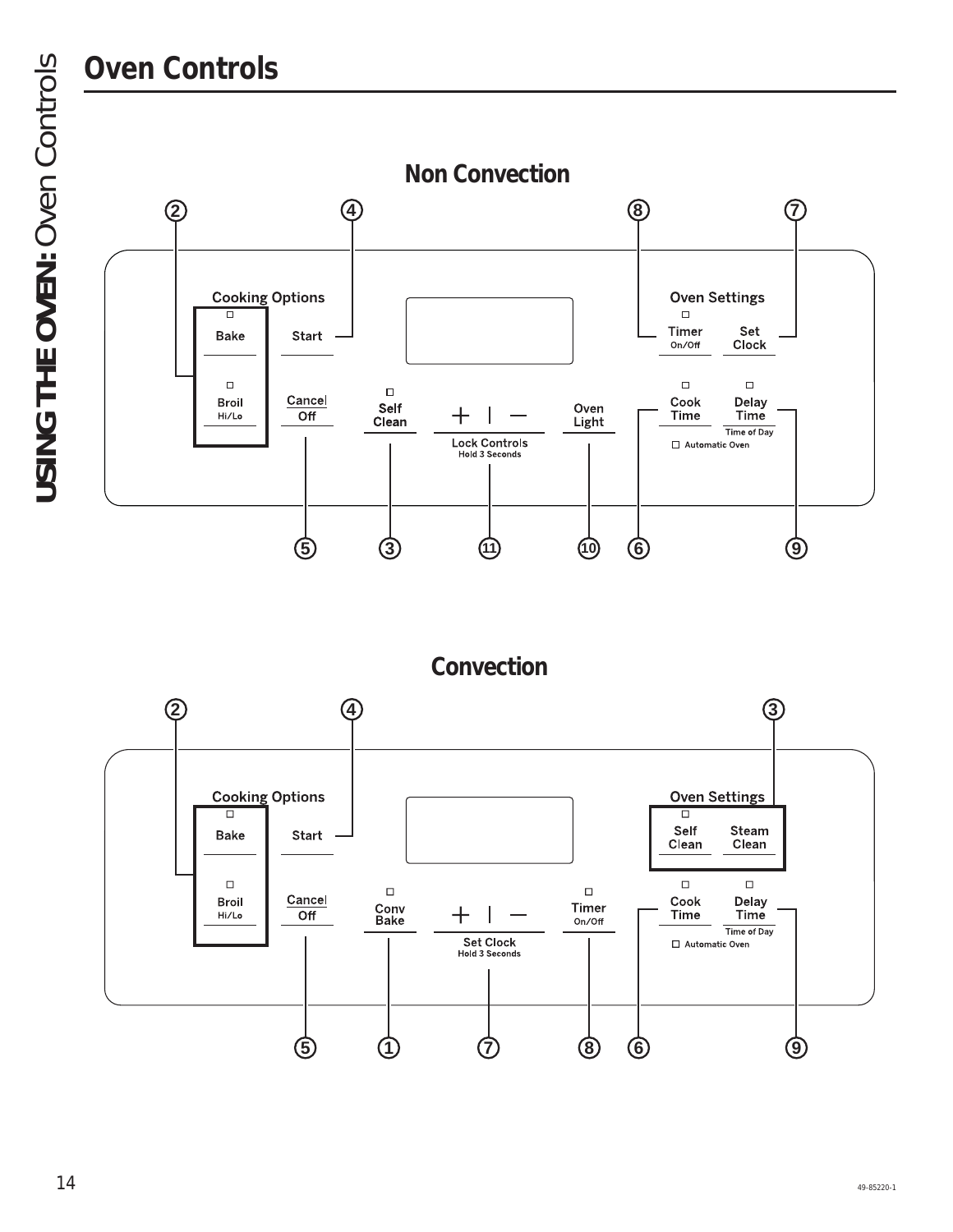# **Oven Controls (Cont.)**

- **1. Convection Bake (on some models):** Convection cooking uses increased air circulation to improve performance when baking on multiple racks. See the Cooking Modes section for more information.
- **2. Traditional Cooking Modes:** Your oven has the following traditional cooking modes: Bake, Broil Hi and Broil Lo. See the Cooking Modes section for more information.
- **3. Clean (on some models):** There are two cleaning modes: Self Clean and Steam Clean. See the Cleaning the Oven section for important information about using these modes.
- **4. Start:** Must be pressed to start any cooking, cleaning or timed function.
- **5. Cancel/Off:** Cancels ALL oven operations except the clock and timer.
- **6. Cook Time:** Counts down cooking time and turns off the oven when the cooking time is complete. Program the desired cooking mode and temperature and press **Start**. Then, press the **Cook Time** pad and use the number pads to program a cooking time in hours and minutes. Then, press **Start** again. This can only be used with Traditional Bake and Convection Bake.
- **7. Clock:** Sets the oven clock time and clock display (on some models). To set the clock display (on/off), press the **Set Clock** pad (on some models) once. If your model does not have a **Set Clock** pad, see the Special Features section for instructions on how to adjust the clock display. To set the clock time, press both the  $+$  and  $-$  pads and hold for 3 seconds or press the **Set Clock** pad until the display is flashing. Use the **+** and **-** pads to adjust the clock. Press **Start** to save the time.

# **Oven Air Vents**

Never block the vents (air openings) of the range. They provide the air inlet and outlet that are necessary for the range to keep cool and operate properly with correct combustion.

Air openings are located at the rear of the cooktop, at the top and bottom of the oven door, and at the bottom of the range.

- **8. Timer:** Works as a countdown timer. Press the **Timer** pad and the **+** and **-** pads to program the time in hours and minutes. Press the **Start** pad. The oven will continue to operate when the timer countdown is complete. To turn the timer off, press the **Timer** pad.
- **9. Delay Time:** Delays when the oven will turn on. Use this to set a time when you want the oven to start. Press the **Delay Time** pad, and use the **+** and **-** pads to program the time of day for the oven to turn on. Then press the desired cooking mode pad, use the **+** and **-** pads to adjust the temperature, then press **Start**. After Start has been pressed, a cook time may also be programmed if desired. Once the Delay Time has been programmed, the start time set for the oven will be displayed until that time is reached. Then, either the cook time (if programmed) or the temperature will be displayed. Delay Time can only be used with Traditional Bake, Convection Bake, and the Clean modes (on some models).

 **NOTE:** When using the delay time feature, foods that spoil easily—such as milk, eggs, fish, stuffings, poultry, and pork—should not be allowed to sit at room temperature for more than 1 hour before or after cooking, as this may promote the growth of harmful bacteria. Be sure that the oven light is off, because heat from the bulb will speed harmful bacteria growth.

- **10. Oven Light (on some models):** Turns the oven light on or off.
- **11. Lock Controls (on some models): Locks** out the control so that pressing the pads does not activate the controls. Press and both the **+** and pads and hold for 3 seconds to lock or unlock the control. **Cancel/Off** is always active, even when the control is locked.



Vent appearance and location vary.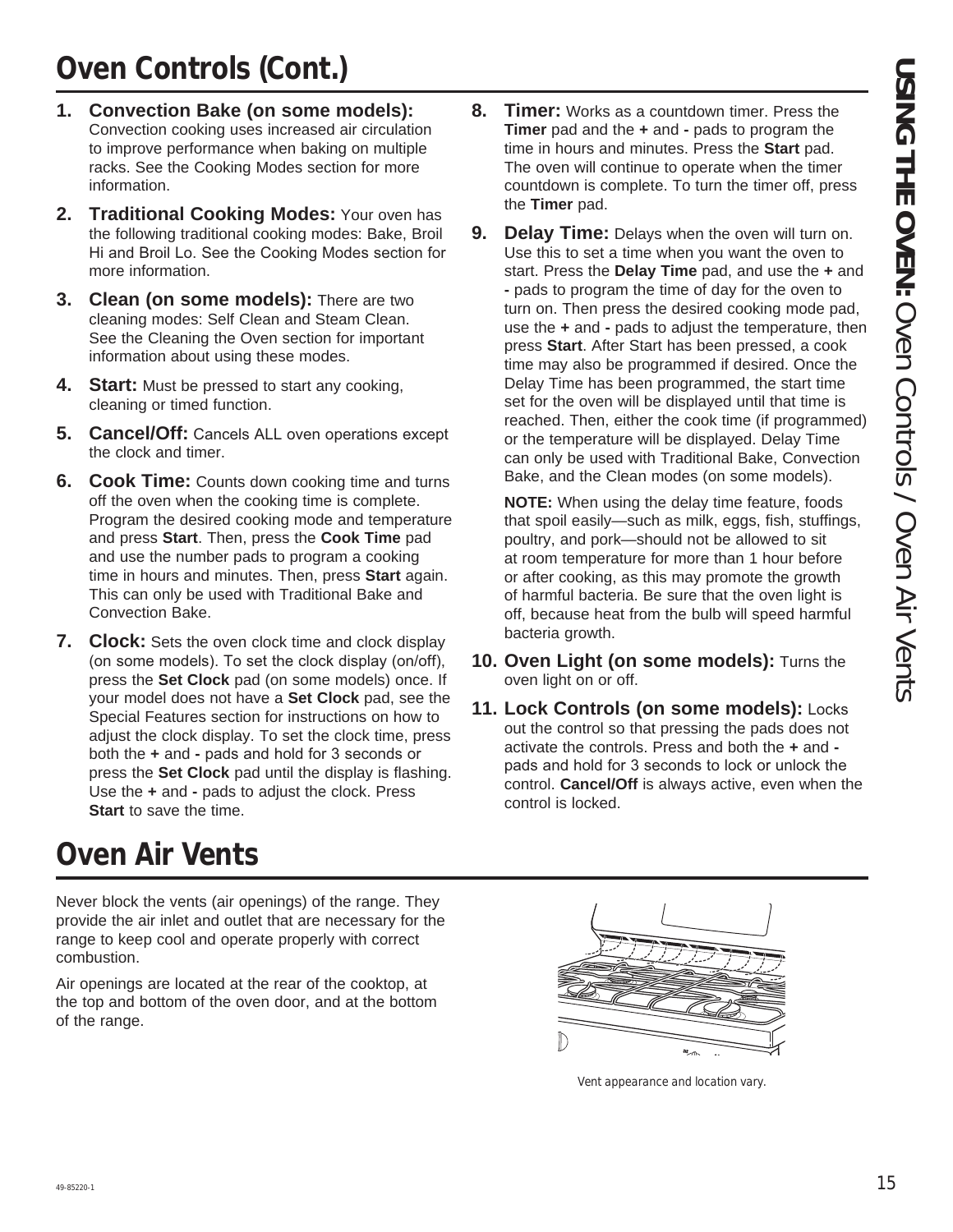# **Special Features**

- Press the **Bake** and **Broil** pads at the same time and hold for three seconds.
- $\blacksquare$  "SF" will appear in the display.
- **F** For instructions on how to select different features, refer to the section below that corresponds to the special feature of interest.
- **N** When the change has been made, press the Start key to save the change and exit the special features menu.

### **Adjust the Oven Temperature**

This feature allows the oven baking temperature to be adjusted up to 35°F hotter or down to 35°F cooler. Use this feature if you believe your oven temperature is too hot or too cold and wish to change it. This adjustment affects every cooking mode except broil.

After entering the special features menu, press the **Bake** pad to enter the temperature adjustment mode. A number between 35 and - 35 will display. Use the  $+$  or - pads to set the desired temperature adjustment. Press the **Start** pad to save the temperature adjustment.

### **12-Hour Auto Shut-Off and Sabbath**

**USING THE ORIGINATION**<br>
There are several different special features on your range. To change the settings of these special features:<br>
The "Prese to Both Ao and Broth Model and there in each dol for three seconds.<br>
The T 12-hour auto shut-off turns off the oven after 12 hours of continuous operation. The 12-hour auto shut-off may be "on" or "oFF." For details on the "sAb" option, see the Sabbath Mode Section. Enter into the special features menu as outlined above and repeatedly press the **Set Clock** pad until the desired setting is displayed. If your model does not have a **Set Clock** pad, then repeatedly press the **Cook Time** pad until the desired setting is displayed. Press the **Start** pad to save the setting.

### **Clock Display (on some models)**

This feature specifies if the time of day is displayed. The clock display may be "on" or "oFF." If your model has a **Set Clock** pad, see the Oven Controls section for instructions on adjusting the display. If your model does not have a **Set Clock** pad, enter into the special features menu as outlined above. Press the **Timer** pad to see the current setting. Press the **Timer** pad again to change the setting. Press the **Start** pad to save the display setting.

### **Increment/Decrement Speed**

A setting (i.e. temperature) may be rapidly adjusted by pressing and holding the **+** or **-** pad. To adjust the increment/decrement speed, enter into the special features menu as outlined above. Press the **+** pad to increase the speed or press the **-** pad to decrease the speed. Settings vary from 1 (slowest) to 5 (fastest). Press the **Start** pad to save the speed setting.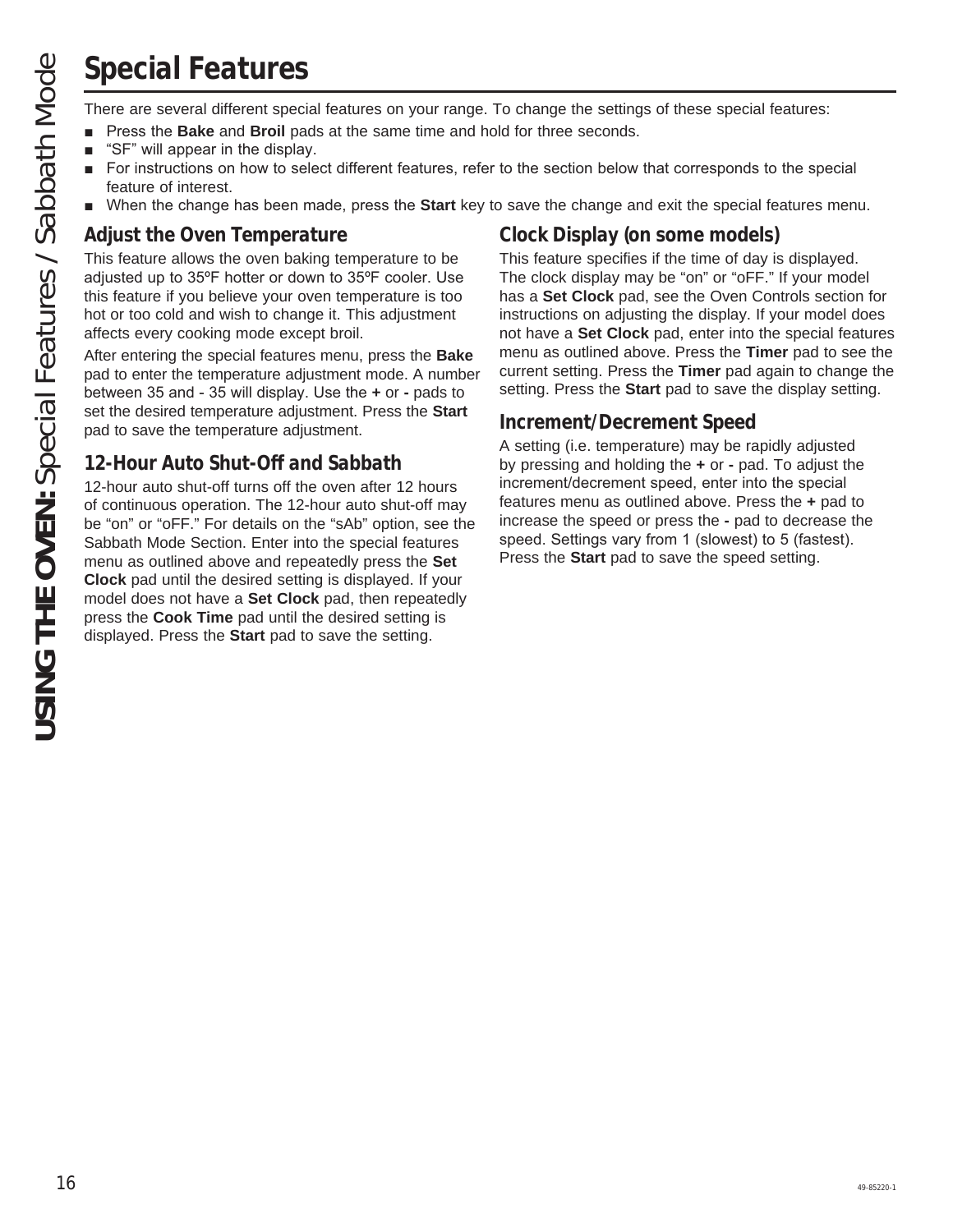# **Sabbath Mode**

The Sabbath mode feature complies with standards set forth by Star K. Only continuous baking or timed baking is allowed in the Sabbath mode. All tones are disabled in the Sabbath mode; however the oven light is not disabled, so the light should be removed to ensure it does not come on when the door is opened. Cooking in the Sabbath mode is a two-step process, first the Sabbath mode must be set and then the bake mode must be set.

### **Setting the Sabbath Mode**

Press the **Bake** and **Broil** pads at the same time and hold for three seconds. "SF" will appear in the display. Press the **Set Clock** pad until "SAb" appears in the display and then press **Start**. If your model does not have a **Set Clock** pad, then press the **Cook Time** pad until "SAb" appears in the display and then press **Start**. A single bracket "]" will appear in the display indicating that the Sabbath mode is set. Continuous bake or timed bake can now be set as outlined below.

### **Start a Continuous Bake**

Press **Bake**, if a temperature other than 350F is desired then press the **+** or **-** pads to adjust the temperature in 25 degree increments, then press **Start**. After a delay, a second bracket "] [" will appear in the display indicating that the oven is baking.

### **Adjusting the Temperature**

Press **Bake**, then press the **+** or **-** pads to adjust the temperature in 25 degree increments, then press Start. An oven thermometer can be used if some indication of temperature setting is desired.

### **Start a Timed Bake**

Press **Cook Time**, then press the **+** or **-** pads to adjust the cook time in one minute increments. Press **Bake**, If a temperature other than 350F is desired then press the **+** or **-** pads to adjust the temperature in 25 degree increments, then press **Start**. After a delay, a second bracket "] [" will appear in the display indicating that the oven is baking. When the cook time expires the display will change back to a single bracket "]" indicating that the oven is no longer baking.

### **Exit the Sabbath Mode**

Exiting the Sabbath mode should be done after the Sabbath is over. Press **Cancel/Off** to end any bake mode that may be running. Press **Bake** and **Broil** pads at the same time and hold for three seconds. "SF" will appear in the display. Press the **Set Clock** pad until "On" appears in the display and then press **Start**. If your model does not have a Set Clock pad, then press the **Cook Time** pad until "On" appears in the display and then press **Start**. The display will change from a single bracket "]" to the time of day indicating that the Sabbath mode has been exited.

### **Sabbath Mode Power Outage Note**

If a power outage occurs during when the oven is in Sabbath mode, the unit will return to Sabbath mode when power is restored, however the oven will return to the off state even if it was in the middle of a bake cycle when the power outage occurred.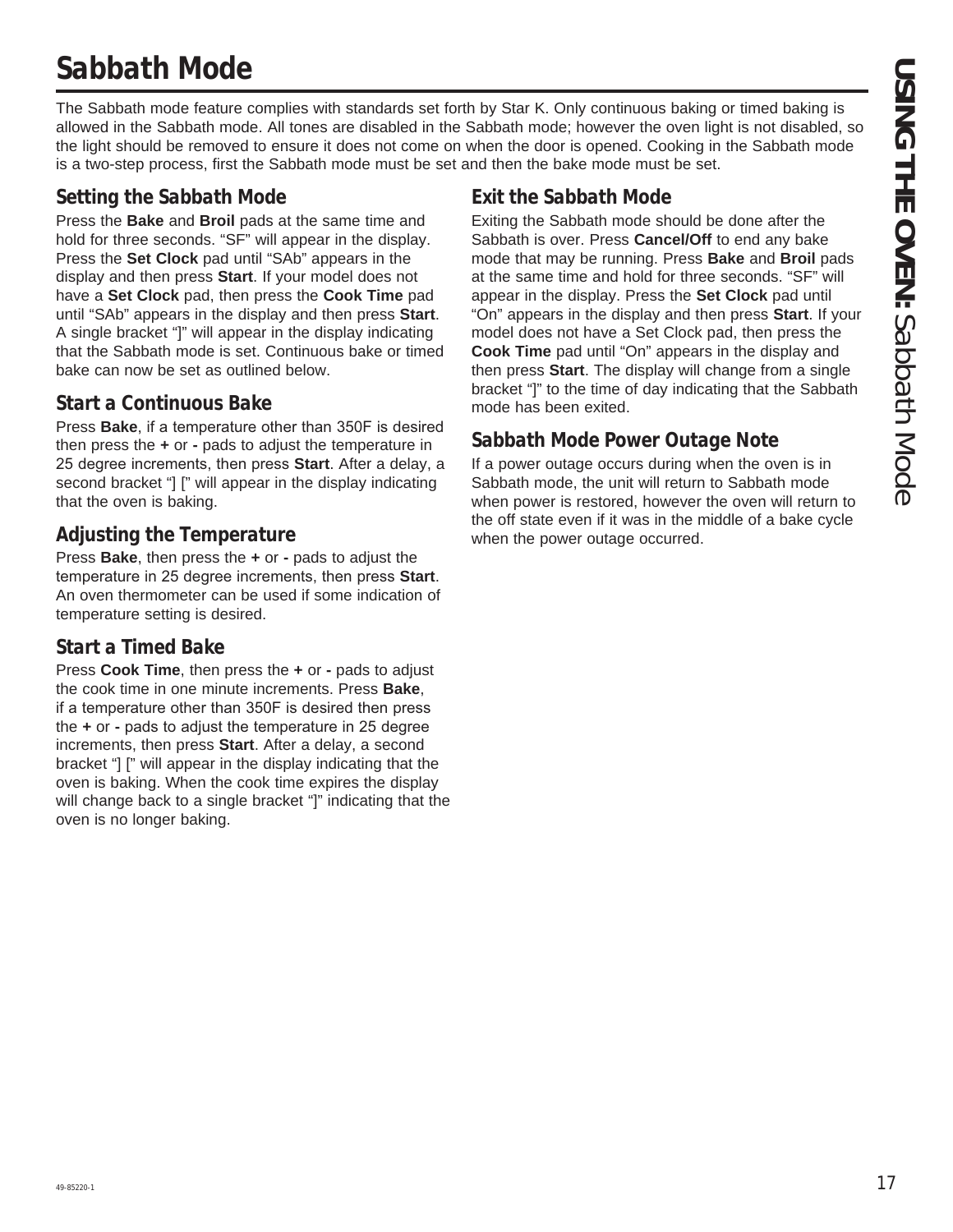# **Cooking Modes**

Your new oven has a variety of cooking modes to help you get the best results. These modes are described below. Refer to the Cooking Guide section for recommendations for specific foods. Remember, your new oven may perform differently than the oven it is replacing. **NOTE:** Remove unused racks from oven and/or broil drawer for faster preheat, improved efficiency, and optimal performance.

### **Bake**

The bake mode is for baking and roasting. This mode uses heat only from the lower burner. When preparing baked goods such as cakes, cookies and pastries, always preheat the oven before inserting food. Follow recipe recommendations for food placement. If no guidelines are provided, center food in the oven. To use this mode, press the **Bake** pad, use the **+** and **-** pads to adjust the temperature, then press **Start**.

### **Broiling Modes**

Always broil with the oven door and drawer closed. Monitor food closely while broiling. Use caution when broiling on the upper rack positions as placing food closer to the broil burner increases smoking, spattering, and the possibility of fats igniting.

Try broiling foods that you would normally grill. Adjust rack positions to adjust the intensity of the heat to the food. Place foods closer to the broil burner when a seared surface and rare interior is desired. Thicker foods and foods that need to be cooked through should be broiled on a lower rack position or by using the Broil Lo mode.

### **Broil Hi**

The Broil Hi mode uses intense heat from the upper burner to sear foods. Use Broil Hi for thinner cuts of meat and/or foods you prefer less done on the interior. To use this mode press the **Broil** pad once and then press **Start**. It is not necessary to preheat when using this mode.

### **Broil Lo**

The Broil Lo mode uses less intense heat from the upper burner to cook food thoroughly while also browning the surface. Use Broil Lo for thicker cuts of meat and/or foods that you would like cooked all the way through. To use this mode press the **Broil** pad twice and then press **Start**. It is not necessary to preheat when using this mode.

### **Convection Bake (on some models)**

The Convection Bake mode is intended for baking on multiple racks at the same time. This mode uses air movement from the convection fan to enhance cooking evenness. Your oven is equipped with Auto Recipe Conversion, so it is not necessary to adjust the temperature when using this mode. To use this mode press the **Conv Bake** pad, use the **+** and **-** pads to adjust the temperature, and then press **Start**. Always preheat when using this mode.

# **Cookware Guidelines**

The material, finish and size of cookware affect baking performance.

Dark, coated and dull pans absorb heat more readily than light, shiny pans. Pans that absorb heat more readily can result in a browner, crisper and thicker crust. If using dark and coated cookware check food earlier than the minimum cook time. If undesirable results are obtained with this type of cookware consider reducing oven temperature by  $25^\circ$  F next time.

- Shiny pans can produce more evenly cooked baked goods such as cakes and cookies.
- Glass and ceramic pans heat slowly but retain heat well. These types of pans work well for dishes such as pies and custards.
- $\blacksquare$  Air insulated pans heat slowly and can reduce bottom browning.
- Keep cookware clean to promote even heating.

# **Aluminum Foil and Oven Liners**

**CAUTION Do not use any type of foil or oven liner to cover the oven bottom. These items can block airflow or melt, resulting in damage to the product and risk of carbon monoxide poisoning, smoke or fire. Damage from improper use of these items is not covered by the product warranty.** 

Foil may be used to catch spills by placing a sheet on a lower rack, several inches below the food. Do not use more foil than necessary and never entirely cover an oven rack with aluminum foil. Keep foil at least 1-1/2" from oven walls to prevent poor heat circulation.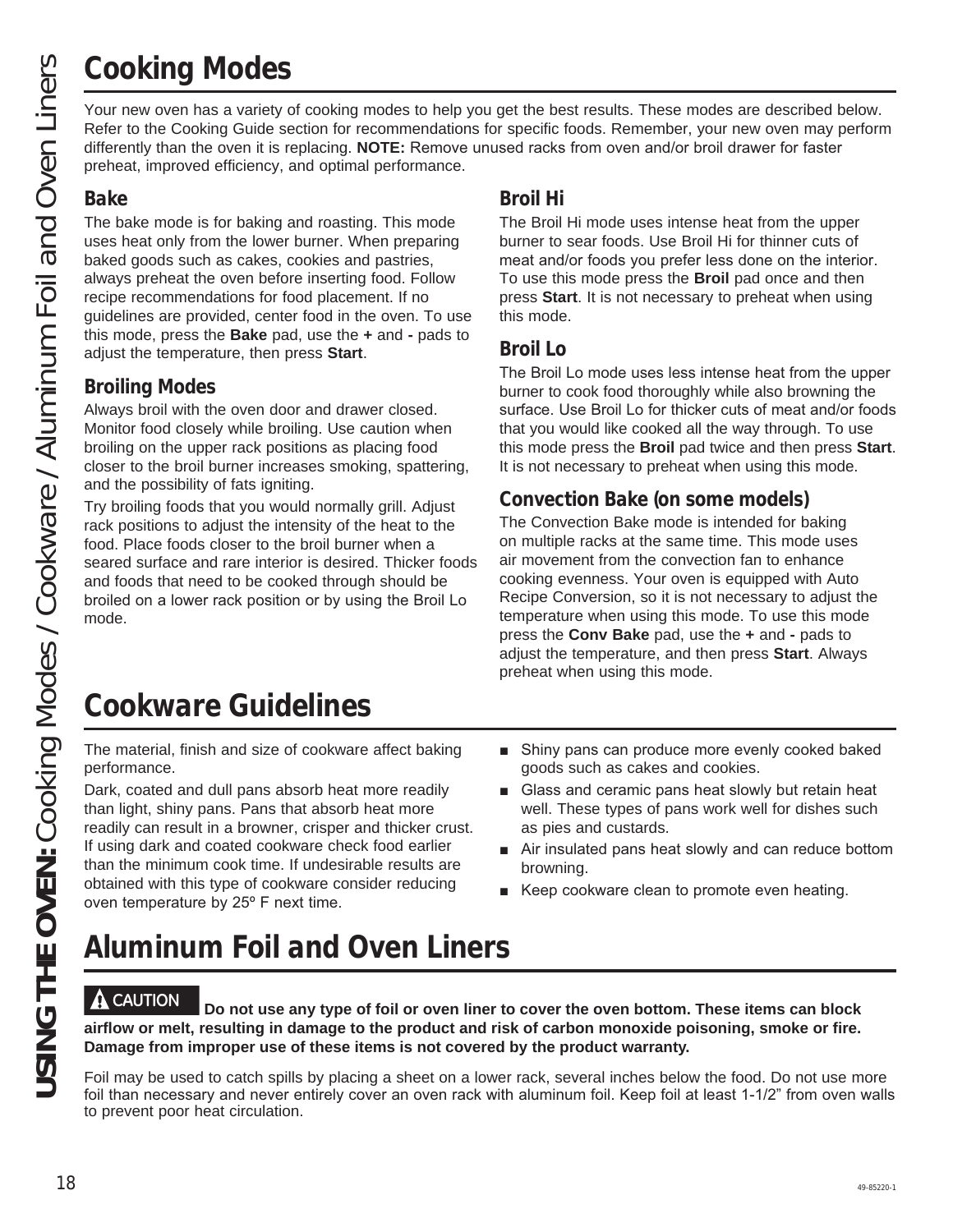### **Rack Positions**

Your oven has six rack positions in the main oven. Recommended rack positions for various types of foods are provided in the Cooking Guide. Adjusting the rack position is one way to impact cooking results. For example, if you would prefer darker tops on cakes, muffins or cookies, try moving food one rack position higher. If you find foods are too brown on top, try moving them down next time.

When baking with multiple pans and on multiple racks, ensure there is sufficient space between pans to allow air to flow. This may improve cooking evenness.

### **Removing and Replacing Racks**

When placing and removing cookware, pull the rack out to the bump (stop position) on the rack support.

To remove a rack, pull it toward you until it reaches the stop position, tilt up the front of the rack and pull it out.

To replace a rack, place the curved end of the rack onto the rack supports. Tilt up the front of the rack and push the rack in until it stops. Then lay the rack flat and push it in until it is all the way into the oven.

Racks may become difficult to slide, especially after a self-clean cycle. To improve sliding conditions, use a soft cloth or paper towel to rub vegetable oil on the left and right edges of the racks and/or rack supports.

**NOTE:** Remove unused racks when using the oven for faster preheat, improved efficiency and optimal cooking performance.

See the Assistance/Accessories section for instructions on ordering additional racks.

# **Broil Drawer (on some models)**

For better searing use the rack position that places food closest to the broil heater. Move food down or use Broil Lo mode for more doneness/less searing. In positions B and C, the broil pan (some models) or rack (some models) rests on the drawer side supports. In the bottom position (A), cookware sits directly on the drawer bottom. Take care not to touch the inner door when placing and removing food on the drawer bottom.



**When placing cookware on the rack or drawer bottom, use front-to-back orientation for easier placement and better coverage.**



Drop-down Slide-out Broil Drawer (on some models)



**Drop-down Broil Drawer (some models)**



Rack positions



Removing racks



Replacing racks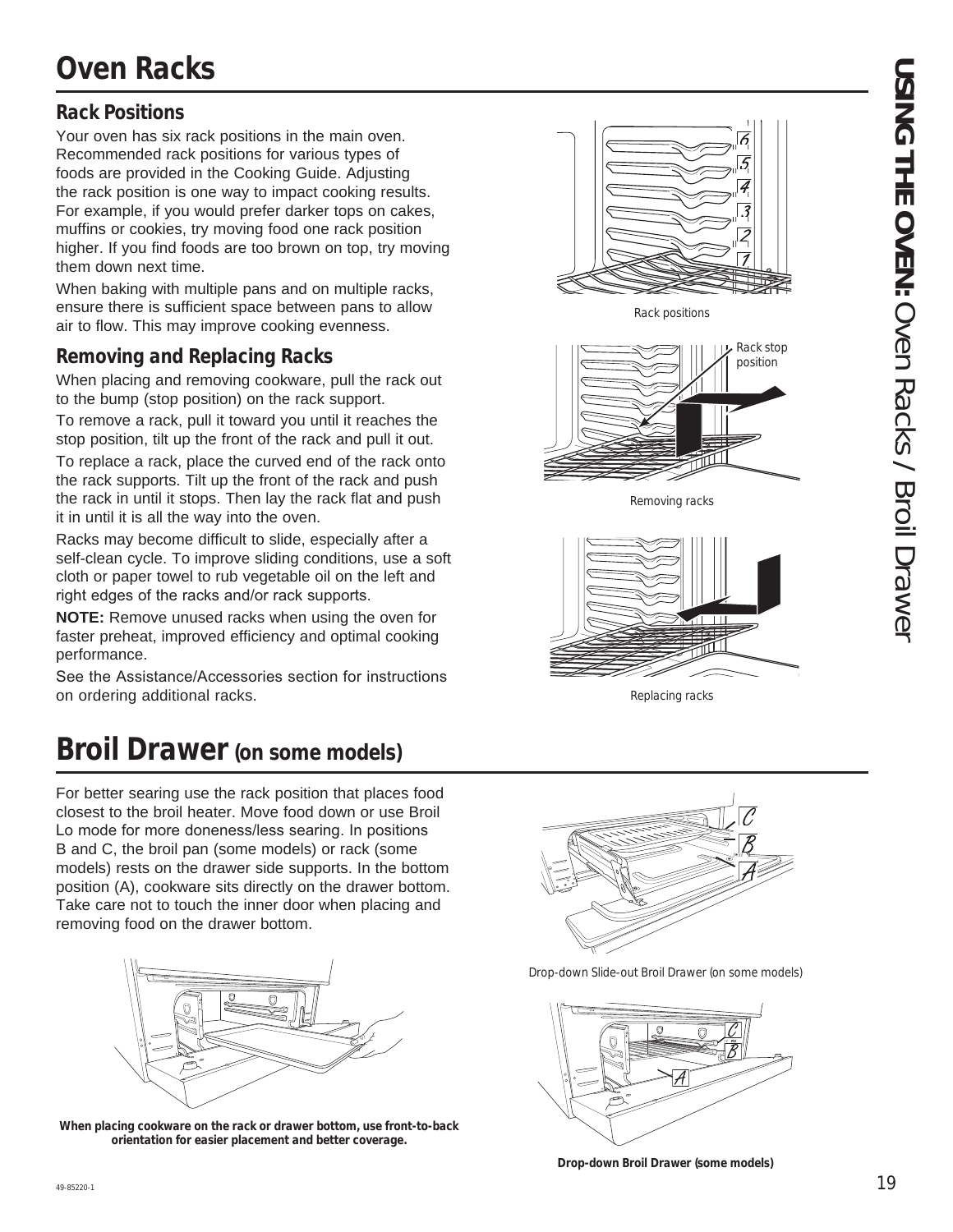# **Cooking Guide**

**USING THE OVEN:** Cooking Guide

USING THE OVEN: Cooking Guide

|                                                                                                          | <b>RECOMMENDED</b>                    | <b>RECOMMENDED RACK</b>                               |                                                                                                                                       |
|----------------------------------------------------------------------------------------------------------|---------------------------------------|-------------------------------------------------------|---------------------------------------------------------------------------------------------------------------------------------------|
| <b>FOOD TYPE</b>                                                                                         | MODE(S)                               | POSITION(S)                                           | <b>ADDITIONAL SUGGESTIONS</b>                                                                                                         |
| <b>Baked Goods</b>                                                                                       |                                       |                                                       |                                                                                                                                       |
| Layer cakes, sheet cakes,<br>bundt cakes, muffins, quick<br>breads, biscuits, scones on<br>a Single Rack | <b>Bake</b>                           | 4 or 5                                                | Use shiny cookware.                                                                                                                   |
| Layer cakes* on Multiple<br><b>Racks</b>                                                                 | <b>Bake</b><br><b>Convection Bake</b> | 3 and 5                                               | Ensure adequate airflow<br>(see illustration below).                                                                                  |
| Chiffon cakes (angel food)                                                                               | Bake                                  | 2                                                     | Use shiny cookware.                                                                                                                   |
| Cookies, biscuits, scones on<br>a Single Rack                                                            | Bake                                  | 3 or 4                                                | Use shiny cookware.                                                                                                                   |
| Cookies, biscuits, scones on<br><b>Multiple Racks</b>                                                    | <b>Convection Bake</b><br><b>Bake</b> | 2 Racks - 3 and 5<br>3 Racks - 2, 4 and 6             | Ensure adequate airflow. Switch food<br>location partially through cooking for more<br>even cooking results.                          |
| <b>Beef &amp; Pork</b>                                                                                   |                                       |                                                       |                                                                                                                                       |
| Hamburgers                                                                                               | <b>Broil Hi</b>                       | 6 or C                                                | Use a broil pan; move food down for more done-<br>ness/less searing. Watch food closely when broil-<br>ing. Center food under burner. |
| Steaks & Chops                                                                                           | <b>Broil Hi</b>                       | 6 or C                                                | Use a broil pan; move food down for more done-<br>ness/less searing. Watch food closely when broil-<br>ing. Center food under burner. |
| <b>Roasts</b>                                                                                            | <b>Bake</b>                           | 2 or 3                                                | Leave uncovered, use a low sided pan such<br>as a broil pan. Preheating is not necessary.                                             |
| <b>Poultry</b>                                                                                           |                                       |                                                       |                                                                                                                                       |
| Whole chicken                                                                                            | <b>Bake</b>                           | 2 or 3                                                | Leave uncovered, use a low sided pan<br>such as a broil pan.                                                                          |
| Bone-in chicken breasts,<br>legs, thighs                                                                 | <b>Broil Lo</b><br><b>Bake</b>        | 4 or B                                                | If breaded or coated in sauce avoid Broil<br>Hi modes. Broil skin side down first.<br>Watch food closely when broiling.               |
| Boneless chicken breasts                                                                                 | <b>Broil Lo</b><br><b>Bake</b>        | 4 or B                                                | Move food down for more doneness/less<br>searing and up for greater searing/browning when<br>broiling.                                |
| Whole turkey                                                                                             | Bake                                  | 1 or 2                                                | Leave uncovered, use a low sided pan<br>such as a broil pan.                                                                          |
| <b>Turkey Breast</b>                                                                                     | <b>Bake</b>                           | 2 or 3                                                | Leave uncovered, use a low sided pan<br>such as a broil pan.                                                                          |
| <b>Fish</b>                                                                                              | <b>Broil Lo</b>                       | 6 or C (1/2 inch thick or less)<br>5 or B (>1/2 inch) | Watch food closely when broiling.                                                                                                     |
| <b>Casseroles</b>                                                                                        | <b>Bake</b>                           | 3 or 4                                                |                                                                                                                                       |
| <b>Frozen Convenience Foods</b>                                                                          |                                       |                                                       |                                                                                                                                       |
| Pizza, potato products,<br>chicken nuggets, appetizers<br>on a Single Rack                               | <b>Bake</b>                           | 4 or 5                                                | Use shiny cookware.                                                                                                                   |
| Pizza, potato products,                                                                                  | <b>Bake</b>                           | $3$ and $5$                                           | Use shiny cookware.                                                                                                                   |

 $2, 4$  and 6

Switch food location partially through cooking for more even cooking results.

\*When baking four cake layers at a time, stagger the pans as shown to the right so that one pan is not directly above another.

Convection Bake

Cook food thoroughly to help protect against foodborne illness. Minimum safe food temperature recommendations for food safety can be found at **www.IsItDoneYet.gov**. Make sure to use a food thermometer to take food temperatures.

chicken nuggets, appetizers on Multiple Racks

**NOTE:** Remove unused racks when using the oven for faster preheat, improved efficiency and optimal cooking performance.

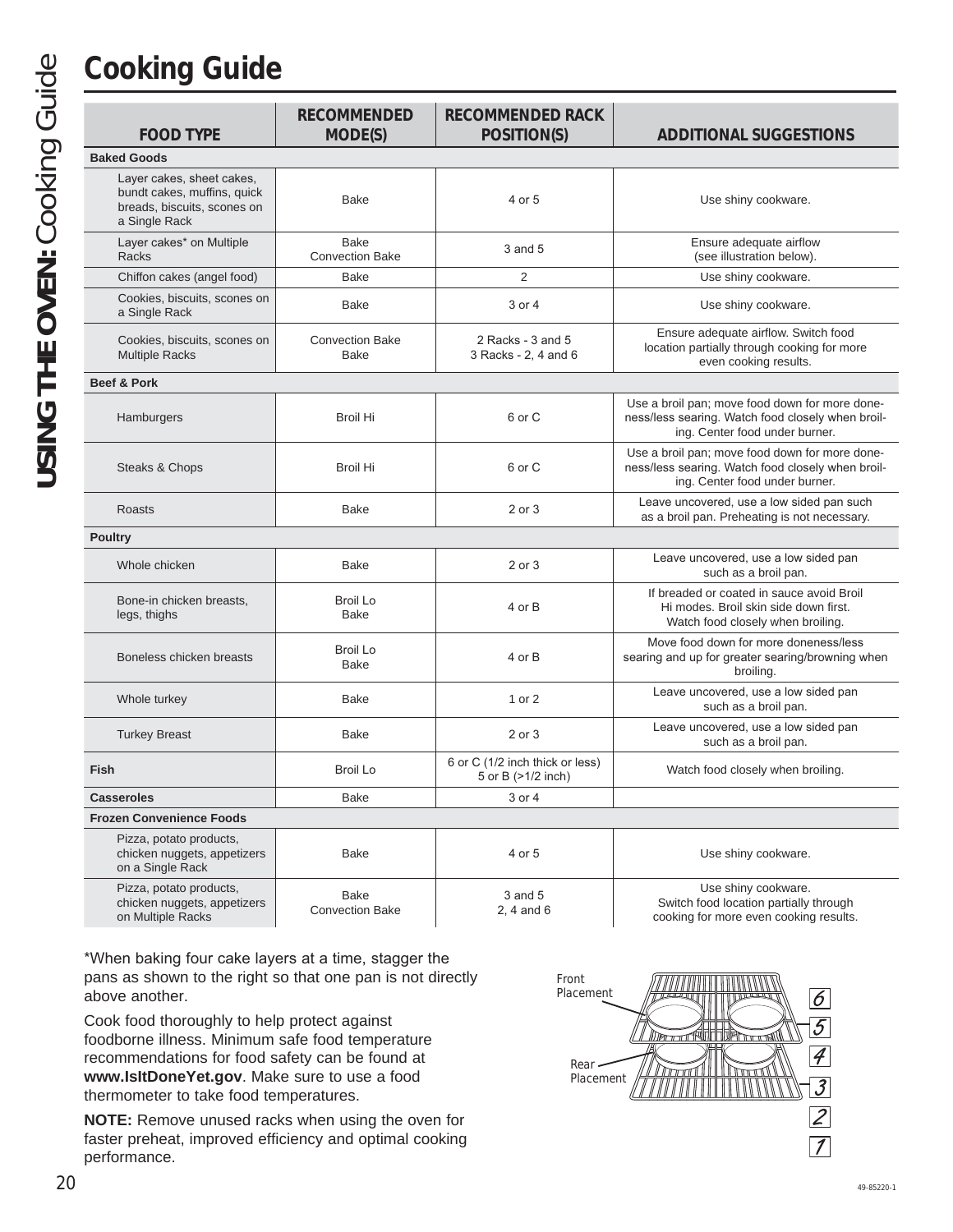# **Cleaning the Oven**

Be sure all controls are off and all surfaces are cool before cleaning any part of the oven.

### **Oven Interior**

The interior of your new oven can be cleaned manually or by using the Steam Clean or Self Clean modes (on some models).

Spillage of marinades, fruit juices, tomato sauces and basting liquids containing acids may cause discoloration and should be wiped up as soon as hot surfaces cool, then clean and rinse.

### **Manual Cleaning**

Do not use oven cleaners, strong liquid cleansers, steel wool, or scouring pads on the interior of the oven. For soils on the oven bottom and other enameled surfaces, use a gentle abrasive containing oxalic acid, such as Bar Keepers Friend®, with a non-scratch sponge. Take care not to apply any abrasive cleaners or sponges to the door glass, as it will scratch the reflective coating. The oven interior and door glass may be cleaned using a soft cloth with a mild soap and water, or vinegar and water solution. After cleaning, rinse with clean water and dry with a soft cloth.

### **Steam Clean Mode (on some models)**

**CAUTION During the steam clean cycle, the oven bottom becomes hot enough to cause burns. Wait until the cycle is over (30 minutes) before wiping the inside surfaces of the oven. Failure to do so may result in burns.**

The range should be at room temperature before beginning the Steam Clean cycle. If the oven is too hot, "Hot" will appear on the display and the cycle will not activate until the oven cools down.

The Steam Clean feature is for cleaning light soil from your oven at a lower temperature than Self Clean. To use the Steam Clean feature:

- 1. Start with the oven at room temperature.
- 2. Wipe excess grease and soils from the oven.
- 3. Pour one cup of water onto the bottom of the oven.
- 4. Close and latch the door (on some models).
- 5. Press the **Steam Clean** pad and then press **Start**.

### **Oven Exterior**

Do not use oven cleaners, abrasive cleansers, strong liquid cleansers, steel wool, plastic scouring pads or cleaning powders on the interior or exterior of the oven. Clean with mild soap and water or a 50/50 solution of vinegar and water. Rinse with clean water and dry with a soft cloth. When cleaning surfaces, make sure that they

### **Oven Racks**

All oven racks may be cleaned by hand with an abrasive cleaner or steel wool. Self-clean (black) oven racks may remain in the oven during the self-clean cycle. Nickelplated (silver) racks should not remain in the oven during the self clean cycle. Doing so will tarnish the racks. If either type of rack is left in the oven during a self-clean

Do not open the door during the 30 minute Steam Clean cycle as it will reduce the cleaning performance. At the end of the Steam Clean cycle, unlatch and/or open the door, soak up the remaining water, and wipe the moisturesoftened soil from the oven walls and door. See instructions in Manual Cleaning for any remaining soils.

### **Self Clean Mode (on some models)**

Read the Self-Cleaning Oven Safety Instructions at the beginning of this manual before using Self Clean Mode. Self clean uses very high temperatures to clean the oven interior. For a moderately soiled oven, run a 3 hour self clean cycle. For a heavily soiled oven, run a 5 hour self-clean cycle. Only self-clean (black) racks and grates may remain in the oven during the self-clean cycle. All other items, including nickel plated (silver) racks, should be removed. If nickel plated racks are left in the oven during a self-clean cycle, the racks will tarnish. If either type of rack is left in the oven during a self-clean cycle, the rack may become difficult to slide. See the Oven Racks section for lubrication instructions.

**IMPORTANT:** The health of some birds is extremely sensitive to the fumes given off during the self-cleaning cycle of any range. Move birds to another wellventilated room.

To use the Self Clean feature:

- 1. Start with the oven at room temperature.
- 2. Wipe excess grease and soils from the oven and interior door.
- 3. Remove all items other than self-clean (black) racks and grates, if desired. See Cleaning the Cooktop to determine if your grates may be selfcleaned and for important details regarding grate placement.
- 4. Close and latch the door
- 5. Press the **Self Clean** pad, set a time between 3 and 5 hours, and then press **Start**.

You cannot open the door during the self-clean cycle. If the oven is too hot, you will not be able to slide the latch. At the end of the self-clean cycle, allow the oven to cool, unlatch the door and wipe any ash out of the oven.

are at room temperature and not in direct sunlight. Spillage of marinades, fruit juices, tomato sauces and basting liquids containing acids may cause discoloration and should be wiped up as soon as hot surfaces cool, then clean and rinse.

cycle, the rack may become difficult to slide. After cleaning the racks, use a soft cloth or paper towel to rub a small amount of vegetable oil on the left and right edges of the rack. This will ensure the racks are easy to slide in and out of the oven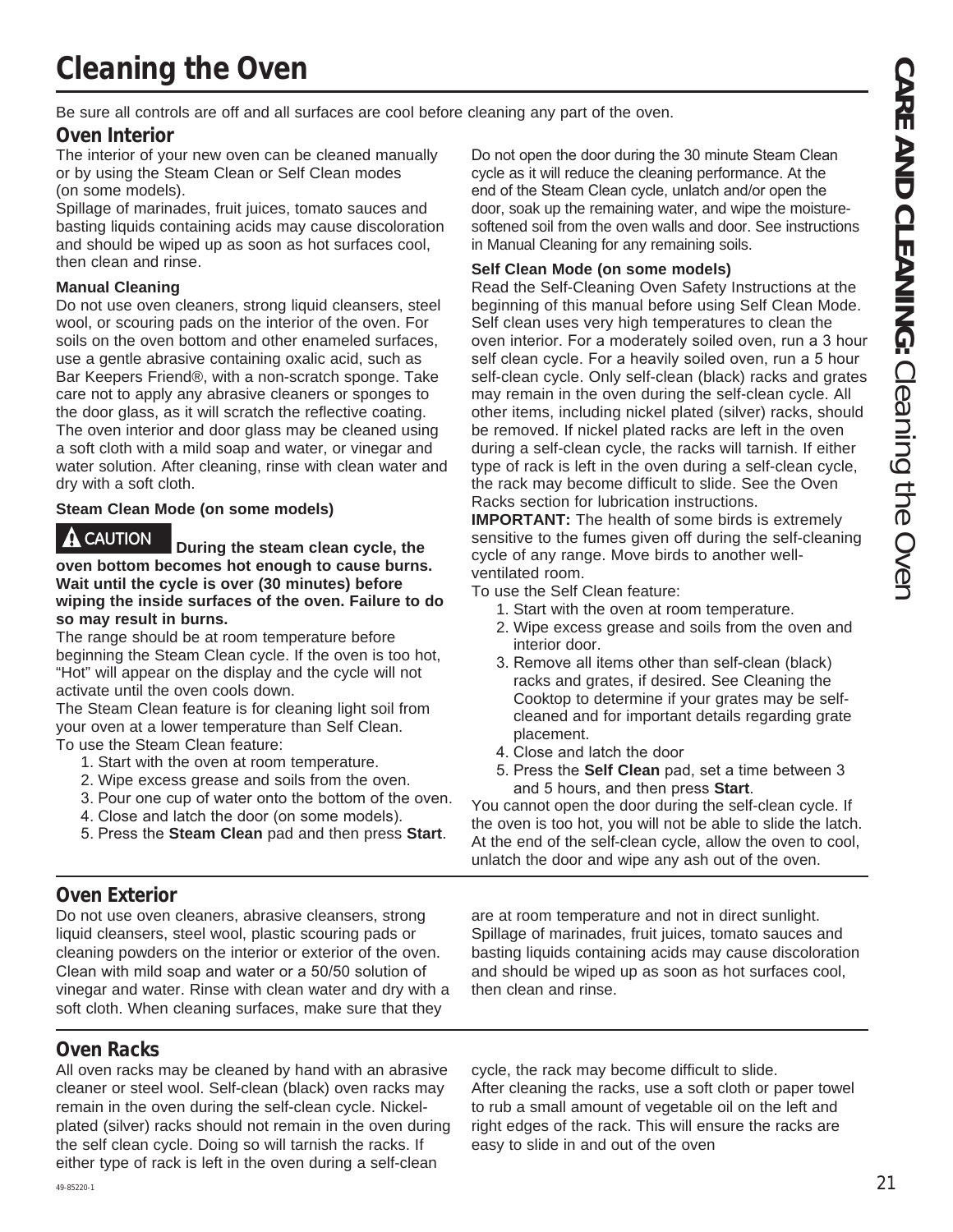### **Control Panel and Knobs**

Wipe the control panel after each use of the oven with a damp cloth. For cleaning, use mild soap and water or a 50/50 solution of vinegar and water. Rinse with clean water. Polish dry with a soft cloth.

Do not use abrasive cleansers, strong liquid cleansers, plastic scouring pads or oven cleaners on the control panel—they will damage the finish.

### **Stainless Steel Surfaces (on some models)**

Do not use a steel wool pad; it will scratch the surface.

To clean the stainless steel surface, use warm sudsy water or a stainless steel cleaner or polish. Always wipe the surface in the direction of the grain. Follow the cleaner instructions for cleaning the stainless steel surface.

Cleaners with oxalic acid such as Bar Keepers Friend Soft Cleanser™ will remove surface rust, tarnish and small blemishes. Use only a liquid cleanser free of grit and rub in the direction of the brush lines with a damp, soft sponge.

To inquire about purchasing cleaning products including stainless steel appliance cleaner or polish, read the Assistance/Accessories sections at the beginning of this manual.

For easier cleaning, the control knobs may be removed by pulling them directly outwards once the knobs are in the OFF position. Do not pull knobs up or down or hang objects on them. This can damage the gas valve shaft. The knobs can be washed by hand with soap and water or in a dishwasher.

To replace knobs after cleaning, align the hole on

the knob backside with the gas valve shaft and push inward until the knob is securely fastened. All knobs are interchangeable



Surface burner knob

### **Cooktop Surface**

Do not use oven cleaners, abrasive cleansers, strong liquid cleansers, steel wool, plastic scouring pads, or cleaning powders on the cooktop surface. Clean with a mild soap and water or a 50/50 solution of vinegar and water. Rinse with clean water and dry with a soft cloth. When cleaning surfaces, make sure that they are at room temperature and not in direct sunlight.

Spillage of marinades, fruit juices, tomato sauces and basting liquids containing acids may cause discoloration and should be wiped up as soon as hot surfaces cool, then clean and rinse.

If your model has a stainless steel cooktop surface, refer to the Stainless Steel Surface cleaning instructions featured in the Control Panel and Knobs section.

### **Cleaning the Surface Burners**

Turn all controls off. Allow the cooktop to cool before removing grates and burner parts. When removing the burner caps and heads, remember their size and location. Replace them in the same location after cleaning.

### **Removing Surface Burners**

### **CAUTION Do not attempt to remove oval burner cap from burner head.**





**Round Burner Oval Burner (on some models)**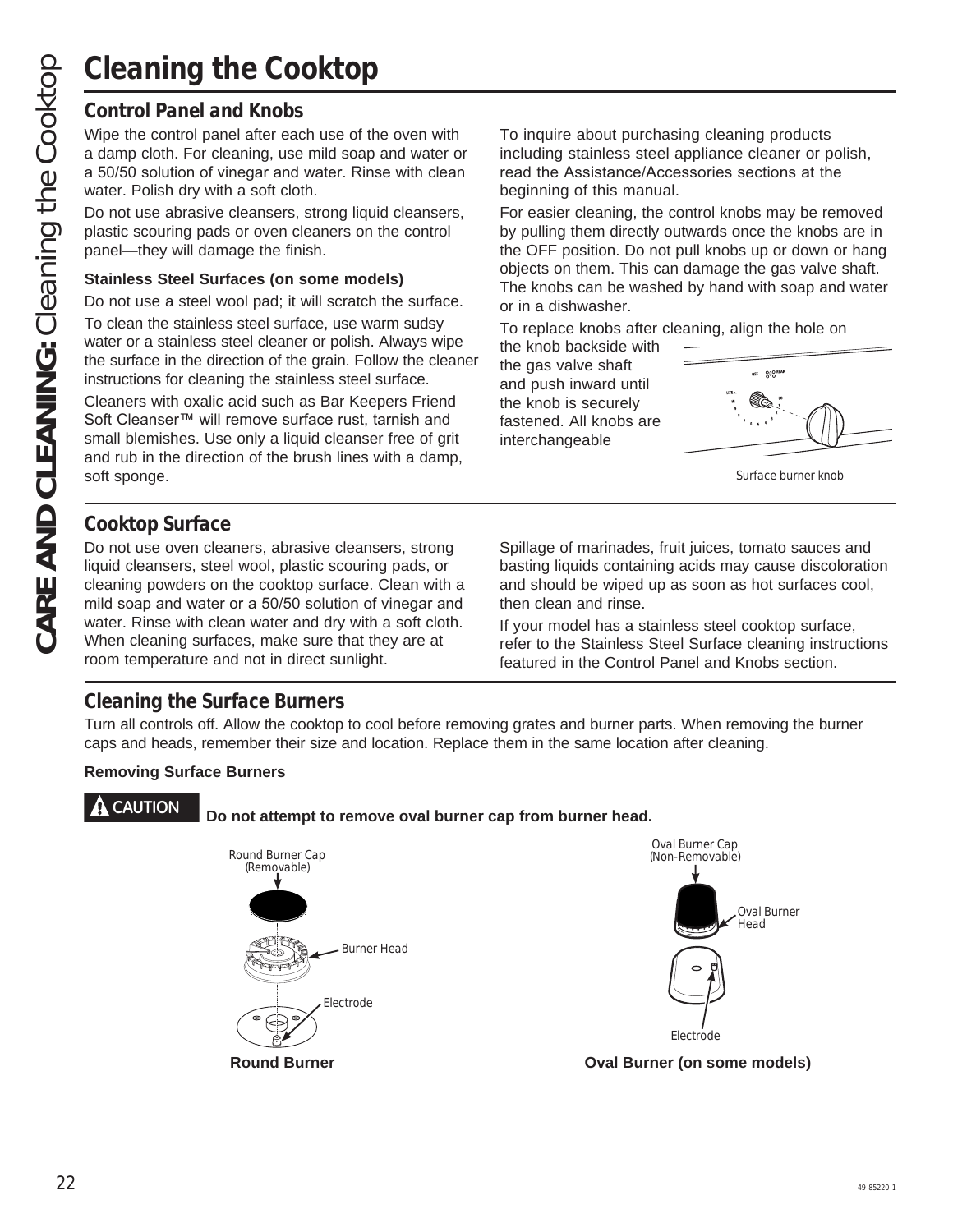# **Cleaning the Cooktop (Cont.)**

### **Cleaning the Surface Burners (Cont.)**

### **Cleaning the Burner Caps**

Wash burner caps in hot, soapy water and rinse with clean water. You may scour with a plastic scouring pad to remove burned-on food particles. The round burner caps may also be cleaned in your dishwasher.

### **Cleaning the Burner Heads**

Wash the burner heads routinely, especially after bad spillovers which could clog the burner openings. Lift burners off when cool. Wash with hot, soapy water. Rinse with clean water. For more stubborn stains, use a brush with plastic bristles.

**NOTE:** Do not use steel wool or scouring pads to clean the burner parts as these may clog the openings. Never wash burner heads in your dishwasher. Doing so may cause them to discolor.

The ports in the burner heads must be kept clean at all times for an even, unhampered flame.

Clogged or dirty burner ports or electrodes will not allow the burner to operate properly.



For proper ignition, make sure the small hole in the notch that fits over the electrode is kept open. A sewing needle or wire twist-tie works well to unclog it.

### **Replacing Surface Burners**

Before replacing the burner caps, heads and oval head/ cap assembly, shake out excess water and allow them to dry thoroughly.

Replace burner heads in the correct locations according to size. Ensure each cap is properly seated on the burner head, as pictured below.



NOT properly seated.



Burner cap is NOT properly seated.



Burner cap is properly seated.

# **CAUTION Do not operate the cooktop without**

### **all burner parts and grates in place.**

Any spill on or around an electrode must be carefully cleaned. Avoid hitting the electrode with anything hard or it could be damaged.



The electrode of the spark igniter is exposed when the burner head is removed. When one burner is turned to LITE, all the burners spark. Do not attempt to disassemble or clean around any burner while another burner is on.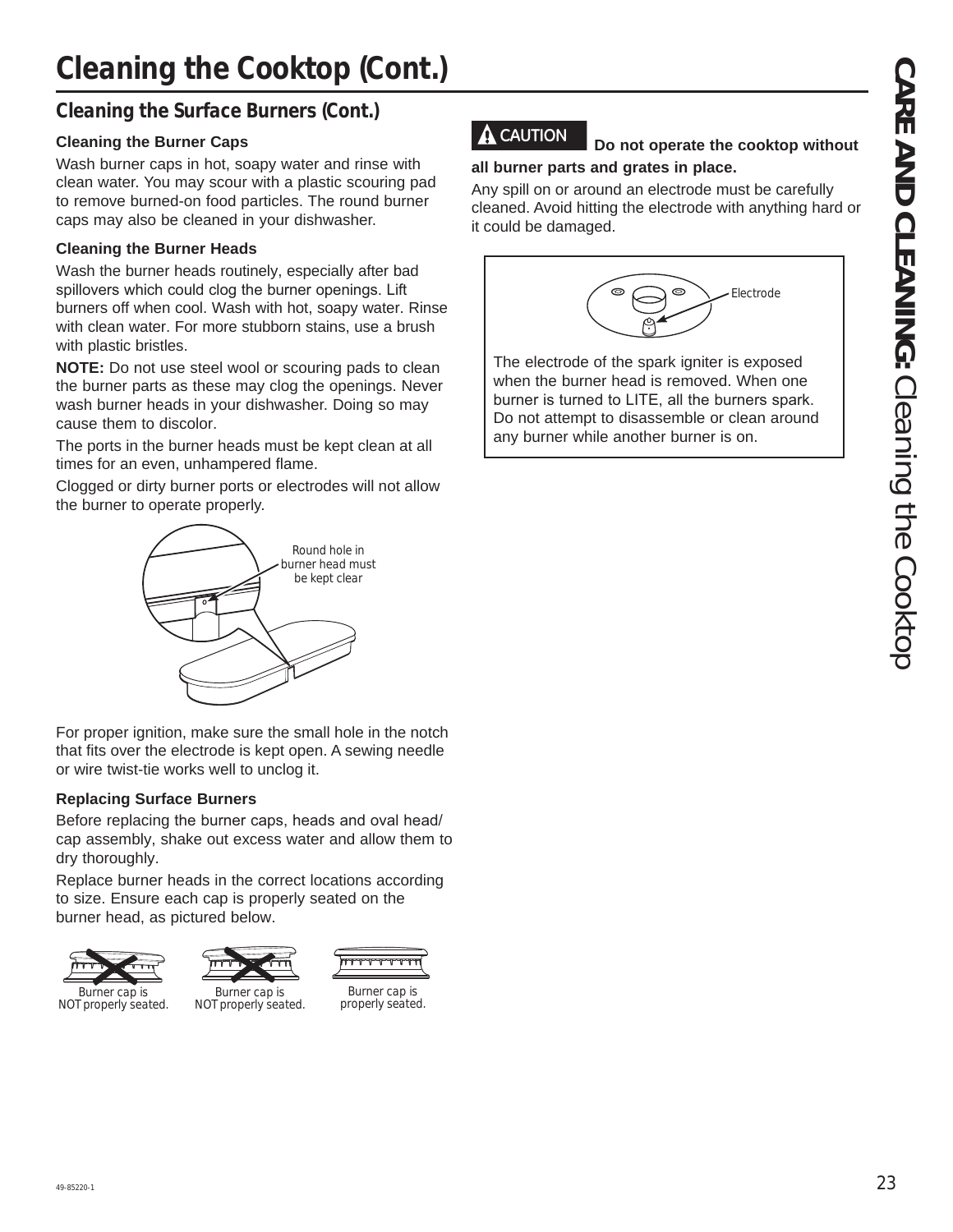Grates should be washed in hot, soapy water and rinsed with clean water or in the dishwasher. To soften burned-on food, place grates in a solution containing ¼-cup of household ammonia for several hours. Afterward, scrub grates with a plastic scouring pad soaked in hot, soapy water. Rinse well and dry.

### **Self Clean Mode (on some models)**

If your grates do not have rubber bumpers on their bottom surface, they may be cleaned in the oven using the self-clean cycle. Do not attempt to clean your grates in the oven if your grates have rubber bumpers. Doing so will destroy the rubber bumpers and may affect the function of your surface burners.

Porcelain-coated grates may gradually dull if continually exposed to self-clean temperatures.

If your oven is equipped with self-clean (black) racks, it is recommended to follow the instructions for placing grates on racks. If your oven is equipped with nickelplated (silver) racks, it is recommended to follow the instructions for placing grates on the oven bottom. Nickel-plated racks should not remain in the oven during the self clean cycle. Doing so will tarnish the racks. If either type of rack is left in the oven during a self-clean cycle, the rack may become difficult to slide. See the Oven Rack section for lubrication instructions.

**NOTE:** When placing or removing grates from the oven, do not slide the grates on the racks or oven bottom. Doing so could damage the enamel on the racks or oven bottom. **To self-clean your grates on self-clean racks:**

- 1. Insert racks in positions 1, 3, and 5 or positions 2 and 4.
- 
- 2. Gently place one grate on each rack.

### **Grate Support Bumpers (on some models)**

If any of the rubber grate support bumpers in the cooktop are missing or damaged, replacement parts can be obtained by calling 1.800.GE.CARES.

To insert the new bumpers, simply place the cone-shaped end of the bumper into the hole in the cooktop and push down while gently twisting the bumper.

### **Griddles (on some models)**

**Nonstick Aluminum Griddle:** Avoid scraping the griddle surface with metal utensils. Wash your griddle with dish soap and hot water. If necessary, scrub with a nonabrasive plastic pad.

**Reversible Cast-Iron:** Clean your reversible cast-iron griddle with a stiff brush and hot water. Using soap is not recommended, and harsh detergents should never be used as they will remove the seasoning. Rinse with hot water and dry thoroughly. After rinsing, preseason the griddle by applying a light coat of cooking oil to the griddle surface. Wipe off excess oil with a paper towel. Store in a cool, dry place.

### **To self clean your grates on the oven bottom:**

- 1. Remove all oven racks.
- 2. Gently place one grate on the center of the oven bottom with the grate oriented in the upright position. Stack remaining grate(s) as shown below. Do not place or stack grates in any other configuration.



Once the grates are placed in the oven, operate the self-clean cycle per the instruction in the Cleaning the Oven section.

**NOTE:** Use caution when removing the grates from the oven after the self-clean cycle has ended. The grates may still be hot.

Once the self-clean cycle is complete, the grates may carefully be removed. You may notice a white residue on the grates. Wipe it off with a damp sponge. If white spots persist, wet the sponge with a 50/50 solution of vinegar and water and wipe the grates again.

When replacing the grates on the cooktop, be sure to locate them correctly. Grates should fit securely into the cooktop.



### **Griddle Precautions:**

- $\blacksquare$  If something has spilled under the griddle, it should be cleaned up as soon as possible to prevent the spill from getting baked onto the cooktop.
- Do not allow grease to accumulate under the griddle as it can be a fire hazard. Clean under the griddle with hot, soapy water as soon as it is cool.
- $\blacksquare$  Do not wash your griddle in the dishwasher.
- Do not clean the griddle in the self-cleaning oven.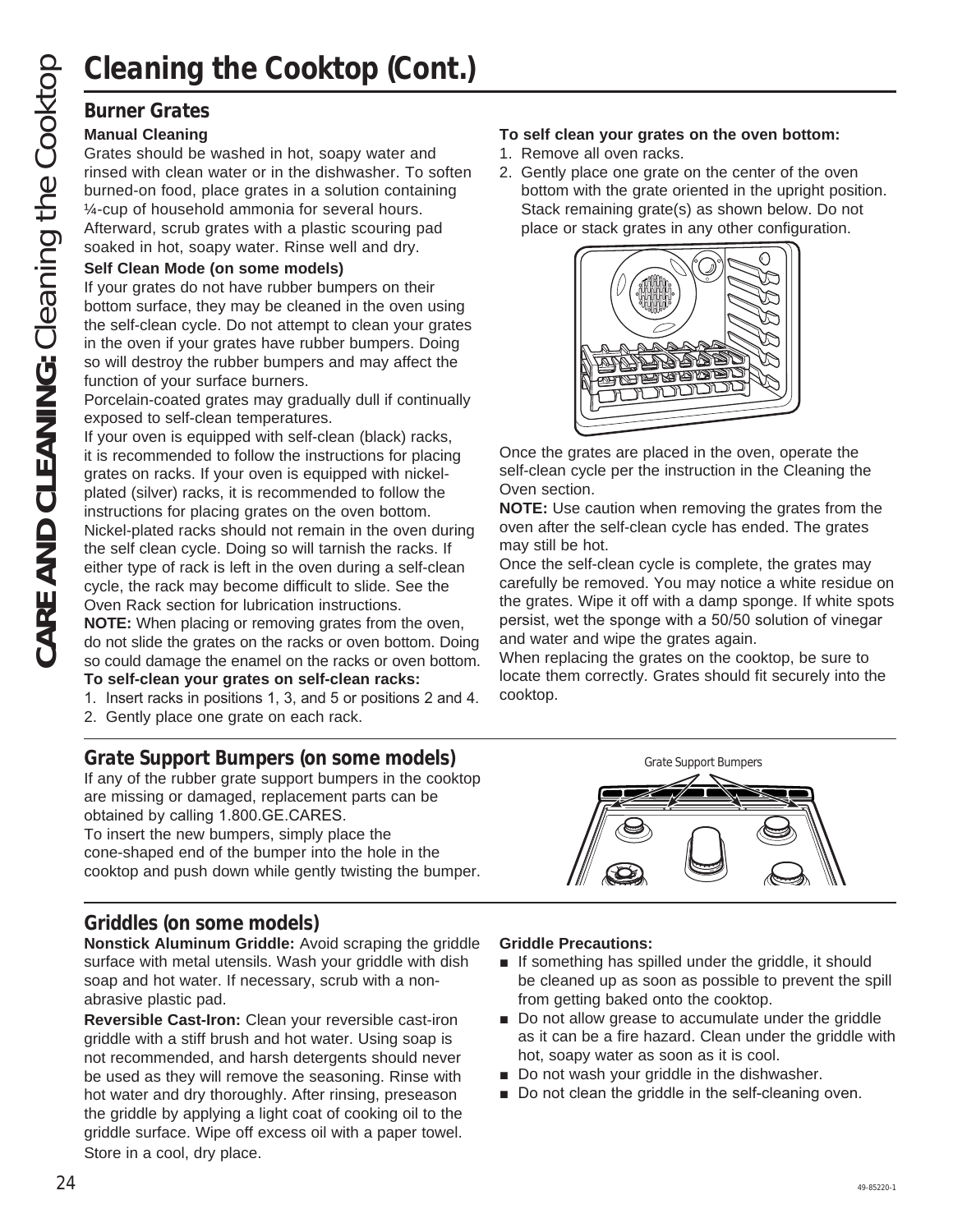# **Cleaning the Door and Drawer**

### **Cleaning the Oven Door**

### **Cleaning the Door Interior**

Do not allow excess water to run into any holes or slots in the door.

Wipe dish soap over any baked-on spatters on the glass. Use a non-scratch sponge to clean it off. Then wipe over the glass with a soapy cloth to remove any residue and dry off.

The area outside the gasket can be cleaned with a soap-filled non-scratch sponge. Do not rub or clean the door gasket - it has an extremely low resistance to abrasion.

If you notice the gasket becoming worn, frayed or damaged in any way or if it has become displaced on the door, you should have it replaced.

### **Cleaning the Door Exterior**

If a stain on the door vent trim is persistent, use a mild abrasive cleaner and a sponge-scrubber for best results. Do not use this method on any other surface.

### **Removable Storage Drawer (on some models)**

The storage drawer is a good place to store cookware and bakeware. Do not store plastics or flammable material in the drawer.

The storage drawer may be removed for cleaning under the range. Clean the storage drawer with a damp cloth or sponge. Never use harsh abrasives or scouring pads.

### **Removing the Storage Drawer:**

- 1. Pull drawer straight out until it stops.
- 2. Tilt the front of the drawer upward and pull the drawer free of the range.

### **Removable Broil Drawer (on some models)**

**NOTE:** For models with a broil drawer, before performing any adjustments, cleaning or service, disconnect the range electrical power supply at the household distribution panel by removing the fuse or switching off the circuit breaker. Make sure the broil drawer is cool.

Most cleaning can be done with the drawer in place. However, the drawer may be removed if further cleaning is needed. Use soap and warm water to thoroughly clean.

### **Removing the Broil Drawer:**

- 1. When the broiler is cool, remove the grid and pan.
- 2. Pull the broil drawer out until it stops, then push it back in about one inch.
- 3. Grasp the handle, lift and pull the broiler drawer out. Clean the broiler drawer with hot soapy water.

### **Stainless Steel Surfaces (on some models)**

Do not use a steel wool pad; it will scratch the surface.

To clean the stainless steel surface, use warm sudsy water or a stainless steel cleaner or polish. Always wipe the surface in the direction of the grain. Follow the cleaner instructions for cleaning the stainless steel surface.

Cleaners with oxalic acid such as Bar Keepers Friend Soft Cleanser™ will remove surface rust, tarnish and small blemishes. Use only a liquid cleanser free of grit and rub in the direction of the brush lines with a damp, soft sponge.

To inquire about purchasing cleaning products including stainless steel appliance cleaner or polish, read the Assistance/Accessories sections at the beginning of this manual.

### **Replacing the Storage Drawer:**

- 1. Rest the drawer slides on the range stops.
- 2. Push directly backward until the drawer drops into place.
- 3. Slide the drawer all the way into the oven.



The storage drawer may be removed for cleaning under the range.

### **Replacing the Broil Drawer:**

- 1. Hold the broil drawer in the raised position as you slide it partway into the range.
- 2. Lower the drawer and push it completely closed.

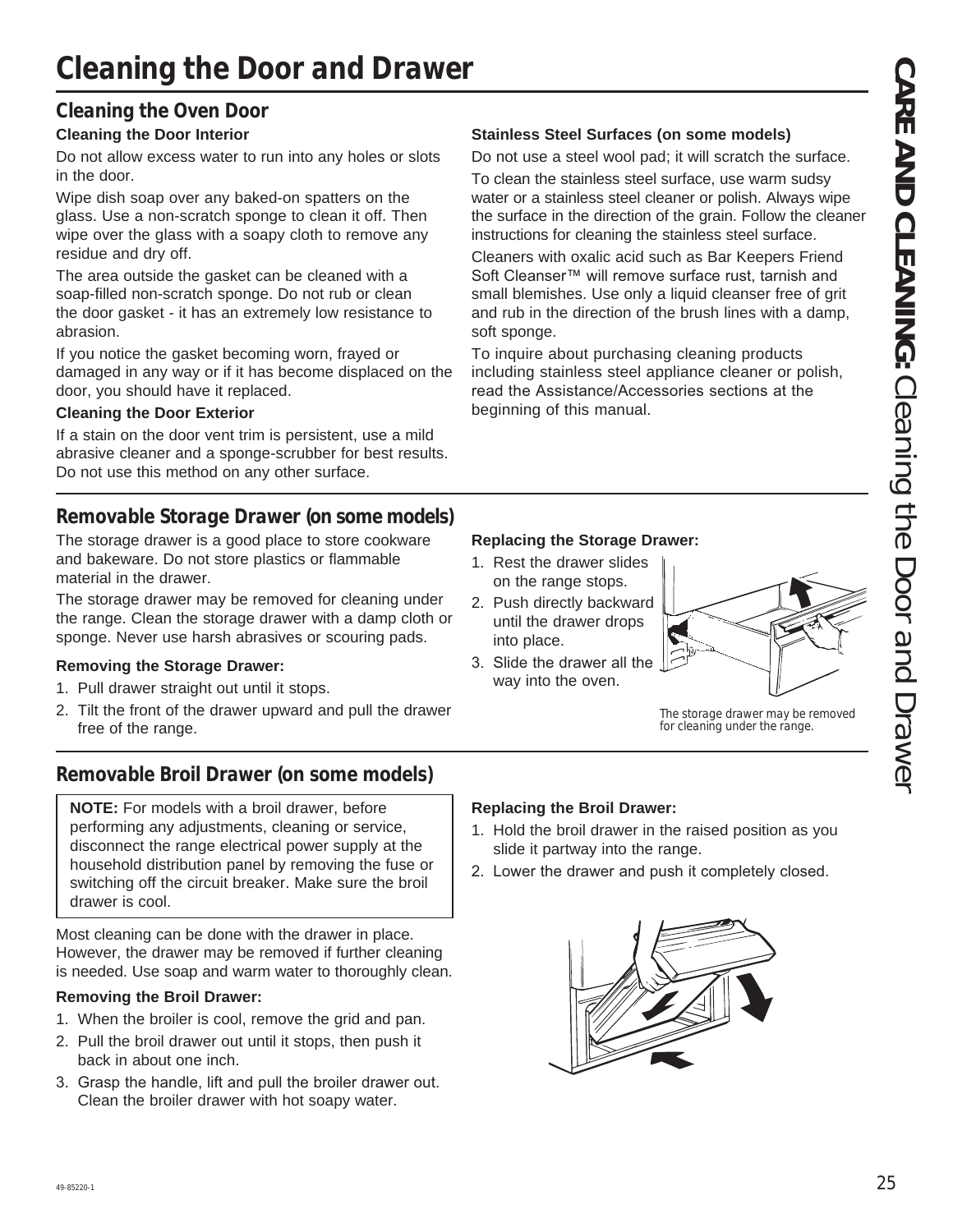# **Maintenance**

### **Oven Light**

**A WARNING** SHOCK OR BURN HAZARD: Before replacing oven light bulb, disconnect the electrical power to the oven at the main fuse or circuit breaker panel. Failure to do so may result in electric shock or burn.

**CAUTION BURN HAZARD:** The glass cover and bulb should be removed when cool. Touching hot glass with bare hands or a damp cloth can cause burns.

**CAUTION** Before replacing your oven light bulb, disconnect the electrical power to the range at the main fuse or circuit breaker panel. Be sure to let the light cover and bulb cool completely.

> The oven light bulb is covered with a removable glass cover that is held in place with a bail-shaped wire. Remove the oven door, if desired, to reach the cover easily. See the Lift-Off Oven Door section for detailed oven door removal instructions.

### **Replacing the Light Bulb:**

- 1. Disconnect electrical power to the range.
- 2. Hold the glass cover stable, so it doesn't fall when released.
- 3. Slide near the indent of the cover holder until the cover is released. **Do not remove any screws to release the glass cover.**
- 4. Replace bulb with a 40-watt household appliance bulb. **Do not touch hot bulb with hand or wet cloth. Only remove bulb when it is cool.**
- 5. Hold glass cover stable over new bulb.
- 6. Pull the wire cover holder near the indent until the indent in the wire cover holder is located in the indent of the glass cover.
- 7. Connect electrical power to range.

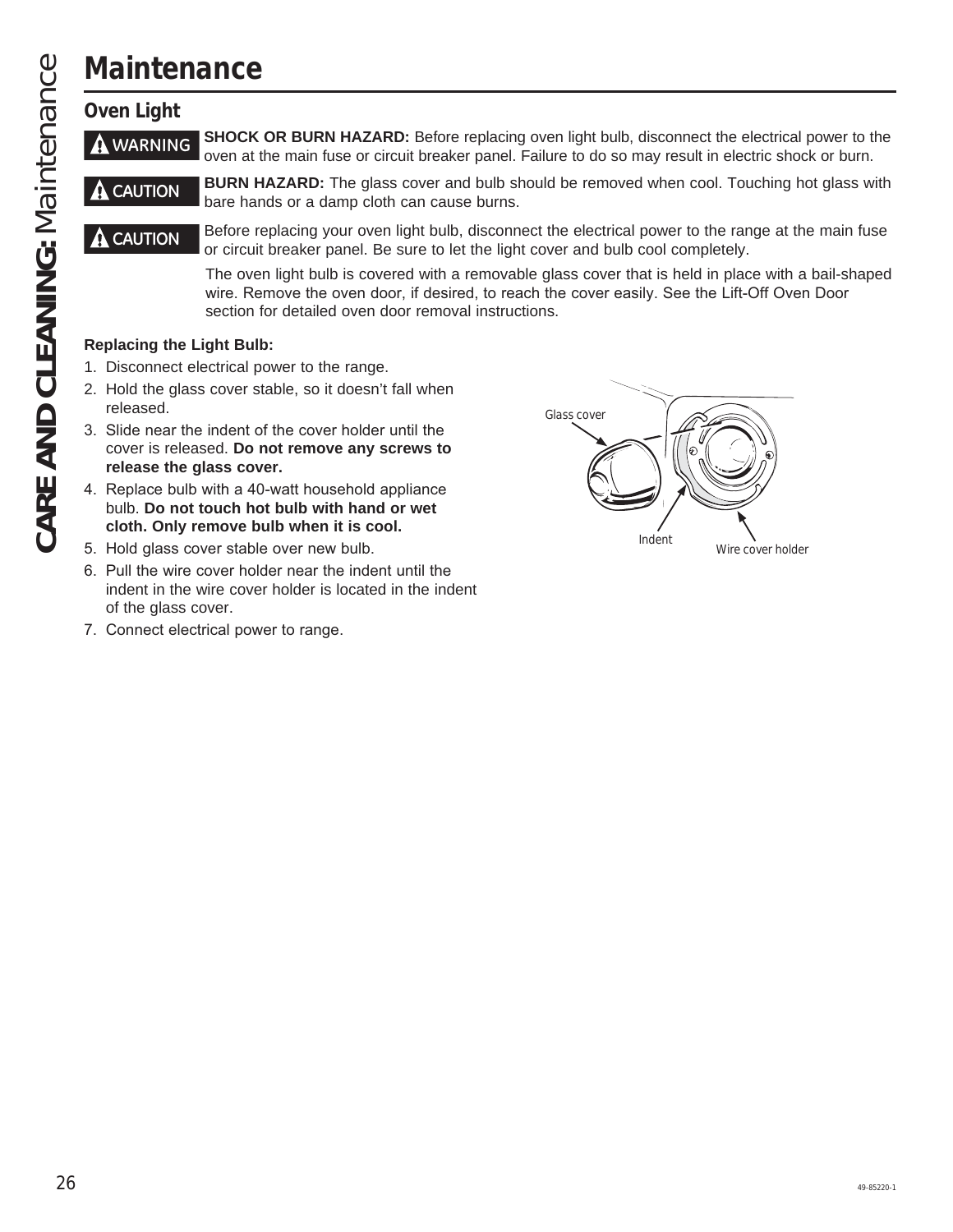# **Maintenance (Cont.)**

### **Lift-Off Oven Door**

The door is very heavy. Be careful when removing and lifting the door. Do not lift the door by the handle.



**WARNING** If improperly removed, oven door hinges may suddenly close and can cause personal injury to appendages near the hinge. Follow instructions below to avoid a risk of injury when removing and re-installing the oven door.

### **Removing the Door:**

- 1. Fully open the oven door.
- 2. On each hinge, slide the hinge lock up, making sure it snaps into its fully raised position.
- 3. Firmly grasp both sides of the door near the handle.
- 4. Close the door until the top of the door is approximately 3" from the range frame.
- 5. Lift door up and away from the range until both hinge arms are clear of the slots in the range frame.

### **Replacing the Door:**

- 1. Firmly grasp both sides of the door near the handle.
- 2. With the door at the same angle as the removal position, rest the notch in the bottom of the left hinge arm on the bottom edge of the left hinge slot. The notch in the hinge arm must be fully seated onto the bottom of the slot. Repeat for the right side.
- 3. Fully open the door. If the door will not fully open, the hinge arms are not seated correctly. Lift the door off the range and repeat Step 2.
- 4. Push the hinge locks down to the locked position.
- 5. Close the oven door.



Pull hinge locks up to unlock



Removal position



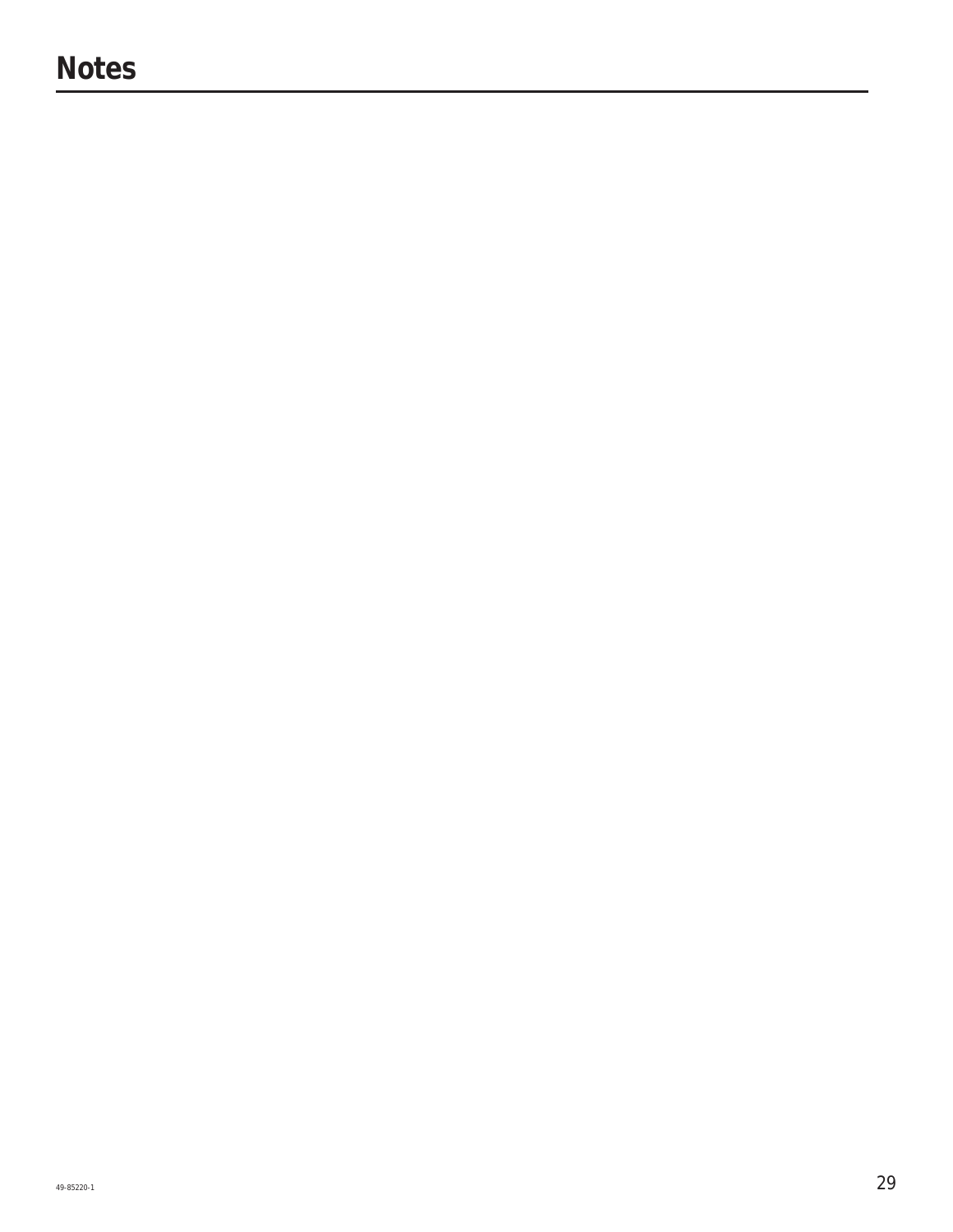# **Troubleshooting tips ...** Before you call for service

|                                                                             | Save time and money! Review the charts on the following pages first and you may not need to call for service.                                                                                                                                                                      |                                                                                                                                                                                                                                                                                                                                     |
|-----------------------------------------------------------------------------|------------------------------------------------------------------------------------------------------------------------------------------------------------------------------------------------------------------------------------------------------------------------------------|-------------------------------------------------------------------------------------------------------------------------------------------------------------------------------------------------------------------------------------------------------------------------------------------------------------------------------------|
| <b>Problem</b>                                                              | <b>Possible Cause</b>                                                                                                                                                                                                                                                              | <b>What To Do</b>                                                                                                                                                                                                                                                                                                                   |
| My new oven doesn't<br>cook like my old one.                                | Your new oven has a different cooking system<br>from your old oven and therefore may cook<br>differently than your old oven.                                                                                                                                                       | For the first few uses, follow your recipe times<br>and temperatures carefully and use rack<br>positions recommended in the Cooking Guide.<br>If you still think your new oven is too hot or too<br>cold, you can adjust the temperature yourself<br>to meet your specific cooking preference. See<br>the Special Features section. |
| Food does not bake                                                          | Oven controls improperly set.                                                                                                                                                                                                                                                      | See the Cooking Modes section.                                                                                                                                                                                                                                                                                                      |
| properly                                                                    | Rack position is incorrect.                                                                                                                                                                                                                                                        | See the Cooking Guide.                                                                                                                                                                                                                                                                                                              |
|                                                                             | Rack is not level.                                                                                                                                                                                                                                                                 | See the Installation Instructions for directions<br>on leveling your range.                                                                                                                                                                                                                                                         |
|                                                                             | Incorrect cookware or cookware of improper<br>size being used.                                                                                                                                                                                                                     | See the Cookware section.                                                                                                                                                                                                                                                                                                           |
|                                                                             | Oven temperature needs adjustment.                                                                                                                                                                                                                                                 | See the Special Features section.                                                                                                                                                                                                                                                                                                   |
| Food does not broil<br>properly                                             | Oven controls improperly set.                                                                                                                                                                                                                                                      | Make sure you select the appropriate broil<br>mode. See the Cooking Guide.                                                                                                                                                                                                                                                          |
|                                                                             | Improper rack position being used.                                                                                                                                                                                                                                                 | See Cooking Guide for rack position<br>suggestions.                                                                                                                                                                                                                                                                                 |
|                                                                             | Cookware not suited for broiling.                                                                                                                                                                                                                                                  | Use a pan specifically designed for broiling.                                                                                                                                                                                                                                                                                       |
|                                                                             | Aluminum foil on the broil pan has not been<br>fitted properly or slit to drain grease.                                                                                                                                                                                            | If using aluminum foil on broil pan, wrap tightly<br>and add slits conforming to those in the pan to<br>allow grease to drain.                                                                                                                                                                                                      |
| Oven temperature too<br>hot or too cold                                     | Oven temperature needs adjustment.                                                                                                                                                                                                                                                 | See the Special Features section.                                                                                                                                                                                                                                                                                                   |
| Oven and/or display<br>appears not to work                                  | A fuse in your home may be blown or the<br>circuit breaker tripped.                                                                                                                                                                                                                | Replace the fuse or reset the circuit breaker.                                                                                                                                                                                                                                                                                      |
|                                                                             | Oven controls improperly set.                                                                                                                                                                                                                                                      | See the Using the Oven section.                                                                                                                                                                                                                                                                                                     |
|                                                                             | Oven is in Sabbath Mode.                                                                                                                                                                                                                                                           | Verify, that the oven is not in Sabbath Mode.<br>See the Special Features section.                                                                                                                                                                                                                                                  |
|                                                                             | The clock is turned off.                                                                                                                                                                                                                                                           | See the Oven Controls or Special Features<br>section.                                                                                                                                                                                                                                                                               |
| "Crackling" or<br>"popping" sound                                           | This is the sound of the metal heating and<br>cooling during both the cooking and cleaning<br>functions.                                                                                                                                                                           | This is normal.                                                                                                                                                                                                                                                                                                                     |
| Range is making a<br>"clicking" noise when<br>using my oven.                | Your range has been designed to maintain a<br>tighter control over your oven's temperature.<br>You may hear your oven's heating elements<br>"click" on and off more frequently than in<br>older ovens to achieve better results during<br>baking, broiling, and self-clean cycles. | This is normal.                                                                                                                                                                                                                                                                                                                     |
| Sometimes the<br>oven takes longer to<br>preheat to the same<br>temperature | Cookware, food, and/or number of racks in<br>oven.                                                                                                                                                                                                                                 | Cookware, food, and racks in the oven will<br>cause differences in preheat times. Remove<br>excess items to reduce preheat time.                                                                                                                                                                                                    |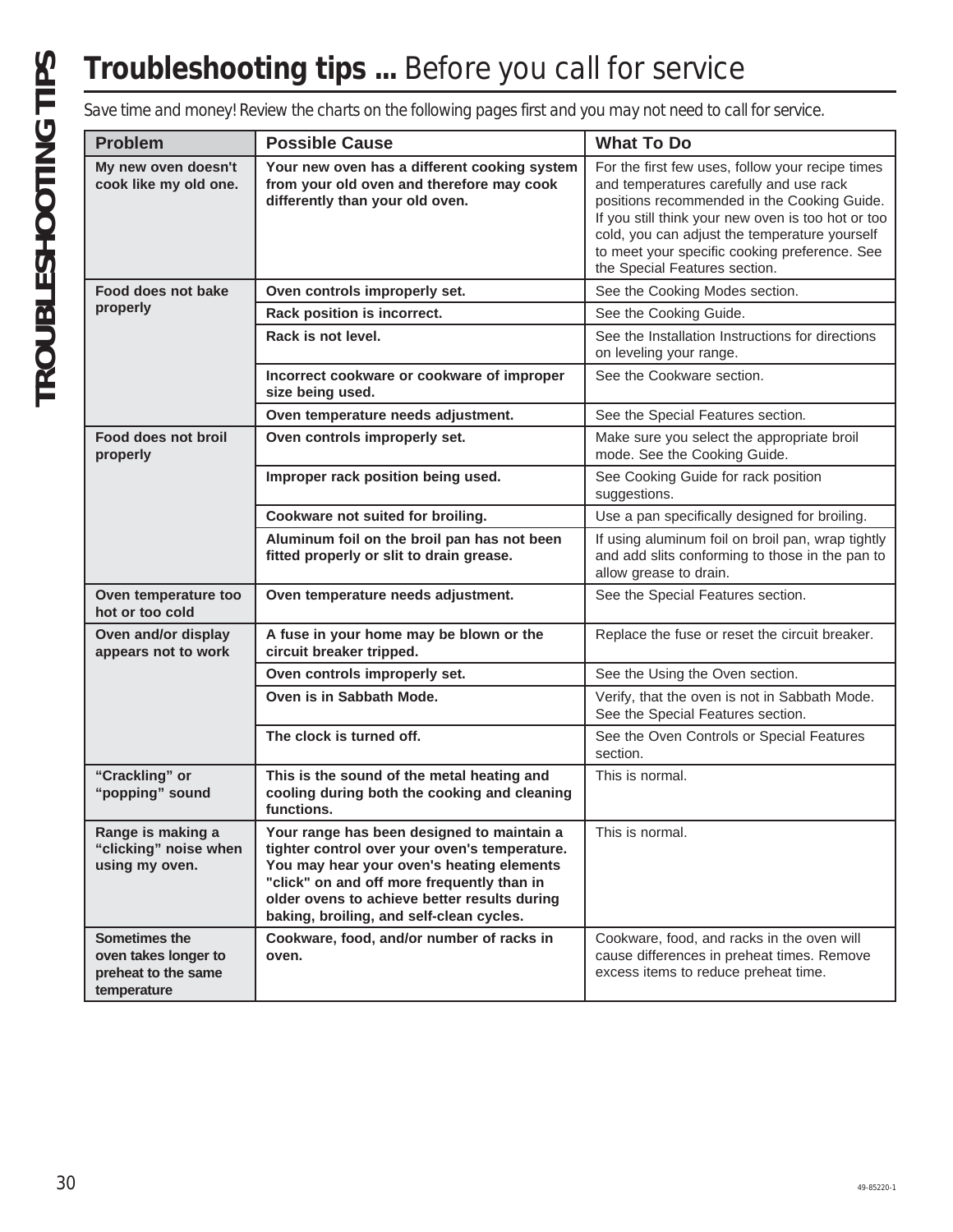# **Troubleshooting tips ...** Before you call for service

| <b>Problem</b>                                                            | <b>Possible Cause</b>                                                                                | <b>What To Do</b>                                                                                                                                                                                                                                                                         |
|---------------------------------------------------------------------------|------------------------------------------------------------------------------------------------------|-------------------------------------------------------------------------------------------------------------------------------------------------------------------------------------------------------------------------------------------------------------------------------------------|
| Oven light does not<br>work                                               | Light bulb is loose or defective.                                                                    | Tighten or replace bulb. See the Maintenance section for<br>instructions on how to replace the bulb.                                                                                                                                                                                      |
| Oven will not self-clean                                                  | The temperature is too high to set<br>a self-clean operation.                                        | Allow the oven to cool.                                                                                                                                                                                                                                                                   |
|                                                                           | Oven controls improperly set.                                                                        | See the Cleaning the Oven section.                                                                                                                                                                                                                                                        |
| <b>Excessive smoking</b><br>during clean cycle                            | Excessive soil or grease.                                                                            | Press the Cancel/Off pad. Allow the oven to cool below<br>the unlocking temperature. Wipe the excess soil and<br>reset the clean cycle.                                                                                                                                                   |
| Oven not clean after a                                                    | Oven controls improperly set.                                                                        | See the Cleaning the Oven section.                                                                                                                                                                                                                                                        |
| clean cycle                                                               | Oven was heavily soiled.                                                                             | Clean up heavy spillovers before starting the clean cycle.<br>Heavily soiled ovens may need to self-clean again or for<br>a longer period of time.                                                                                                                                        |
| Strong "burning" or<br>"oily" odor emitting<br>from the vent              | This is normal in a new oven and<br>will disappear in time.                                          | To speed the process, set a self-clean cycle for a<br>minimum of 3 hours. See the Cleaning the Oven section.<br>This is temporary.                                                                                                                                                        |
| <b>Excessive smoking</b><br>during broiling                               | Food too close to burner element.                                                                    | Lower the rack position of the food.                                                                                                                                                                                                                                                      |
| Oven latch will not open.                                                 | The temperature inside the<br>oven has not dropped below the<br>unlocking temperature.               | Press the Cancel/Off pad. Allow the oven to cool below<br>the unlocking temperature.                                                                                                                                                                                                      |
| "LOCK DOOR" flashes<br>in the display                                     | The self-clean or steam-clean cycle<br>has been selected but the door is<br>not locked.              | Lock the oven door.                                                                                                                                                                                                                                                                       |
| "F-and a number<br>or letter" flash in the<br>display                     | You have a function error code.                                                                      | Press the Cancel/Off pad. Allow the oven to cool for one<br>hour. Put the oven back into operation. If the function code<br>repeats, disconnect all power to the oven for at least 30<br>seconds and then reconnect power. If the function error code<br>repeats again, call for service. |
| Clock flashes due to a<br>power outage                                    | Power outage or surge                                                                                | Reset the clock. If the oven was in use, you must reset<br>it by pressing the Cancel/Off pad, setting the clock and<br>resetting any cooking function.                                                                                                                                    |
| <b>Lock Controls or</b><br><b>Control Lockout feature</b><br>is activated |                                                                                                      | If LOC ON appears in the display, the range control is<br>locked. Turn this feature off to use the range. See the<br>Oven Controls section.                                                                                                                                               |
| Surface Burners do not<br>light                                           | Plug on range is not completely<br>inserted in the electrical outlet.                                | Make sure electrical plug is plugged into a live, properly<br>grounded outlet.                                                                                                                                                                                                            |
|                                                                           | Gas supply not connected or<br>turned on.                                                            | See the Installation Instructions that came with your<br>range.                                                                                                                                                                                                                           |
|                                                                           | A fuse in your home may be blown<br>or the circuit breaker tripped.                                  | Replace the fuse or reset the circuit breaker.                                                                                                                                                                                                                                            |
|                                                                           | Burner parts not replaced correctly.                                                                 | See the Care and Cleaning section.                                                                                                                                                                                                                                                        |
|                                                                           | Burner slots near the electrode, or<br>the round lighter port on the oval<br>burner, may be clogged. | Remove the burners and clean them. Check the<br>electrode area for burned-on food or grease. See the<br>Care and Cleaning section.                                                                                                                                                        |
|                                                                           | Food residue on electrode                                                                            | Lightly polish flat tip of electrode with nail file or<br>sandpaper until shiny.                                                                                                                                                                                                          |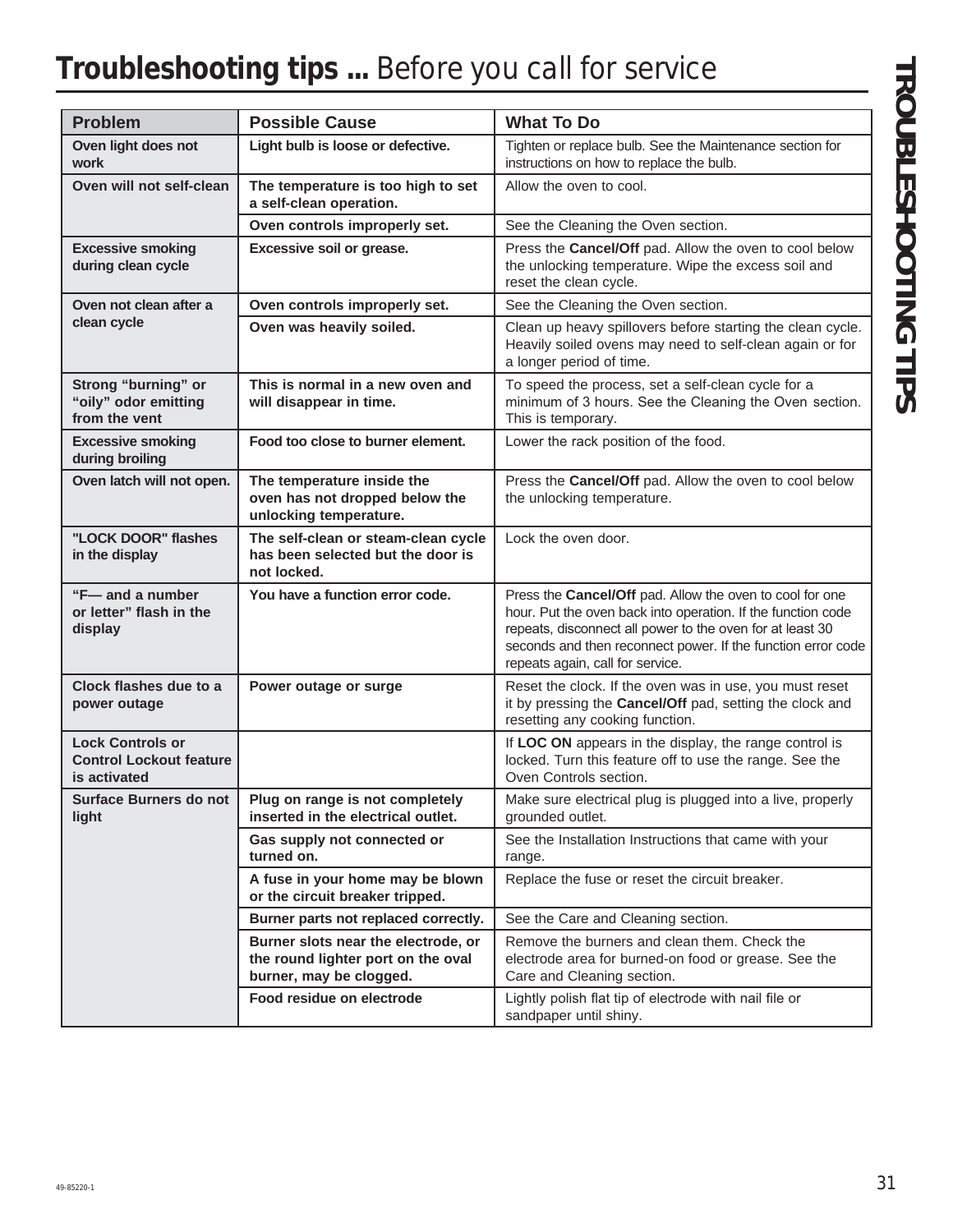# **Troubleshooting tips ...** Before you call for service

| <b>Problem</b>                                                                | <b>Possible Cause</b>                                                                                                                                                    | <b>What To Do</b>                                                                                                                                                                                                                                                                                                                                   |  |  |
|-------------------------------------------------------------------------------|--------------------------------------------------------------------------------------------------------------------------------------------------------------------------|-----------------------------------------------------------------------------------------------------------------------------------------------------------------------------------------------------------------------------------------------------------------------------------------------------------------------------------------------------|--|--|
| Top burners do not<br>burn evenly                                             | Improper burner assembly.                                                                                                                                                | Make sure the burner caps are seated correctly. See the Care and<br>Cleaning section.                                                                                                                                                                                                                                                               |  |  |
|                                                                               | Burner slots on the side of the<br>burner may be clogged.                                                                                                                | Remove the burners for cleaning. See the Care and Cleaning<br>section.                                                                                                                                                                                                                                                                              |  |  |
| <b>Burner flames are</b><br>very large or yellow                              | Improper air to gas ratio.                                                                                                                                               | If range is connected to Propane gas, contact the technician who<br>installed your range or made the conversion.                                                                                                                                                                                                                                    |  |  |
| <b>Surface burners light</b><br>but bake and broil<br>burners do not.         | Gas to the oven burners may<br>have been shut off at the gas<br>regulator.                                                                                               | The regulator is located behind the drawer compartment near the<br>gas line attachment at the rear of your range. A shield may need<br>to be removed to access the regulator. Flip the lever on the side<br>of the regulator to the position shown below to resume gas flow.<br>I ever is<br>shown closed.<br>PULL TO OPEN.<br>Sealed burner models |  |  |
| My oven door glass<br>appears to be<br>"tinted" or have a<br>"rainbow" color. | The inner oven glass is<br>coated with a heat barrier to<br>reflect the heat back into the<br>oven to prevent heat loss and<br>keep the outer door cool while<br>baking. | This is normal. Under certain light or angles, you may see this tint<br>or rainbow color.                                                                                                                                                                                                                                                           |  |  |
| Drawer does not slide<br>smoothly or drags                                    | The drawer is out of alignment.                                                                                                                                          | Fully extend the drawer and push it all the way in. See the Care and<br>Cleaning of the range section.                                                                                                                                                                                                                                              |  |  |
|                                                                               | Drawer is over-loaded or load is<br>unbalanced.                                                                                                                          | Reduce weight or redistribute drawer contents.                                                                                                                                                                                                                                                                                                      |  |  |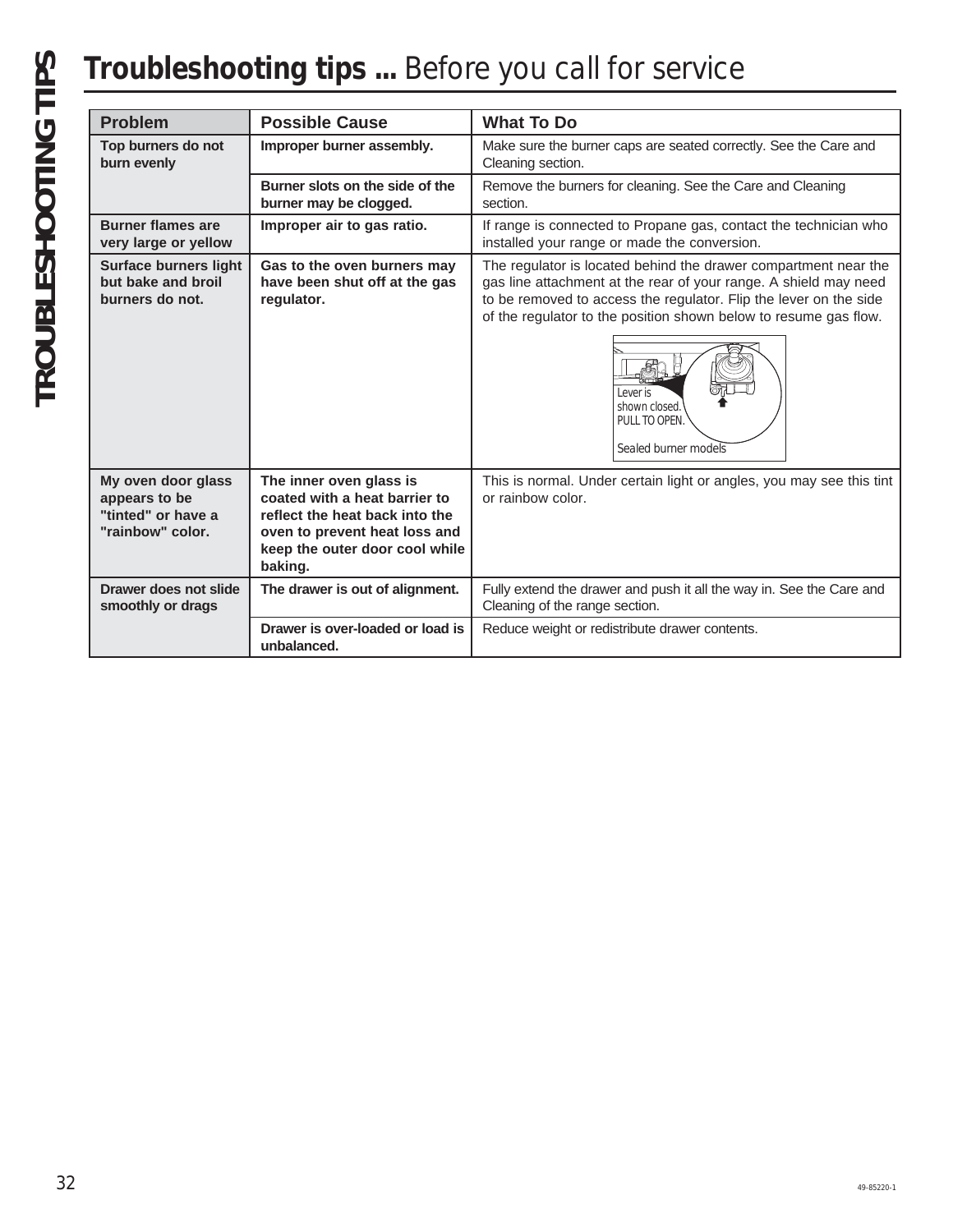**Cocinas a Gas con Horno Simple**  $\boldsymbol{\sigma}$ 

| Información de Seguridad 2                                                                                                                                                                                                                                                              |  |
|-----------------------------------------------------------------------------------------------------------------------------------------------------------------------------------------------------------------------------------------------------------------------------------------|--|
|                                                                                                                                                                                                                                                                                         |  |
| Asistencia / Accesorios8                                                                                                                                                                                                                                                                |  |
| Uso de la Placa de Cocción<br>En Caso de Corte de Corriente10<br>Quemadores10<br>Plancha12                                                                                                                                                                                              |  |
| Uso del Horno<br>Controles del Horno 14<br>Ventilaciones de Aire del Horno15<br>Funciones Especiales16<br>Modo Sabático17<br>Modos de Cocción 18<br>Pautas de Uso de Utensilios 18<br>Papel de Aluminio y Cobertores<br>Estantes del Horno 19<br>Cajón para Asar19<br>Guía de Cocción20 |  |
| Cuidado y Limpieza<br>Limpieza del Horno21<br>Limpieza de la Placa de Cocción22<br>Limpieza de la Puerta y el Cajón 25<br>Mantenimiento26                                                                                                                                               |  |
| Consejos para la<br>Solución de Problemas 30                                                                                                                                                                                                                                            |  |

**Manual del Propietario**

**Escriba los números de modelo y de serie aquí:**

**Nº de Modelo \_\_\_\_\_\_\_\_\_\_\_\_\_\_**

**Nº de Serie \_\_\_\_\_\_\_\_\_\_\_\_\_\_\_\_**

Encontrará la placa de calificación en el frente, detrás del cajón de la cocina.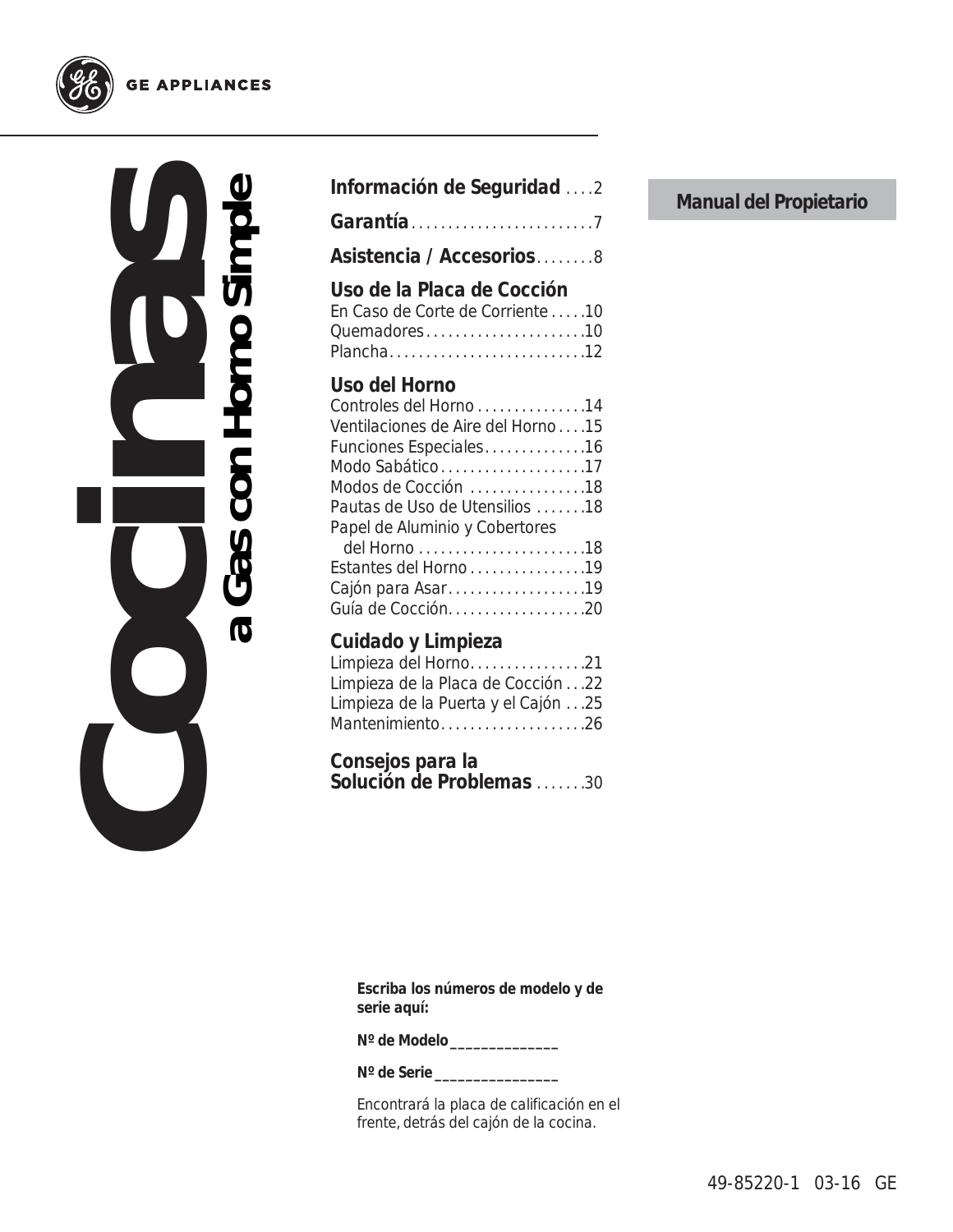# **INFORMACIÓN IMPORTANTE DE SEGURIDAD LEA TODAS LAS INSTRUCCIONES ANTES DE USAR**

Éste es el símbolo de alerta de seguridad. El mismo alerta sobre potenciales riesgos que le pueden producir la muerte o lesiones tanto a usted como a otras personas. Todos los mensajes de seguridad estarán a continuación del símbolo de alerta de seguridad y con la palabra "PELIGRO", "ADVERTENCIA" o "PRECAUCIÓN". Estas palabras se definen como:

| <b>A PELIGRO</b> | Indica una situación de riesgo que, si no se evita, <b>producirá</b> la muerte o lesiones graves.    |
|------------------|------------------------------------------------------------------------------------------------------|
| A ADVERTENCIA    | Indica una situación de riesgo que, si no se evita, podría producir la muerte o lesiones graves.     |
| A PRECAUCIÓN     | Indica una situación de riesgo que, si no se evita, podría resultar en lesiones menores o moderadas. |

**ADVERTENCIA Si la información de este manual no se sigue exactamente, se podrá producir un incendio o explosión, ocasionando daños sobre la propiedad, lesiones o la muerte.**

- No guarde ni use gasolina u otros vapores inflamables y líquidos cerca de este ni de otros electrodomésticos. **- QUÉ DEBE HACER SI HUELE GAS**
	- No intente iluminar ningún electrodoméstico.
	- No toque ningún interruptor eléctrico; no use teléfonos en su edificio.
	- De inmediato llame a su proveedor de gas desde el teléfono de un vecino.
	- Si no se puede comunicar con su proveedor de gas, llame al departamento de bomberos.
- La instalación y las reparaciones deberán ser realizadas por un instalador calificado, agencia de servicios o el proveedor de gas.

# **DISPOSITIVO ANTI-VOLCADURAS**

# **ADVERTENCIA**

| ◢ |  |
|---|--|
|   |  |

**Un niño o adulto pueden volcar la cocina y morir. Verifique que el soporte anti-volcaduras se haya Riesgo de Volcaduras**

**instalado y ajustado correctamente.**

**Asegurese de que el soporte anti volcaduras sea reinstalado cuando se mueva la cocina. No utilice la cocina sin que el soporte anti-volcaduras** 

**esté colocado y ajustado. Si estas instrucciones no se siguen, como resultado se podrá**

**producir la muerte o quemaduras graves de niños y adultos.**

Soporte Antivolcaduras Pata Niveladora

A fin de reducir el riesgo de caída de la cocina, ésta deberá estar asegurada por un soporte anti-volcaduras correctamente instalado. Consulte las instrucciones de

instalación provistas con el soporte, para acceder a detalles completos antes de intentar realizar la instalación.

Para controlar si el soporte es instalado y ajustado de forma apropiada, mire que debajo de la cocina la pata niveladora trasera esté ajustada al soporte. En algunos modelos, el cajón de almacenamiento o el panel de protección se pueden retirar para una fácil inspección. Si no es posible realizar una inspección visual, deslice la cocina hacia adelante, confirme que el soporte anti-volcaduras esté ajustado de forma segura al piso o la pared, y deslice la cocina hacia atrás de modo que la pata niveladora trasera se encuentre debajo del soporte anti-volcaduras.

En caso de que la cocina sea empujada de la pared por alguna razón, siempre repita este procedimiento para verificar que la cocina esté correctamente asegurada por el soporte anti-volcaduras.

Nunca retire completamente las patas niveladoras, ya que la cocina no estará asegurada de forma adecuada al dispositivo antivolcaduras.

### 2 49-85220-1 **LEA Y GUARDE ESTAS INSTRUCCIONES**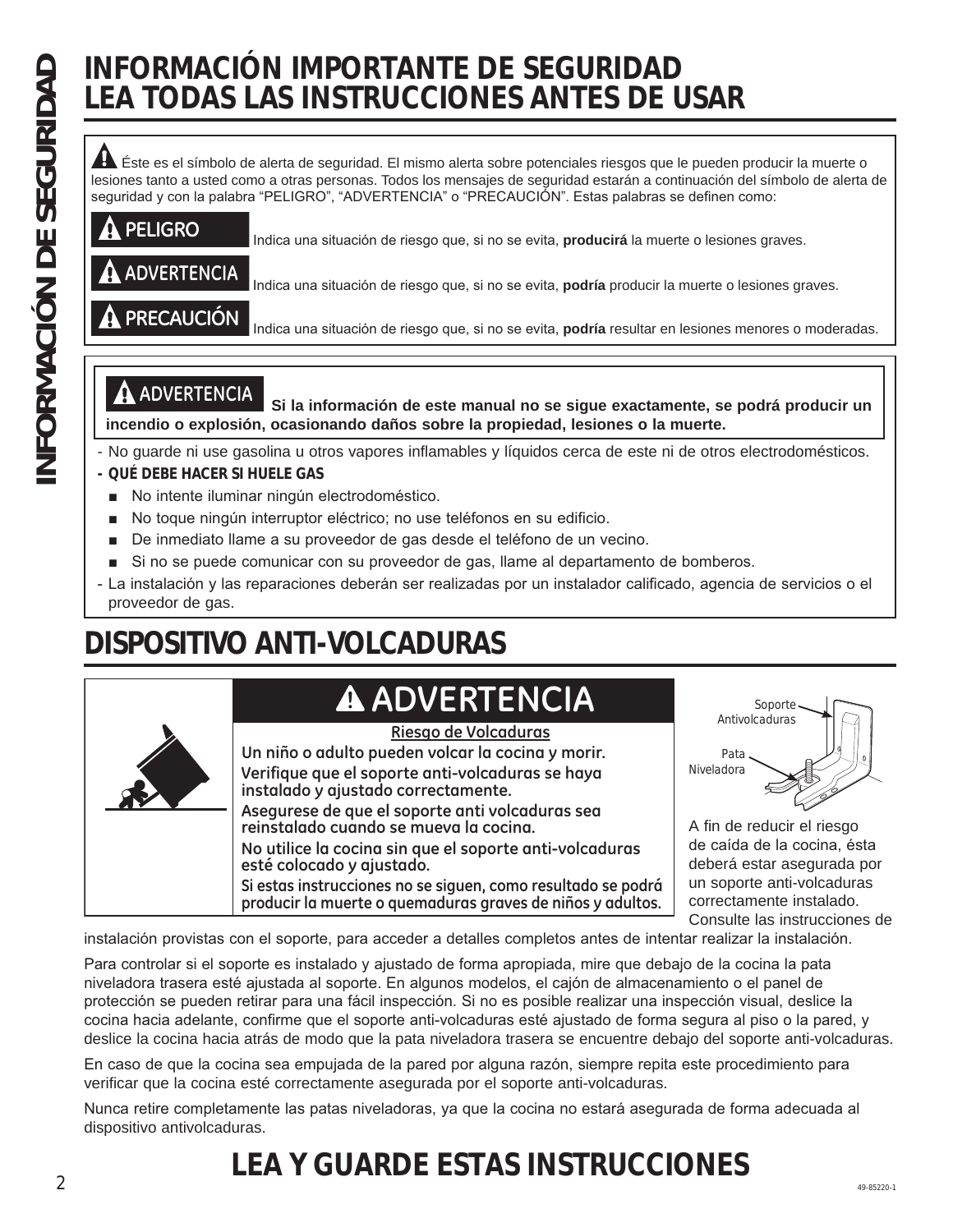# **ADVERTENCIA DE LA PROPOSICIÓN 65 DEL ESTADO DE CALIFORNIA**

La Ley sobre Agua Potable Inocua y Tratamiento de Residuos Tóxicos de California (California Safe Drinking Water and Toxic Enforcement Act) solicita al Gobernador de California que publique una lista de sustancias que el estado reconoce que producen cáncer, defectos de nacimiento u otros daños reproductivos y solicita a los empresarios que adviertan a sus clientes sobre la posible exposición a tales sustancias.

**ADVERTENCIA** Este producto contiene uno o más químicos que el Estado de California entiende que producen cáncer, defectos en el nacimiento u otros daños reproductivos.

Los hornos con limpieza automática pueden ocasionar exposiciones de bajo nivel a algunas de estas sustancias, incluyendo monóxido de carbono, durante el ciclo de limpieza. La exposición puede ser minimizada si se ventila con una ventana abierta o si se usa un ventilador o campana.

# **ADVERTENCIA INSTRUCCIONES GENERALES DE SEGURIDAD**

# **ADVERTENCIA NUNCA use este**

**electrodoméstico para calentar el ambiente. Como consecuencia de esto, se podrá producir envenenamiento con monóxido de carbono y el sobrecalentamiento del horno.**

- Use este electrodoméstico sólo para su propósito original, como se describe en el manual del propietario.
- Solicite que un instalador calificado instale su cocina y que esté correctamente conectada a tierra, de acuerdo con las instrucciones de instalación provistas.
- Cualquier ajuste y trabajo de servicio técnico deberá ser realizado únicamente por instaladores calificados de cocinas a gas o técnicos del servicio. No intente reparar o reemplazar ninguna parte de la cocina, a menos que esto se recomiende específicamente en este manual.
- Su cocina es enviada desde la fábrica para uso con gas natural. Puede ser convertida para uso con gas propano. Si se requieren, estos ajustes deben ser realizados por un técnico calificado de acuerdo con las instrucciones de instalación y códigos locales. La agencia que realiza este trabajo asume la responsabilidad de la conversión.
- Solicite que el instalador le muestre la ubicación de la válvula de cierre de la cocina a gas y cómo apagarla en caso de ser necesario.
- ADVERTENCIA DE LA PROPOSICIÓN 65 DEL ESTADO DE CALIFORNIA<br>
al ayseto para victo e anomena de para victo e anomena de la consegue de la consegue de la consegue de la consegue de la consegue de la consegue de la consegue de Enchufe la cocina en un tomacorriente con conexión a tierra de 120 voltios únicamente. No retire la pata redonda de conexión a tierra del enchufe. Si tiene dudas sobre la conexión a tierra del sistema eléctrico para hogar, es su responsabilidad y obligación contar con el reemplazo de un tomacorriente sin conexión a tierra por un tomacorriente de tres patas correctamente conectado a tierra, de acuerdo con el Código Nacional de Electricidad. No use prolongadores con este electrodoméstico.
	- Antes de realizar cualquier servicio técnico, desenchufe la cocina o desconecte el suministro de corriente desde el panel de distribución del hogar, retirando el fusible o desconectando el disyuntor.
	- Asegúrese de que todos los materiales de embalaje sean retirados de la cocina antes de su uso, a fin de evitar que estos materiales se incendien.
	- Evite ralladuras o impactos sobre las puertas de metal, cocinas o paneles de control. Hacer esto podrá producir la rotura de vidrios. No cocine un producto con un vidrio roto. Es posible que se produzcan descargas, incendio o cortes.
	- No deje a los niños solos o fuera de su radio de atención en el área donde el electrodoméstico se encuentre en uso. Nunca se les deberá permitir trepar, sentarse o pararse sobre ninguna parte del electrodoméstico.

**PRECAUCIÓN** No coloque artículos de interés para los niños sobre los gabinetes que están sobre un horno – si los niños se trepan sobre el horno para llegar a estos artículos podrían sufrir lesiones graves.

# **LEA Y GUARDE ESTAS INSTRUCCIONES**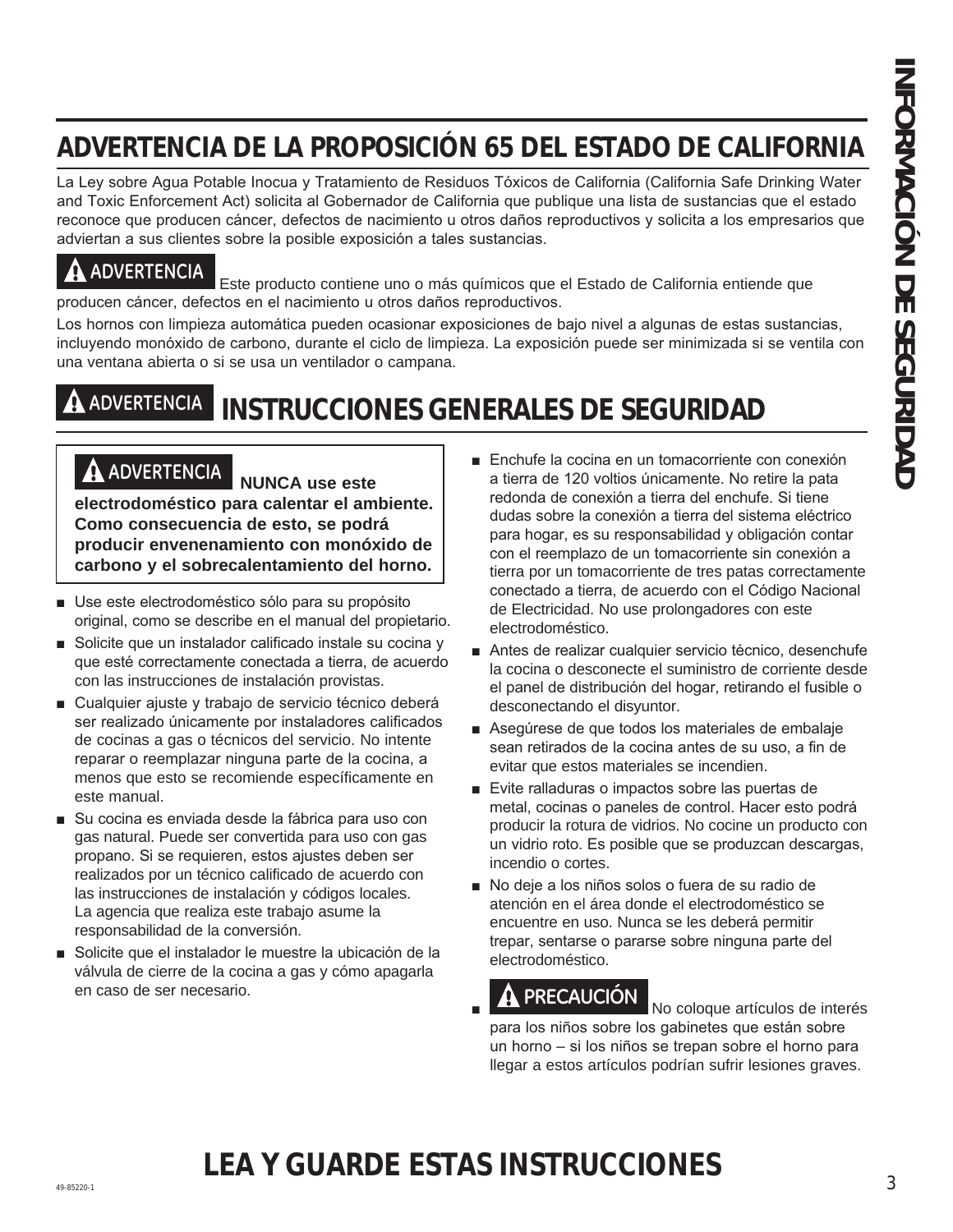# **LEA TODAS LAS INSTRUCCIONES ANTES DE USAR**

# **ADVERTENCIA INSTRUCCIONES GENERALES DE SEGURIDAD (CONT.)**

- Nunca bloquee las ventilaciones (aberturas de aire) de la cocina. Las mismas brindan las entradas y salidas de aire que son necesarias para que la cocina opere de forma correcta con la combustión adecuada. Las aberturas de aire están ubicadas en la parte trasera de la cocina, en la parte superior e inferior de la puerta del horno, y en la parte inferior de la cocina debajo del cajón calentador, del cajón del horno inferior o del panel de protección. INFORMACIÓN IMPORTANTE DE SEGURIDAD<br> **INFORMACIÓN IMSTRUCCIONES ANTES DE L<br>
A ADVERTENCIAL INSTRUCCIONES GENERALES DE SEC<br>
INTERNACIÓN INSTRUCCIONES GENERALES DE SEC<br>
INTERNACIÓN INSTRUCCIONES GENERALES DE SEC<br>
INTERNACIÓN** 
	- Use sólo sostenedores de ollas secos los sostenedores húmedos sobre superficies calientes pueden producir quemaduras debido al vapor. No permita que los sostenedores de ollas tengan contacto con los quemadores superficiales, la parrilla de los quemadores, o el elemento de calefacción del horno. No use una toalla u otra tela voluminosa para reemplazar el mango de las cacerolas.
	- No toque el elemento calentador ni la superficie interior del horno. Es posible que estas superficies estén demasiado calientes como para quemar, aunque su color sea oscuro. Durante y después del uso, no toque ni permita que telas u otros materiales inflamables

toquen cualquier área interior del horno; espere a que haya pasado un tiempo suficiente para que se enfríen. Otras superficies del electrodoméstico se podrán calentar lo suficiente como para ocasionar lesiones. Las superficies potencialmente calientes incluyen la abertura de la ventilación del horno, superficies cercanas a la abertura y grietas alrededor de la puerta del horno.

- No caliente envases de comida que no hayan sido abiertos. Se podría acumular presión y el envase podría explotar, ocasionando una lesión.
- Cocine la comida completamente para evitar que se produzcan enfermedades a partir de la comida. Puede encontrar recomendaciones de seguridad mínima sobre la temperatura de la comida en www.IsItDoneYet.gov y www.fsis.usda.gov. Utilice un termómetro para tomar la temperatura de la comida y haga controles en diferentes ubicaciones.
- No permita que nadie se trepe, pare o cuelque de la puerta del horno, del cajón o la cocina. Se podrá dañar la cocina o provocar su caída, ocasionando lesiones graves o la muerte.

**ADVERTENCIA MANTENGA LOS MATERIALES INFLAMABLES ALEJADOS DE LA COCINA Si esto no se cumple, se podrán sufrir lesiones personales graves o incendios.**

- No guarde ni use materiales inflamables en un horno o cerca de la parte superior de la cocina, incluyendo papel, plástico, sostenedores de ollas, trapos, cobertores de pared, cortinas, paños y gasolina u otros vapores y líquidos inflamables.
- Nunca use prendas holgadas o que cuelguen mientras usa el electrodoméstico. Evite acumular artículos comúnmente usados en gabinetes sobre la cocina, y

tenga cuidado al extender la mano sobre la cocina. La ropa que se encuentre cerca de los quemadores o superficies calientes se podrá encender, ocasionando quemaduras graves.

No permita que la grasa de la cocción u otros materiales inflamables se acumulen en o cerca de la cocina. La grasa del horno o sobre la cocina se podrá incendiar.

### **ADVERTENCIA EN CASO DE INCENDIO, SIGA LOS SIGUIENTES PASOS PARA EVITAR LESIONES O LA PROPAGACIÓN DEL FUEGO**

- No use agua sobre el fuego de la grasa. Nunca tome una olla que se esté incendiando. Apague los controles. Extinga la olla que se esté incendiando sobre un quemador superficial, cubriendo la olla completamente con su tapa correspondiente, una hoja metálica de galletas o una bandeja plana. Si es necesario, use un químico seco multiuso o un extintor de chorro de espuma.
- Si hay un incendio en el horno durante el horneado, ahogue el fuego cerrando la puerta del horno y

apagando el mismo o usando un químico seco multipropósito o un extintor de incendio con espuma.

En caso de que haya fuego en el horno durante el período de auto limpieza, apague el horno y espere a que el fuego se extinga. No fuerce la puerta para abrirla. La entrada de aire fresco sobre las temperaturas de auto limpieza podrá conducir a la producción de llamas en el horno.

### $\frac{4}{4}$ **LEA Y GUARDE ESTAS INSTRUCCIONES**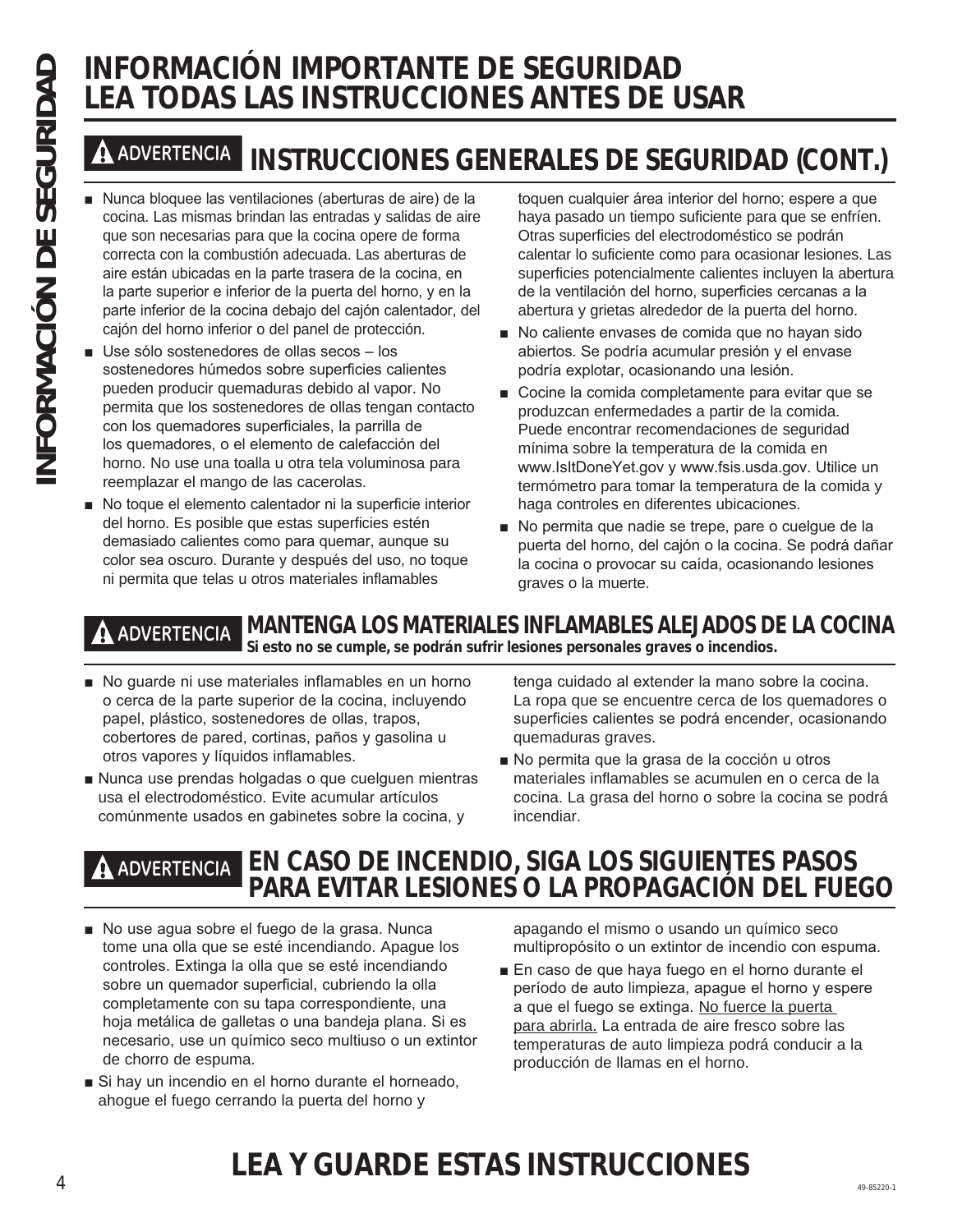# **ADVERTENCIA INSTRUCCIONES DE SEGURIDAD DE LA PARTE SUPERIOR DE LA COCINA**

- Nunca pierda de vista los quemadores cuando se encuentren en las configuraciones de calor media o alta. Las comidas, especialmente las que se preparan con aceite, se pueden incendiar, lo cual puede ocasionar un incendio que se propague a los gabinetes próximos.
- Nunca pierda de vista el aceite cuando esté friendo. Si se calienta más allá de su punto de cocción, el aceite se puede quemar y provocar un incendio que se puede propagar a los gabinetes próximos. Use un termómetro para grasas profundas siempre que sea posible, a fin de monitorear la temperatura del aceite.
- Para evitar derrames e incendios, use una cantidad mínima de aceite al usar una sartén poco profunda y evite la cocción de comidas congeladas con cantidades excesivas de hielo.
- Use el tamaño de olla adecuado para evitar que sean inestables o que sufran caídas fácilmente. Seleccione utensilios que coincidan con el tamaño del quemador. Las llamas del quemador se deberán ajustar de modo que no se extiendan más allá de la parte inferior de la olla. Una cantidad excesiva de llama puede representar un riesgo.
- Siempre use la posición LITE al encender los quemadores superiores y asegúrese de que estos se hayan encendido.
- Al usar utensilios de vidrio/ cerámica, asegúrese de que sean adecuados para el servicio de cocina; otros se podrán romper debido a un cambio repentino de temperatura.
- A fin de minimizar posibles quemaduras, incendio de materiales inflamables y derrames, la manija de un envase deberá ser inclinada hacia el centro de la cocina sin que se extienda sobre los quemadores cercanos.
- No use un wok con un anillo con soporte de metal redondo. El anillo podrá atrapar calor y bloquear el aire hacia el quemador, produciendo el riesgo de emisión de monóxido de carbono.
- No intente elevar la cocina. Hacer esto podría dañar la tubería de gas hasta los quemadores superficiales, ocasionando una pérdida de gas y riesgo de incendio.
- Al inhabilitar el Bloqueo del Control de Gas (en algunos modelos), aseqúrese de que los controles de superficie se encuentren en la posición OFF (Apagado). Esto evitará que haya un flujo de gas no intencional desde los quemadores.
- No use papel de aluminio para cubrir rejillas cualquier parte de la cocina. Si se hace esto se podrá producir envenenamiento con monóxido de carbono, sobrecalentamiento de las superficies de la cocina o un posible riesgo de incendio.

# **ADVERTENCIA INSTRUCCIONES DE SEGURIDAD**

# **ADVERTENCIA NUNCA cubra ninguna**

**ranura, agujeros o pasajes en el fondo del horno ni cubra un estante entero con materiales tales como papel de aluminio o cobertores de horno. Hacer esto bloquea el flujo de aire a través del horno y puede ocasionar envenenamiento con monóxido de carbono. Nunca coloque papel de aluminio o cobertores de horno en el fondo del horno. Podrán atrapar el calor, ocasionando riesgos de humo o incendio.**

- Manténgase alejado de la cocina al abrir la puerta del horno. El aire caliente o el vapor que sale puede causar quemaduras en las manos, rostro y/u ojos.
- Nunca coloque los utensilios de cocina, piedras para pizza u horneado o cualquier otro tipo de aluminio

o cobertor en la base del horno. Este ítems pueden atrapar el calor o derretirse, ocasionando daños sobre el producto y el riesgo de descargas, humo o incendios.

- Coloque los estantes del horno en la ubicación correspondiente mientras éste se encuentra frío. Si es necesario retirar el estante mientras el horno se encuentra caliente, evite tocar las superficies calientes.
- No deje productos tales como papel, utensilios de cocina ni comida en el horno cuando no esté en uso. Los artículos guardados en el horno se pueden incendiar.
- No deje ningún producto sobre la superficie de cocción, cerca de la ventilación del horno. Los artículos se pueden sobrecalentar, y existe riesgo de incendio o quemaduras.
- Nunca ase con la puerta abierta. Se prohíbe asar con la puerta abierta debido al sobrecalentamiento de las perillas de control.

### 49-85220-1 5 **LEA Y GUARDE ESTAS INSTRUCCIONES**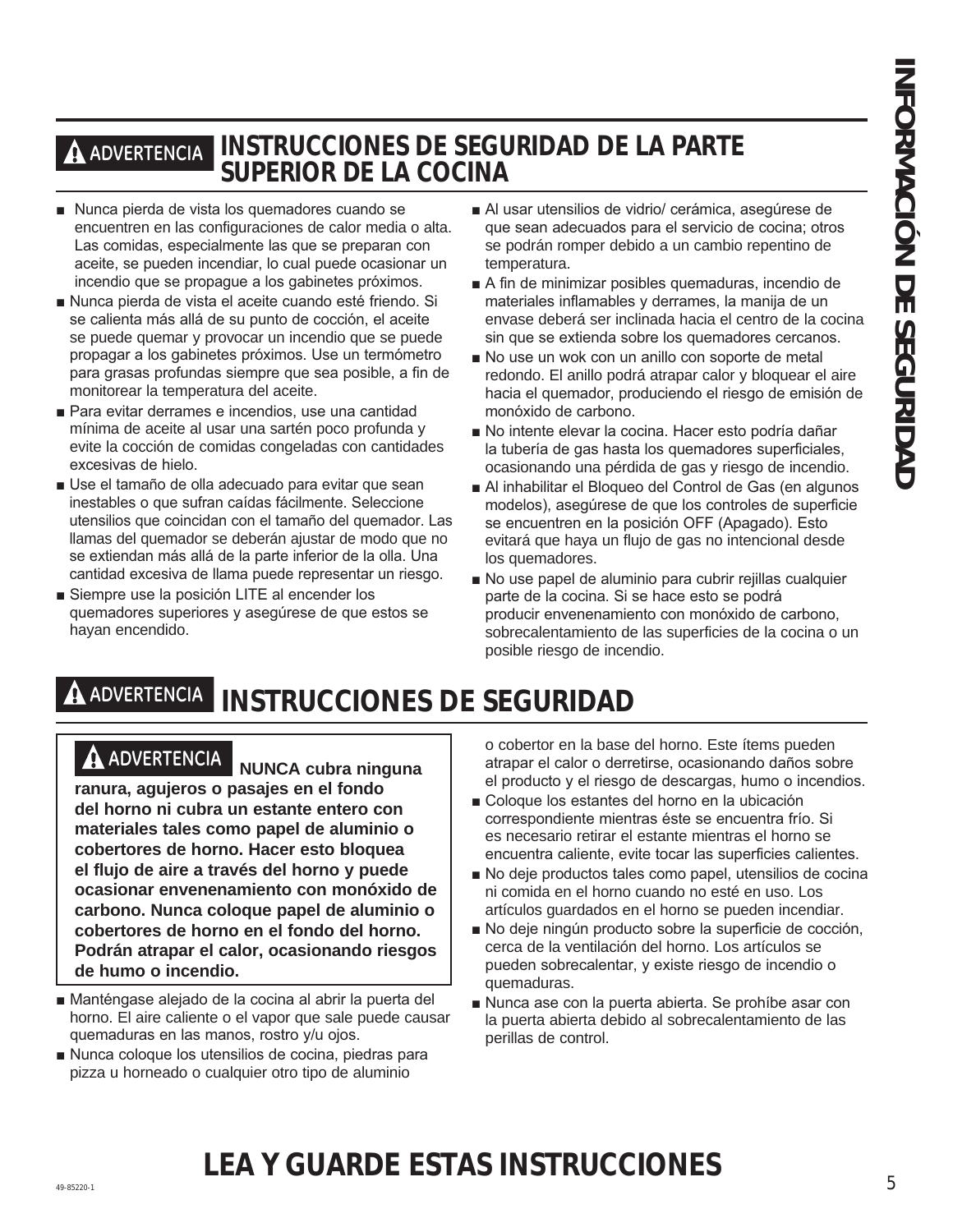# **INFORMACIÓN IMPORTANTE DE SEGURIDAD LEA TODAS LAS INSTRUCCIONES ANTES DE USAR**

### **ADVERTENCIA INSTRUCCIONES DE SEGURIDAD DEL HORNO CON FUNCIÓN DE AUTO LIMPIEZ**

**(en algunos modelos)**

La función de auto limpieza usa el horno en temperaturas lo suficientemente altas como para consumir restos de comida que haya dentro del mismo. Para un funcionamiento seguro, siga estas instrucciones.

- No toque las superficies del horno durante el ciclo de limpieza automática. Mantenga a los niños alejados del horno durante la limpieza automática. Si no se siguen estas instrucciones, se podrán producir quemaduras.
- Antes de utilizar el ciclo de auto limpieza, retire las ollas, estantes de metal brillante del horno y otros utensilios que haya dentro del mismo. Sólo se pueden dejar dentro del horno los estantes para horno con recubrimiento de porcelana.
- Antes de utilizar el ciclo de auto limpieza, limpie la grasa y restos de comida que haya en el horno. Una cantidad excesiva de grasa se puede incendiar, lo cual puede producir daños con humo en su hogar.
- Si el modo de auto limpieza funciona de forma incorrecta, apaque el horno y desconecte el suministro de corriente. Solicite el servicio de un técnico calificado.
- No use limpiadores para horno. No se deberá usar limpiador para hornos comerciales ni revestimientos de protección para hornos de ningún tipo en o alrededor de cualquier parte del horno.
- No limpie la junta de la puerta. La junta de la puerta es esencial para un buen sellado. Se debe tener cuidado de no frotar, dañar ni mover la junta.
- **IMPORTANTE:** La salud de algunas aves es extremadamente sensible a los humos emitidos durante el ciclo de limpieza automática de cualquier cocina. Coloque las aves en otra habitación bien ventilada.

**ADVERTENCIA INSTRUCCIONES DE SEGURIDAD DEL CAJÓN PARA ASAR (en algunos modelos)**

- No deje productos de papel, plásticos, comida enlatada o materiales combustibles en el cajón. Se pueden incendiar.
- No toque el elemento calentador ni la superficie interior del cajón. Es posible que las superficies estén lo suficientemente calientes como para provocar quemaduras.
- Tenga cuidado al abrir el cajón. Abra un poco el cajón y deje que salga aire caliente o vapor antes de retirar o reemplazar la comida. El aire caliente o el vapor que sale puede causar quemaduras en las manos, rostro y/u ojos.
- No use papel de aluminio para revestir el cajón para asar. El aluminio es un excelente aislante del calor y atrapará el calor debajo de éste. Esto alterará el funcionamiento del cajón y existe el riesgo de que se produzca un incendio.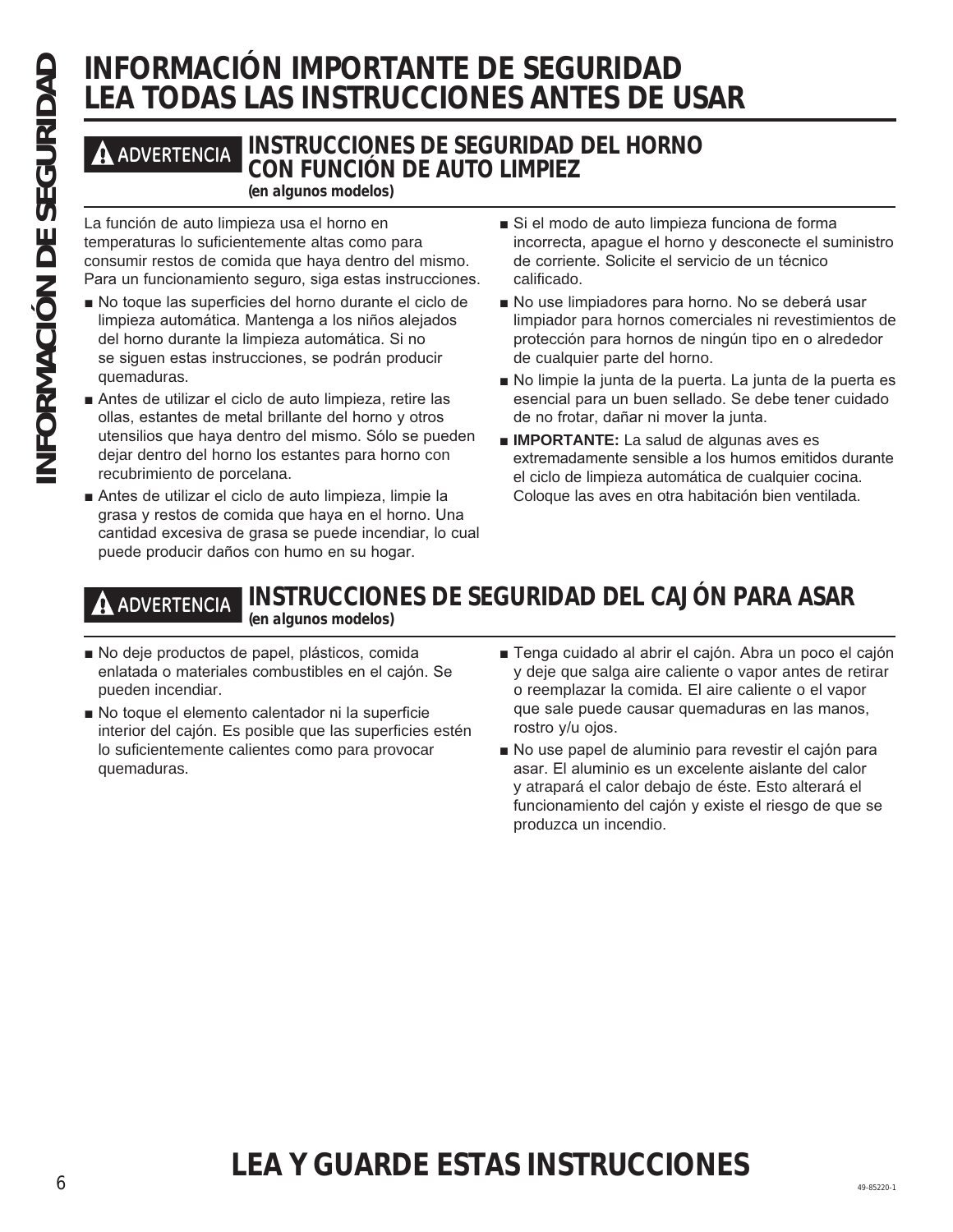Registre su Electrodoméstico: ¡Registre su electrodoméstico nuevo a través de Internet, según su conveniencia!

www.geappliances.com/service and support/register/

Un registro puntual de su producto permitirá una mejor comunicación y un servicio más puntual de acuerdo con los términos de su garantía, en caso de surgir la necesidad. También puede enviar una carta en la tarjeta de inscripción pre-impresa que se incluye con el material embalado.

# **Garantía de la Cocina Eléctrica de GE**

### **GEAppliances.com**

Todo el servicio de garantía es provisto por nuestros Centros de Servicio de Fabricación, o un técnico autorizado de Servicio al Cliente (Customer Care®). Para programar una visita del servicio técnico a través de Internet, visítenos en www.geappliances.com/service and support/, o llame al 800.GE.CARES (800.432.2737). Cuando llame para solicitar el servicio, tenga los números de serie y modelo disponibles.

Para realizar el servicio técnico de su electrodoméstico se podrá requerir el uso de datos del puerto de abordaje para su diagnóstico. Esto da al técnico del servicio de fábrica de GE la habilidad de diagnosticar de forma rápida cualquier problema con su electrodoméstico, y de ayudar a GE a mejorar sus productos al brindarle a GE la información sobre su electrodoméstico. Si no desea que los datos de su electrodoméstico sean enviados a GE, solicitamos que le indique a su técnico no entregar los datos a GE en el momento del servicio.

Durante el período de un año desde la fecha original de compra. GE le brindará cualquier parte de la cocina que falle debido a un defecto en los materiales o la fabricación. Durante esta garantía limitada de un año, GE también proveerá, sin costo, todo el trabajo y el servicio en el hogar relacionado con el reemplazo de la parte que presente defectos.

### **Qué no cubrirá GE:**

- Viajes del técnico del servicio a su hogar para enseñarle sobre cómo usar el producto.
- **Instalación, entrega o mantenimiento inadecuados.**
- Fallas del producto en caso de abuso, mal uso, modificación o uso para propósitos diferentes al original o uso comercial.
- Reemplazo de fusibles de la casa o reinicio de disyuntores.
- Daños ocasionados sobre el producto por accidente, incendio, inundaciones o catástrofes naturales.
- Daños incidentales o consecuentes causados por posibles defectos sobre este producto.

### **EXCLUSIÓN DE GARANTÍAS IMPLÍCITAS**

Su única y exclusiva alternativa es la reparación del producto, como se indica en la Garantía Limitada. Las garantías implícitas, incluyendo garantías implícitas de comerciabilidad o conveniencia sobre un propósito particular, se limitan a un año o al período más corto permitido por la ley.

Esta garantía se extiende al comprador original y a cualquier dueño subsiguiente de productos comprados para uso hogareño dentro de EE.UU. Si el producto está en un área donde no se encuentra disponible un Proveedor Autorizado del Servicio Técnico de GE, usted será responsable por el costo de un viaje o se podrá requerir que traiga el producto a una ubicación del Servicio Técnico de GE Autorizado para recibir el servicio. En Alaska, la garantía excluye el costo de envío o llamadas del servicio a su hogar.

Algunos estados no permiten la exclusión o limitación de daños fortuitos o consecuentes. Esta garantía le da derechos legales específicos y es posible que tenga otros derechos legales que varían entre un estado y otro. Para conocer cuáles son sus derechos legales, consulte a la oficina de asuntos del consumidor local o estatal o al Fiscal de su estado.

### **Garante: General Electric Company. Louisville, KY 40225**

Garantías Extendidas: Adquiera una garantía extendida de GE y aprenda sobre descuentos especiales que están disponibles mientras su garantía aún está vigente. La puede adquirir en cualquier momento a través de Internet en

www.geappliances.com/service\_and\_support/shop-for-extended-service-plans.htm

o llamando al 800.626.2224 durante el horario comercial habitual. Los Servicios para el Consumidor Hogareño de GE aún estarán allí cuando su garantía caduque.

- Daños sobre el acabado, tales como óxido sobre la superficie, deslustres o manchas pequeñas no informadas dentro de las 48 horas luego de la entrega.
- Daño causado después de la entrega.
- Producto no accesible para brindar el servicio requerido.
- Solicite el servicio técnico para reparar o reemplazar las lámparas, excepto las lámparas LED.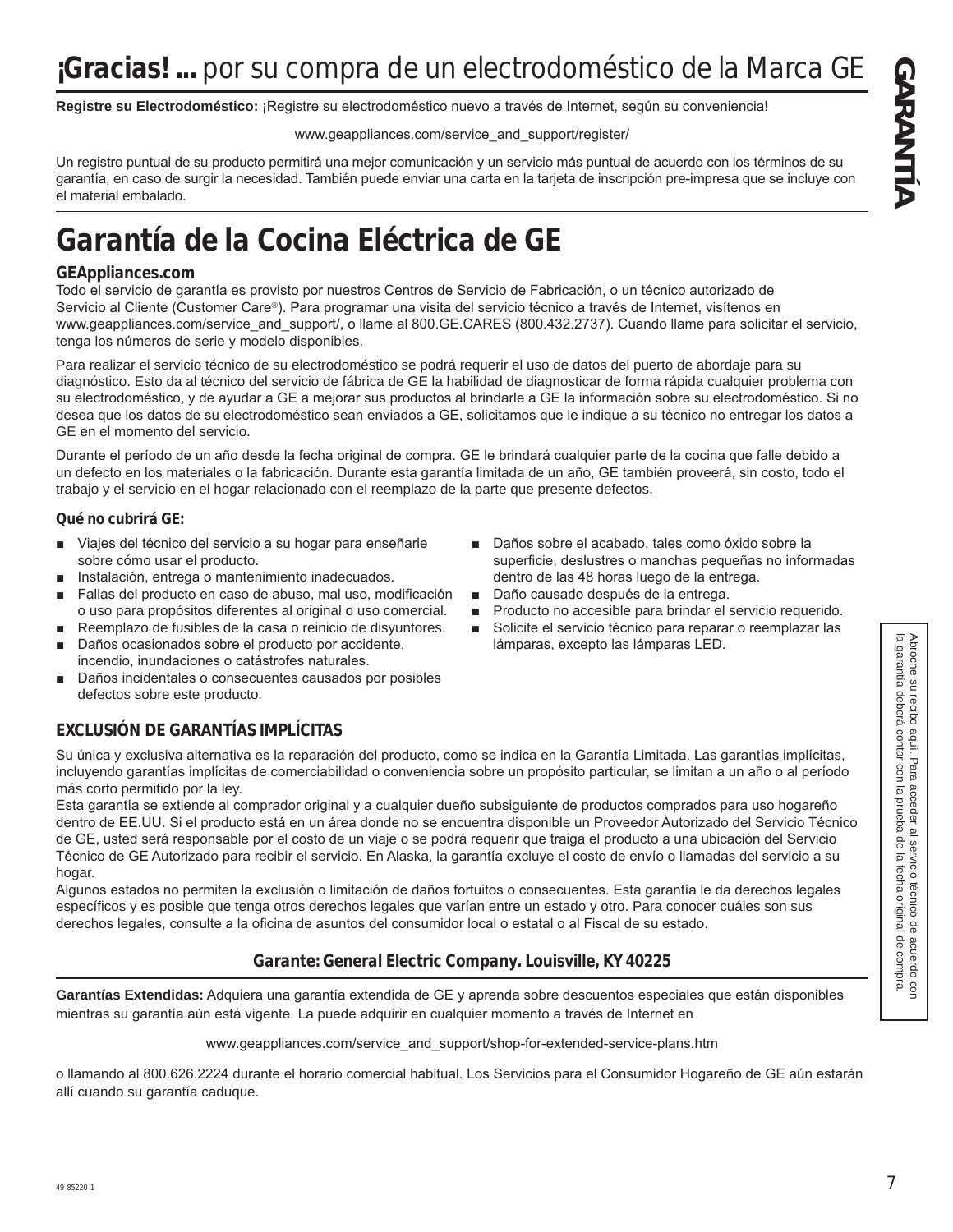# **¿Desea realizar una consulta o necesita ayuda con su electrodoméstico?**

cualquier día del año! Para mayor conveniencia y un servicio más rápido, ahora puede descargar el Manual del Propietario, ordenar piezas o incluso programar el servicio técnico a través de Internet.

Servicio Programado: El servicio de reparación de expertos de GE está a sólo un paso de su puerta. Programe su servicio técnico a través de Internet en www.geappliances.com/service and support/ o llame al 800.GE.CARES (800.432.2737) durante el horario de atención comercial.

**Piezas y Accesorios:** Aquellas personas calificadas para realizar el servicio técnico sobre sus propios electrodomésticos podrán solicitar el envío de piezas o accesorios directamente a sus hogares (se aceptan las tarjetas VISA; MasterCard y Discover). Ordene a través de Internet hoy, durante las 24 horas o en forma telefónica al 800.626.2002 durante el horario de atención comercial.

Las instrucciones que figuran en este manual cubren los procedimientos que serán realizados por cualquier usuario. Otros servicios técnicos generalmente deberían ser derivados a personal calificado del servicio. Se deberá tener cuidado, ya que una reparación indebida podrá hacer que el funcionamiento no sea seguro.

**Estudio de Diseño de la Vida Real:** GE apoya el concepto de Diseño Universal en productos, servicios y ambientes que pueden ser usados por personas de todas las edades, tamaños y capacidades. Reconocemos la necesidad de realizar diseños para una amplia gama de habilidades e incapacidades físicas y mentales. Para más detalles sobre las aplicaciones de Diseño Universal de GE, incluyendo ideas de diseño de cocinas para personas con incapacidades, visite nuestro sitio web hoy. Sobre casos de incapacidad auditiva, comuníquese al 800.TDD.GEAC  $(800.833.4322)$ . ASISTENCIA **ACCES**<br> **ASSEM ACCESS EXECUT CONSULTER CONSULTER CONSULTER CONSULTER CONSULTER CONSULTER CONSULTER CONSULTER CONSULTER CONSULTER CONSULTER CONSULTER CONSULTER CONSULTER CONSULTER CONSULTER SO CONSULTER CONS** 

**Contáctenos:** Comuníquese con nosotros a través de nuestro sitio Web con todos los detalles, incluyendo su número telefónico, o escríbanos a:

**General Manager, Customer Relations GE Appliances, Appliance Park Louisville, KY 40225**

# **Accesorios**

### **¿Busca Algo Más?**

**¡GE ofrece una variedad de accesorios para mejorar sus experiencias de cocción y mantenimiento!**

Para realizar una orden, visítenos a través de Internet en:

**www.GEApplianceParts.com** (EE.UU.) o en www.GEAppliances.ca (Canadá)

o llame al 800.626.2002 (EE.UU.) 800.661.1616 (Canadá)

Estos y otros productos están disponibles:

### **Accesorios**

| Estante Plano de Níquel                                                      | WB48X20249 |
|------------------------------------------------------------------------------|------------|
| Estante Plano Reforzado de Níquel                                            | WB48X20783 |
| Estante Plano con Limpieza Automática                                        | WB48X21508 |
| Estante Extensible de Níquel                                                 | WB39X10040 |
| Estante Extensible con Limpieza Automática                                   | WB48X21543 |
| Olla para Asar (12 $\frac{3}{4}$ " x 1 $\frac{1}{4}$ " x 16 $\frac{1}{2}$ ") | WB48X10056 |
| Accesorio del Estante para Dorar                                             | WB48X5108  |
| Rejilla Central de la Superficie de Cocción                                  | WB31X24737 |
| Plancha de Aluminio No Adherente                                             | WB31X24738 |
| Plancha de Hierro Forjado Reversible                                         | WB31X24737 |
| Suministros de Limpieza                                                      |            |
| WX10X10007<br>Limpiadores de Acero Inoxidable CitriShine                     |            |
| Paño de Pulido de Acero Inoxidable                                           | WX10X307   |
| Removedor de Grasa Quemada Cerama Bryte®                                     | WX10X320   |

### **Retiro de la Película Protectora de Envío y de la Cinta de Embalaje**

**NOTA:** Retire todo el embalaje protector antes de utilizar la cocina.

8 and the second second second second second second second second second second second second second second second second second second second second second second second second second second second second second second se Con cuidado tome un extremo de la película protectora de envío con los dedos y lentamente retire la misma de la superficie del electrodoméstico. No utilice ningún producto filoso para retirar la película. Si quedan residuos adhesivos, elimine los mismos aplicando detergente para platos y agua en una tela seca.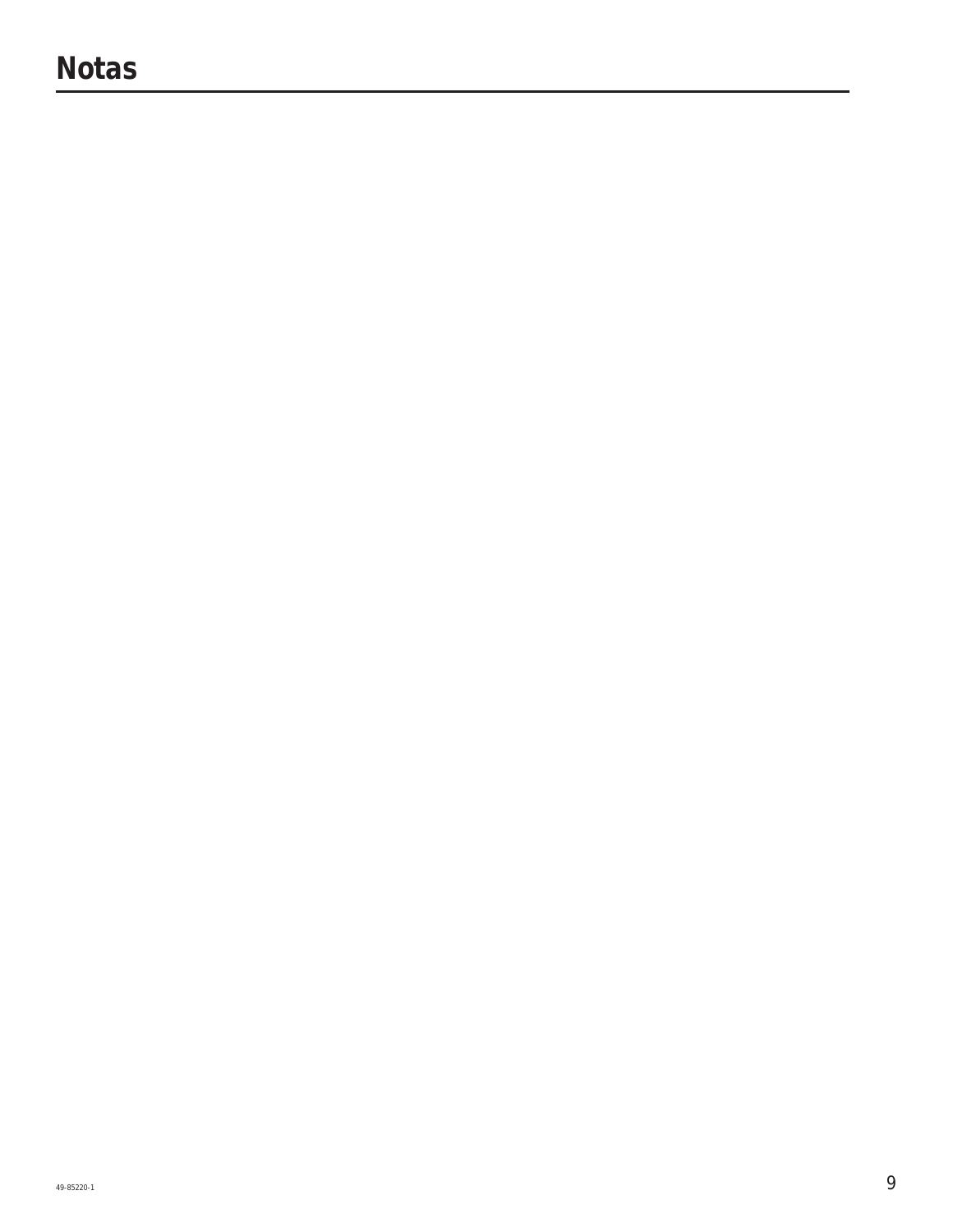no se deberá intentar usarlo. Sin embargo, los quemadores superficiales se podrán encender con un fósforo. Con extremo cuidado, sostenga un fósforo encendido cerca de los

# **Quemadores**

**Iluminación de un Quemador Superficial**

**USO DE LA CORTÉ DE CONTECTE CONTECTE CONTECTE CONTECTE CONTECTE COMPRESSENT (CORTE CORRECTENTE CORRECTE CONTECTE CONTECTE CONTECTE CONTECTE CONTECTE CONTECTE CONTECTE CONTECTE CONTECTE CONTECTE CONTECTE CONTECTE CONTECTE ADVERTENCIA Los quemadores sólo deben ser usados cuando estén cubiertos por los utensilios. Las llamas de los quemadores que no estén cubiertas por el utensilio presentan un riesgo de incendio o incendio de telas. Nunca permita que las llamas se extiendan más allá de los costados del utensilio. Si esto no se cumple, se podrán producir lesiones graves.**

Asegúrese de que todos los quemadores estén en sus ubicaciones correspondientes y que estén totalmente ensamblados antes de usar cualquiera de estos.

### **Selección del Tamaño de la Llama**

Observe la llama, no la perilla, a medida que reduce el calor. Cuando se desee calentar de forma rápida, el tamaño de la llama de un quemador deberá ser equivalente al tamaño del utensilio de cocina que esté usando. Cuando las llamas sean más grandes que la parte inferior del utensilio de cocina, no calentarán el utensilio más rápido y podrían ser riesgosas.

### **Uso de los Quemadores NOTAS:**

- No utilice el quemador durante un período de tiempo prolongado sin un utensilio de cocina sobre la parrilla. El acabado de la parrilla se puede resquebrajar si no hay un utensilio de cocina que absorba el calor.
- No intente desensamblar un quemador mientras otro quemador está encendido. Es posible que se produzca una descarga eléctrica, lo cual podría hacer que vuelque un utensilio de cocina caliente.
- Asegúrese de que los quemadores y las parrillas estén fríos antes de colocar la mano, tomar el mango de una olla, trapos de limpieza u otros materiales sobre estos.

### **Tipos de Quemadores Superficiales**



**Quemador Redondo** Use este quemador para propósitos de cocción general. Olla de tamaño adecuado a las llamas.

puertos debajo de la tapa del quemador superficial; luego de forma lenta gire la perilla hasta la posición LITE (Bajo). Una vez encendidos, los quemadores superficiales continuarán funcionando normalmente.

Seleccione un quemador y busque su perilla de control. Empuje y gire la perilla hasta la posición LITE.

Escuchará un ruido de clic – el sonido de la chispa eléctrica que enciende el quemador. Cuando un quemador se gire a LITE, todos los quemadores generarán chispas. El chispeo continuará mientras la perilla permanezca en LITE. Una vez encendido el gas, gire la perilla para ajustar el tamaño de la llama.



Empuje el mango de control y gire el mismo hasta la posición LITE.



Estas llamas son demasiado grandes para la olla.

Su horno cuenta con quemadores de gas sellados que ofrecen conveniencia, higiene y flexibilidad para una amplia variedad de aplicaciones de cocción.

El quemador más pequeño es para fuego lento. Un quemador de fuego lento que se coloque en LO (Bajo) brinda una cocción precisa para comidas tales como salsas delicadas que requieren poco calor durante un tiempo de cocción prolongado.

El quemador extra grande está diseñado para llevar rápidamente grandes cantidades de líquido a punto de hervor. Algunos modelos cuentan con una configuración de POWER BOIL™, especialmente diseñada para usar con utensilios de un diámetro de 11 pulgadas o más.



**Quemador Oval (en algunos modelos)** Use este quemador para cocinar en la plancha.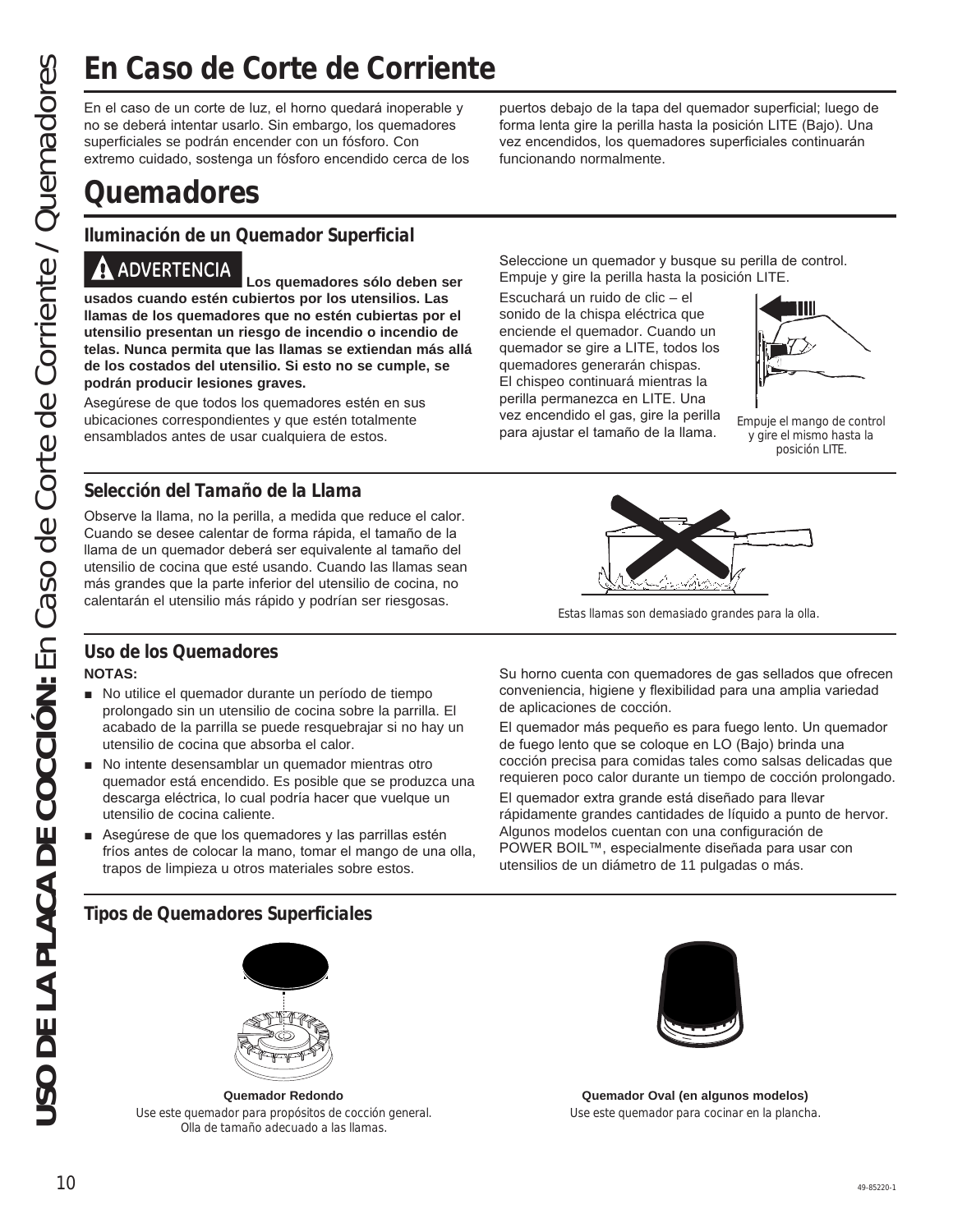### **Utensilio sobre la Cocina**

Aluminio: Se recomienda un utensilio de peso mediano, ya que calienta de forma rápida y pareja. La mayoría de las comidas se doran de forma pareja en un sartén de aluminio. Use cacerolas con tapa hermética cuando cocine con cantidades mínimas de agua.

**Acero Inoxidable:** Este metal posee propiedades de calentamiento limitadas y normalmente se combina con cobre, aluminio u otros materiales para una mejor distribución del calor. Los sartenes con combinación de metales normalmente funcionan de forma satisfactoria si se usan con calor medio. como lo recomienda el fabricante.

Hierro Forjado: Si cocinará de forma lenta, la mayoría de los sartenes le darán resultados satisfactorios.

### **Parrillas para la Parte Superior de la Cocina**

No use cualquier repuesto de rejilla para la parte superior de la cocina con sus quemadores de gas, va que realizará una combustión incompleta, generando niveles de monóxido de carbono superiores a los estándares permitidos. Esto puede ser peligroso para su salud.

### **Cómo Usar un Wok**

Use sólo woks con base plana de un diámetro de 14 pulgadas o menos. Asegúrese de que el fondo del wok se apoye de forma plana sobre la rejilla.

No use un anillo de soporte para wok. Colocar el anillo sobre el quemador o parrilla podrá hacer que el quemador funcione de forma inadecuada, produciendo niveles de monóxido de carbono que superan los estándares permitidos. Esto puede ser peligroso para su salud.

Utensilios de esmalte: Bajo ciertas condiciones, el esmalte de algunos utensilios de cocina se pueden derretir. Siga las recomendaciones sobre métodos de cocción del fabricante de utensilios de cocina.

**Vidrio:** Existen dos tipos de utensilios de cocina de vidrio aquellos para uso con el horno únicamente y aquellos para la cocción en la parte superior de la cocina (cacerolas, café y teteras). Los conductores de vidrio calientan de forma muy lenta.

**Cerámica de Vidrio Resistente al Calor:** Se pueden usar para cualquier superficie o para cocción en el horno. Conduce el calor de forma muy lenta y se enfría de forma muy rápida. Consulte las instrucciones del fabricante de utensilios de cocina para saber con seguridad si se puede usar con cocinas a gas.



No use rejillas para la parte superior de la cocina.





Use un wok con fondo plano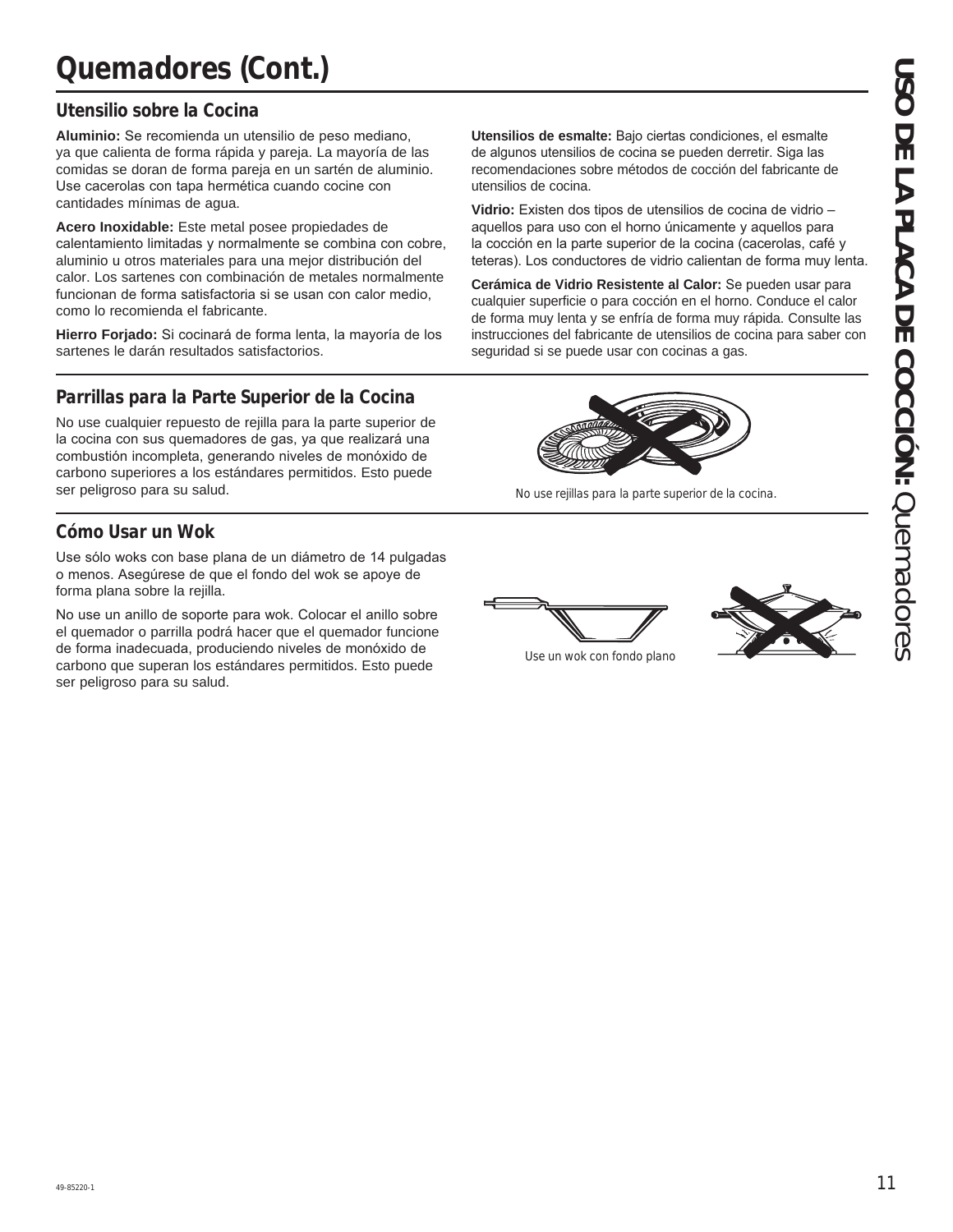**ADVERTENCIA Riesgo de Incendio**

- **E** Tenga cuidado al cocinar comidas con grasa. La grasa esparcida puede provocar un incendio.
- **Nunca coloque ni guarde un artículo en la plancha, incluso cuando no esté en uso. El calor de los demás quemadores puede calentar la plancha y provocar un incendio.**
- **E** Coloque y retire la plancha sólo cuando todas las parrillas y la plancha estén frías y todas las unidades **superficiales estén en OFF (Apagado).**

### **Posicionamiento de la Plancha**

La plancha de hierro forjado reversible (en algunos modelos) y la plancha de aluminio antiadherente (en algunos modelos) sólo pueden ser usadas sobre el quemador central de la parte superior de la cocina. Para posicionar la plancha, retire la rejilla central (si está presente) y reemplace la misma por la plancha. No encienda el quemador central hasta que esté seguro de que la plancha se posicionó correctamente.

### **Precalentamiento de la Plancha**

**Plancha (en algunos modelos)**<br> **Transa cuidade al cocinar comidas con grass**<br> **Transa cuidade al cocinar comidas con grass**<br> **Exerce Cocoque a** plancha plancha proposition is a plancha pueden transa piede calentra la plan Si el quemador central es un quemador oval simple, precaliente la plancha entre 2 y 5 minutos en Hi (Alto) antes de colocar la comida sobre la plancha. Si el quemador central es un quemador oval dual, precaliente la plancha entre 5 y 10 minutos en Hi (Alto) antes de colocar la comida sobre la plancha. Una vez precalentada la plancha, baje el calor a la configuración de cocción indicada en la tabla correspondiente a su plancha. A fin de determinar qué tipo de quemador posee, consulte la sección de Tipos de Quemadores.

### **Uso de la Plancha de Hierro Fundido Reversible (en algunos modelos)**

El lado acanalado de la plancha reversible puede ser usado para comidas normalmente cocinadas a la plancha.

Su plancha le brinda una superficie de cocción extra grande para carnes, panqueques y otras comidas normalmente preparadas en una sartén. Antes del primer uso, enjuaque la misma con agua caliente y séquela completamente. Prepare la superficie con espray de cocina o aceite vegetal.

### **Precauciones de la Plancha:**

- No coloque la plancha en un horno microondas.
- No lave la plancha en el lavavajillas.
- Si algo se derramó debajo de la plancha, se deberá limpiar tan pronto como sea posible para evitar la suciedad de la comida "horneada".
- No permita que se acumule grasa debajo de la plancha, ya que puede haber riesgo de incendio. Limpie debajo de la plancha con agua caliente y jabón en cuanto esté fría.

**Plancha Precurada de Hierro Fundido Reversible**

| Tipo de Comida             | Configuración de Cocción |
|----------------------------|--------------------------|
| Panceta                    | Med                      |
| Embutidos para el Desayuno | Med                      |
| <b>Huevos</b>              | Bajo (Lo)                |
| Queso a la Plancha         | Med-Bajo (Med-Lo)        |
| Hamburguesas               | Med-Bajo (Med-Lo)        |
| Panqueques                 | Med-Bajo (Med-Lo)        |
| Cómo Calentar Tortillas    | Bajo (Lo)                |

Es posible que sea necesario ajustar las configuraciones de la plancha si se usará por un período prolongado.



Reemplace la rejilla (si está presente) central por la Plancha Precurada de Hierro Fundido Reversible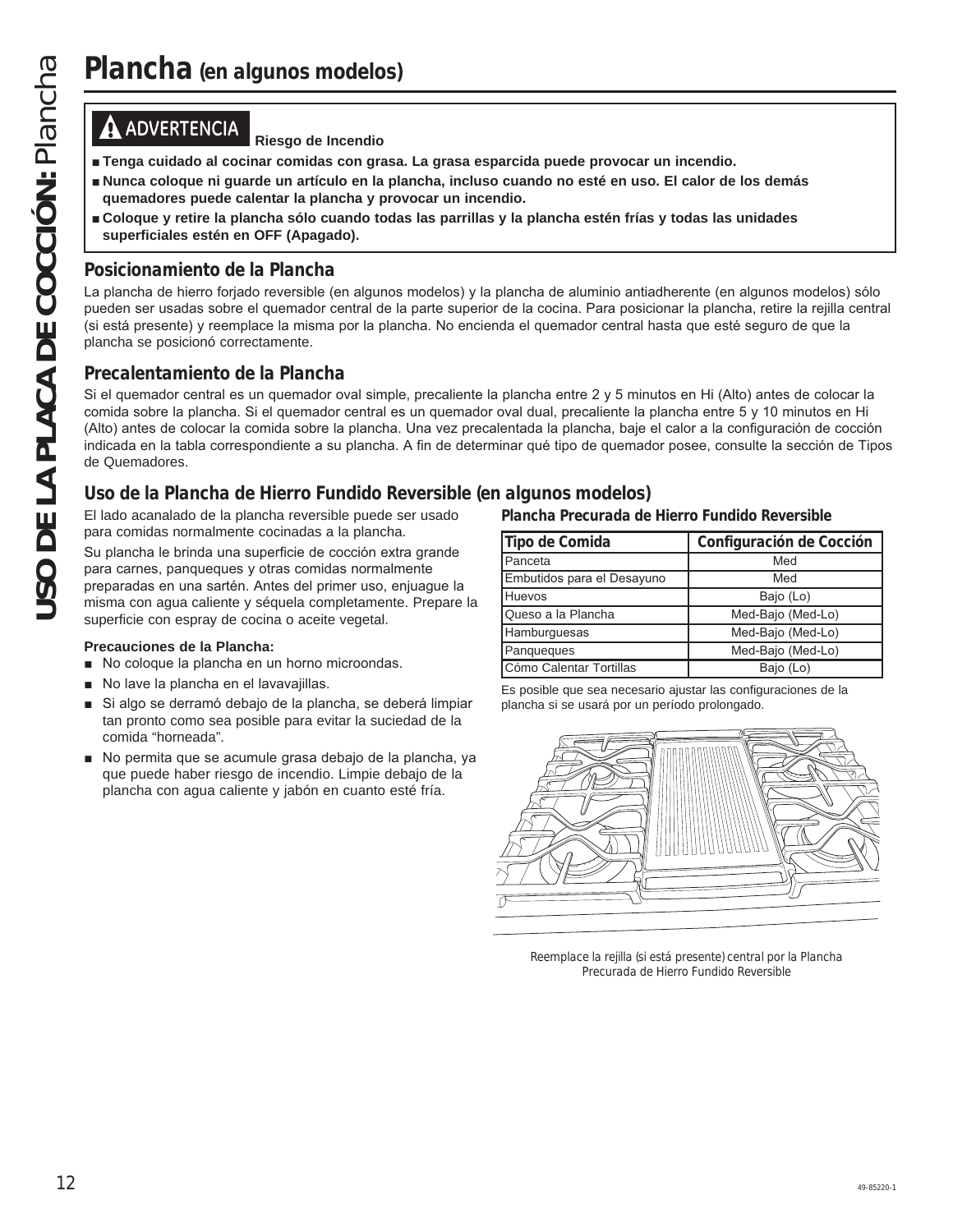### **Uso de la Plancha de Aluminio No Adherente (en algunos modelos)**

Su plancha le brinda una superficie de cocción extra grande para carnes, panqueques y otras comidas normalmente preparadas en una sartén. Antes del primer uso, enjuague la misma con agua caliente y séquela completamente.

### **Precauciones de la Plancha:**

- No use aceite sobre la plancha durante períodos de tiempo prolongados. Es posible que se produzcan manchas permanentes y/o grietas.
- No sobrecaliente la plancha. Si el quemador de la plancha se deja en Hi (Alto) por un período de tiempo prolongado sin comida, esto podrá dañar la cobertura antiadherente.
- Use sólo utensilios de plástico, nylon o madera o herramientas de cocina SilverStone® para evitar que se arruine el recubrimiento.
- Nunca use cuchillos ni corte la comida sobre la plancha.
- $\blacksquare$  No use utensilios de metal con puntas pronunciadas o extremos muy filosos que podrían dañar la superficie de la plancha.
- **E** Guarde con cuidado para evitar ralladuras.
- No coloque la plancha en un horno microondas.
- Si algo se derramó debajo de la plancha, se deberá limpiar tan pronto como sea posible para evitar la suciedad de la comida "horneada".
- No permita que se acumule grasa debajo de la plancha, ya que puede haber riesgo de incendio. Limpie debajo de la plancha con agua caliente y jabón en cuanto esté fría.
- No lave la plancha en el lavavajillas.
- No limpie la plancha en el horno de limpieza automática. Hacer esto dañará la cobertura anti adherente. Para acceder a instrucciones sobre cómo limpiar la plancha, consulte la sección de Limpieza de la Placa de Cocción de este manual.

### **Plancha de Aluminio No Adherente**

| Tipo de Comida                                              | Configuración de Cocción |
|-------------------------------------------------------------|--------------------------|
| Panceta                                                     | Med                      |
| Embutidos para el Desayuno                                  | Med                      |
| <b>Huevos Fritos</b>                                        | Bajo (Lo)                |
| Hamburguesas                                                | Med-Alto (Med-Hi)        |
| Sándwiches Calientes (Tales<br>como con Queso a la Plancha) | Med                      |
| Panquecas                                                   | Med-Bajo (Med-Lo)        |
| Cómo Calentar Tortillas                                     | Med-Bajo (Med-Lo)        |



Reemplace la rejilla (si está presente) central por la Plancha de Aluminio No Adherente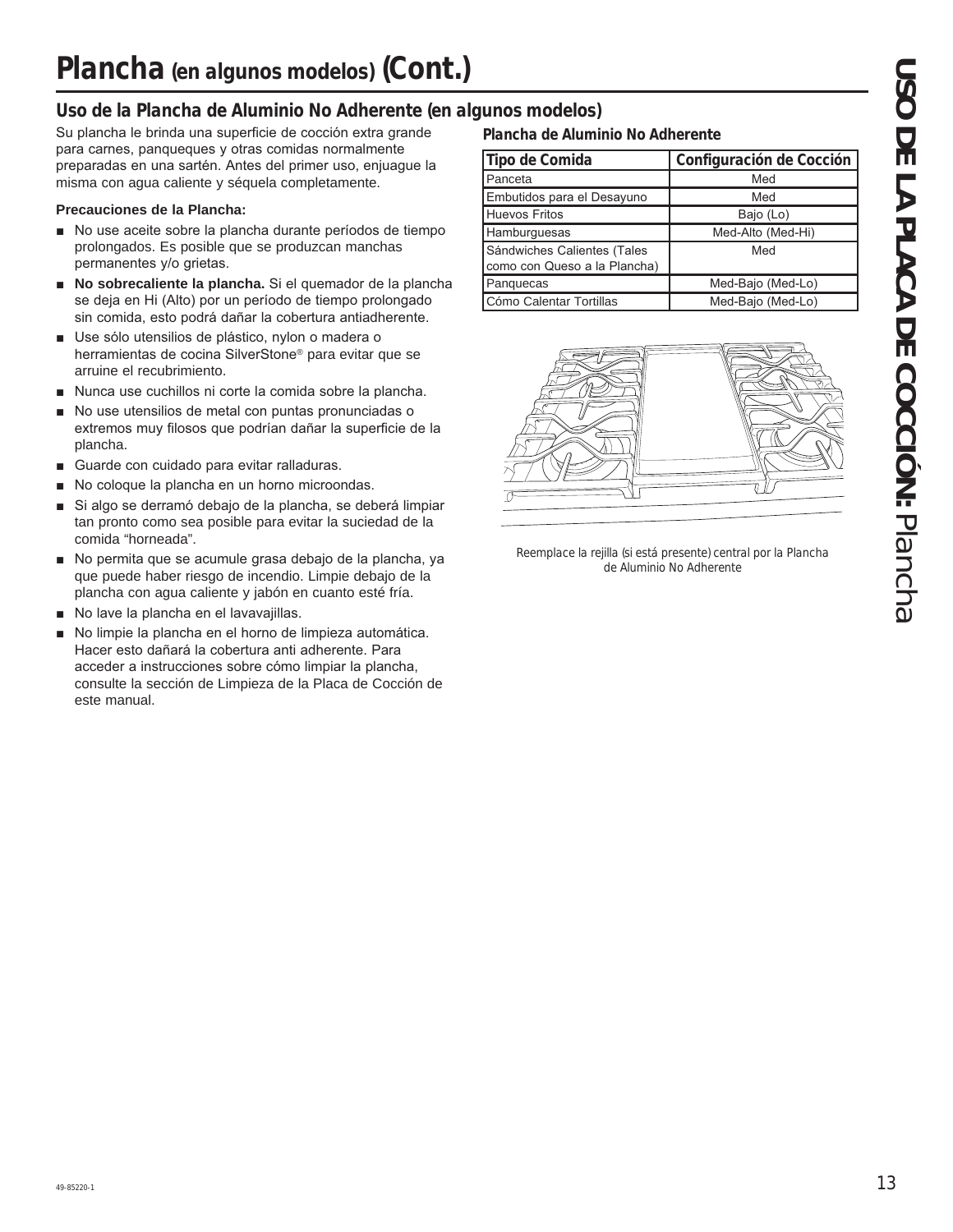

**Convection (Convección)**

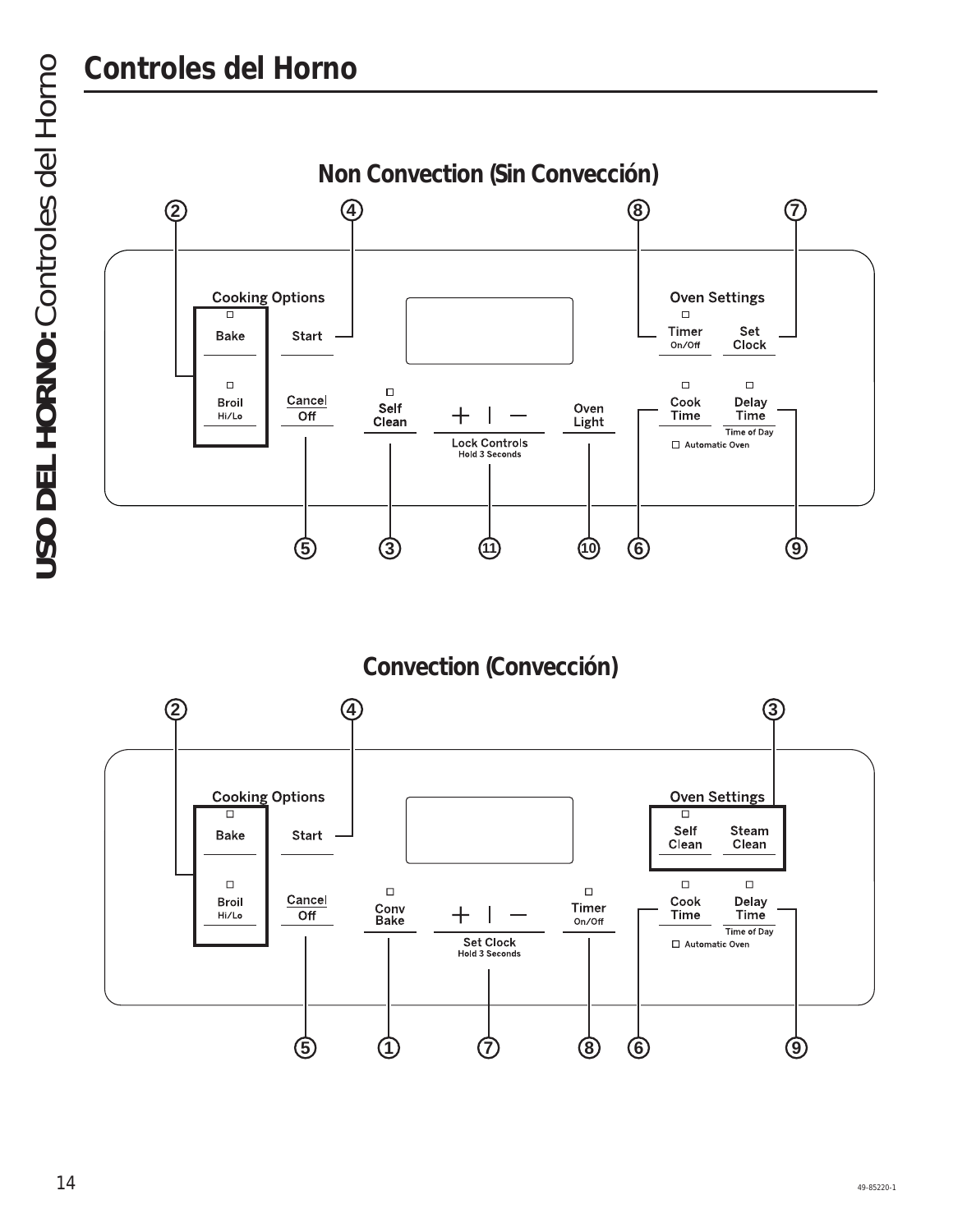- **1. Convection Bake (Hornear por Convección) (en algunos modelos):** La cocción por convección utiliza un incremento en la circulación de aire, a fin de mejorar el rendimiento al hornear en estantes múltiples. Para más información, consulte la sección de Modos de Cocción.
- **2. Traditional Cooking Modes (Modos de Cocción Tradicionales):** Su horno cuenta con los siguientes modos de cocción tradicionales: Bake (Hornear), Broil Hi (Asar Alto) y Broil Lo (Asar Bajo). Para más información, consulte la sección de Modos de Cocción.
- **3. Clean (Limpieza) (en algunos modelos):** Hay dos modos de limpieza: Self Clean (Limpieza Automática) y Steam Clean (Limpieza con Vapor). Para acceder a información importante sobre el uso de estos modos, consulte la sección de Limpieza del Horno.
- **4. Start (Iniciar):** Se deberá presionar para comenzar cualquier función de cocción, limpieza o por tiempo.
- **5. Cancel/Off (Cancelar/ Apagar):** Cancelar TODAS las operaciones del horno excepto el reloj y el temporizador.
- **6. Cook Time (Tiempo de Cocción):** Cuenta el tiempo de cocción y apaga el horno cuando el tiempo de cocción está completo. Presione el modo de cocción deseado y la temperatura y presione **Start (Iniciar)**. Luego, presione la tecla **Cook Time (Tiempo de Cocción)**, y use las teclas numéricas para programar un tiempo de cocción en horas y minutos. Luego, vuelva a presionar Start (Iniciar). Esto sólo puede ser usado con Traditional Bake (Horneado Tradicional) y Convection Bake (Hornear por Convección).
- **7. Clock (Reloj):** Configura el tiempo del reloj del horno y la pantalla del reloj (en algunos modelos). Para configurar la pantalla del reloj (encendido/ apagado), presione la tecla Set **Clock (Configurar Reloj)** (en algunos modelos) una vez. Si su modelo no cuenta con la tecla **Set Clock (Configurar Reloj)** consulte la sección de Funciones Especiales para acceder a instrucciones sobre cómo ajustar la pantalla del reloj. Para configurar el tiempo del reloj, mantenga presionas las teclas **+** y - durante 3 segundos o presione la tecla Set Clock (Configurar Reloj) hasta que la pantalla esté titilando. Use las teclas **+** y **-** para ajustar el reloj. Presione **Start (Iniciar)** para guardar la configuración de la hora.
- **8. Timer (Temporizador):** Funciona como un temporizador con cuenta regresiva. Presione la tecla **Timer (Temporizador)** y las teclas **+** y **-** para programar el tiempo en horas y minutos. Presione la tecla **Start (Iniciar)**. El horno continuará funcionando cuando la cuenta regresiva del temporizador se haya completado. Para apagar el temporizador, presione la tecla Timer (Temporizador).
- **9. Delay Time (Tiempo de Retraso):** Genera una demora cuando el horno es encendido. Use esta tecla para configurar el momento en que desee que el horno se inicie. Presione la tecla **Delay Time (Tiempo de Demora)** y use las teclas **+** y **-** para programar la hora del día en que desea que el horno se encienda. Luego, presione la tecla del modo de cocción deseado, use las teclas + y - para ajustar la temperatura; luego presione Start (Iniciar). Una vez presionada la tecla Start (Iniciar), también puede ser programado un tiempo de cocción, si lo desea. Una vez que Delay Time (Tiempo de Demora) fue programado, la hora de inicio configurada para el horno será mostrada hasta que la hora sea alcanzada. Luego, tanto el tiempo de cocción (si es programado) o la temperatura serán mostrados. Delay Time (Tiempo de Retraso) sólo puede ser usado con Traditional Bake (Horneado Tradicional), y los modos de Clean (Limpieza) (en algunos modelos).

**NOTA:** Al usar la función de tiempo de retraso, las comidas que se echan a perder rápidamente, tales como leche, huevos, pescado, rellenos, ave y cerdo, no se deberán dejar reposar por más de 1 hora antes y después de la cocción. La temperatura ambiente estimula el desarrollo de bacterias nocivas. Aseqúrese de que la luz del horno esté apagada, ya que el calor de la lámpara acelerará el crecimiento de bacterias nocivas.

- **10. Oven Light (Luz del Horno) (en algunos modelos):** Enciende o apaga la luz del horno.
- **11. Lock Controls (Controles de Bloqueo) (en algunos modelos):** Bloquean el control de modo que al presionar las teclas no se activen los controles. Mantenga presionadas las teclas + y - durante 3 segundos para bloquear o desbloquear el control. La función **Cancel/ Off (Cancelar/ Apagar)** siempre está activa, incluso cuando el control está bloqueado.

# **Ventilaciones de Aire del Horno**

Nunca bloquee las ventilaciones (aberturas de aire) de la cocina. Las mismas brindan las entradas y salidas de aire que son necesarias para que la cocina se mantenga fresca y funcione de forma correcta con la combustión adecuada.

Las aberturas de aire se encuentran ubicadas en la parte trasera de la cocina, en la parte superior e inferior de la puerta del horno, y en la parte inferior de la cocina.



La apariencia y la ubicación de la ventilación varían.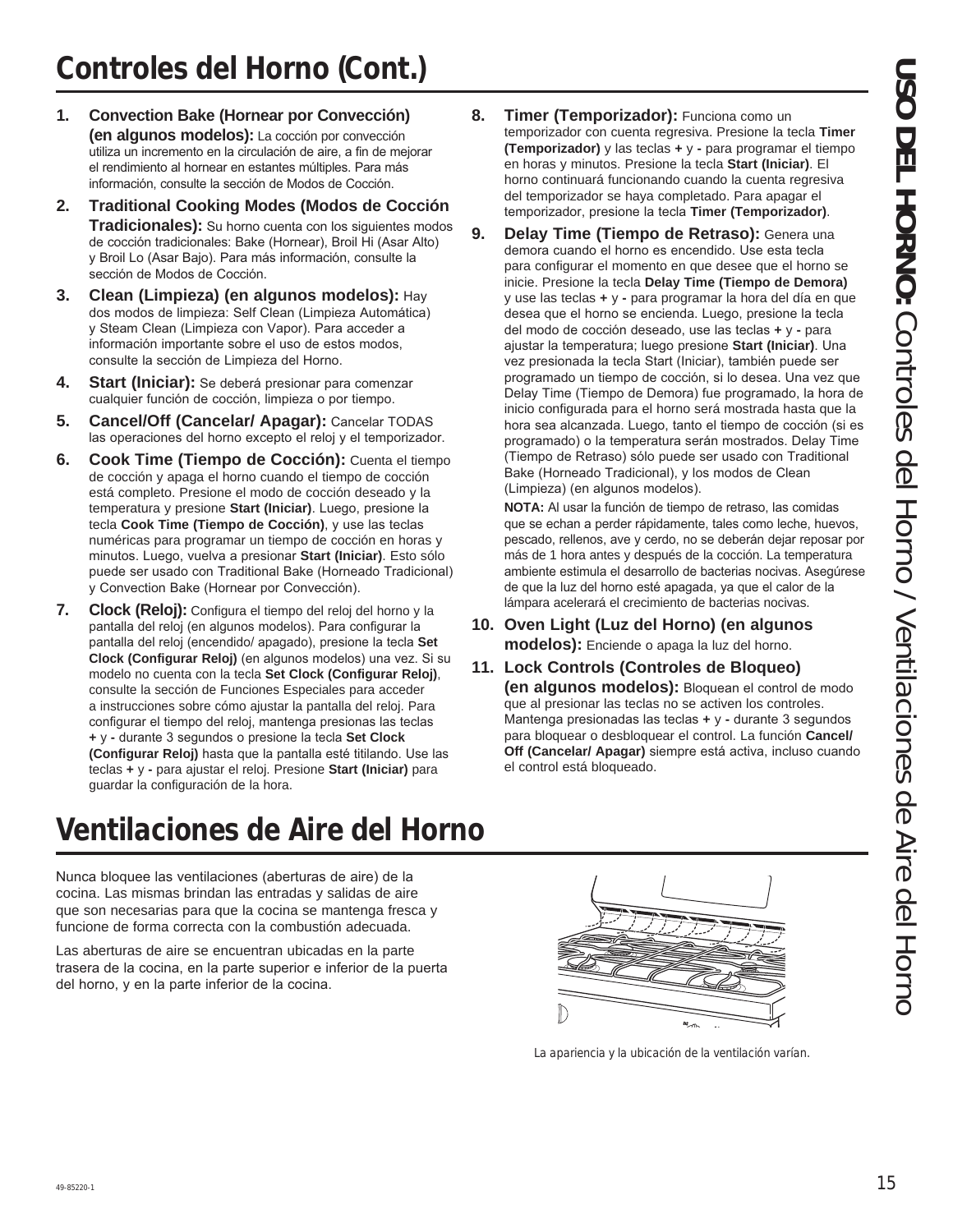Su cocina cuenta con varias funciones especiales diferentes. Para modificar las configuraciones de estas funciones especiales:

- **n** Mantenga presionadas las teclas **Bake (Hornear)** y **Broil (Asar)** al mismo tiempo durante tres segundos.
- "SF" aparecerá en la pantalla.
- Para acceder a instrucciones sobre cómo seleccionar diferentes funciones, consulte más abajo la sección que corresponde al interés o la función especial.
- Cuando el cambio haya sido realizado, presione la tecla Start (Iniciar) para guardar el cambio y salga de las funciones especiales.

### **Ajuste de la Temperatura del Horno**

Esta función permite que la temperatura de horneado del horno sea ajustada hasta 35°F más caliente o 35°F más fría. Use esta función si piensa que la temperatura de su horno está demasiado caliente o demasiado fría y desea modificarla. Este ajuste afecta cada modo de cocción excepto el de asar.

Luego de ingresar el menú de funciones especiales, presione la tecla **Bake (Hornear)** para ingresar el modo de ajuste de temperatura. Se exhibirá un número entre 35 y - 35. Use las teclas **+** o **-** para configurar el ajuste de temperatura deseado. Presione la tecla **Start (Iniciar)** para guardar el ajuste de temperatura.

### **Apagado automático de 12 horas y Modo Sabático**

El apagado automático de 12 horas apaga el horno luego de 12 horas de funcionamiento continuo. El apagado automático de 12 horas puede estar en "on" (encendido) o en "oFF" (apagado). Para acceder a detalles sobre la opción "sAb", consulte la sección de Modo Sabático. Ingrese al menú de funciones especiales, como se detalla más arriba y de forma repetida presione la tecla **Set Clock (Configurar Reloj)** hasta que la configuración deseada sea mostrada. Si su modelo no cuenta con la tecla Set Clock (Configurar Reloj), entonces presione de forma repetida la tecla **Clock Time (Hora del Reloj)** hasta que la configuración deseada sea mostrada. Presione la tecla **Start (Iniciar)** para guardar la configuración.

### **Pantalla del Reloj (en algunos modelos)**

Esta Función especifica si la hora del día es exhibida. La pantalla del reloj puede estar en "on" (encendida) o en "oFF" (apagada). Si su modelo cuenta con la tecla **Set Clock (Configurar Reloj)**, consulte la sección Oven Controls (Controles del Horno) para acceder a instrucciones sobre cómo ajustar la pantalla. Si su modelo no cuenta con la tecla Set Clock (Configurar Reloj) al menú de funciones especiales como se detalla más arriba. Presione la tecla **Timer (Temporizador)** para visualizar la configuración actual. Presione la tecla **Timer (Temporizador)** nuevamente para cambiar la configuración. Presione la tecla **Start (Iniciar)** para guardar la configuración de la pantalla.

### **Incrementar/ Reducir la Velocidad**

Una configuración (por ejemplo: temperature) puede ser ajustada de forma rápida manteniendo presionada la tecla **+** o la tecla **-**. Para ajustar el incremento/ reducción de la velocidad, ingrese al menú de funciones especiales como se detalla más arriba. Presione la tecla **+** para incrementar la velocidad o presione la tecla **-** para reducir la velocidad. Las configuraciones varían entre 1 (más lenta) y 5 (más rápida). Presione la tecla Start (Iniciar) para guardar la configuración de velocidad.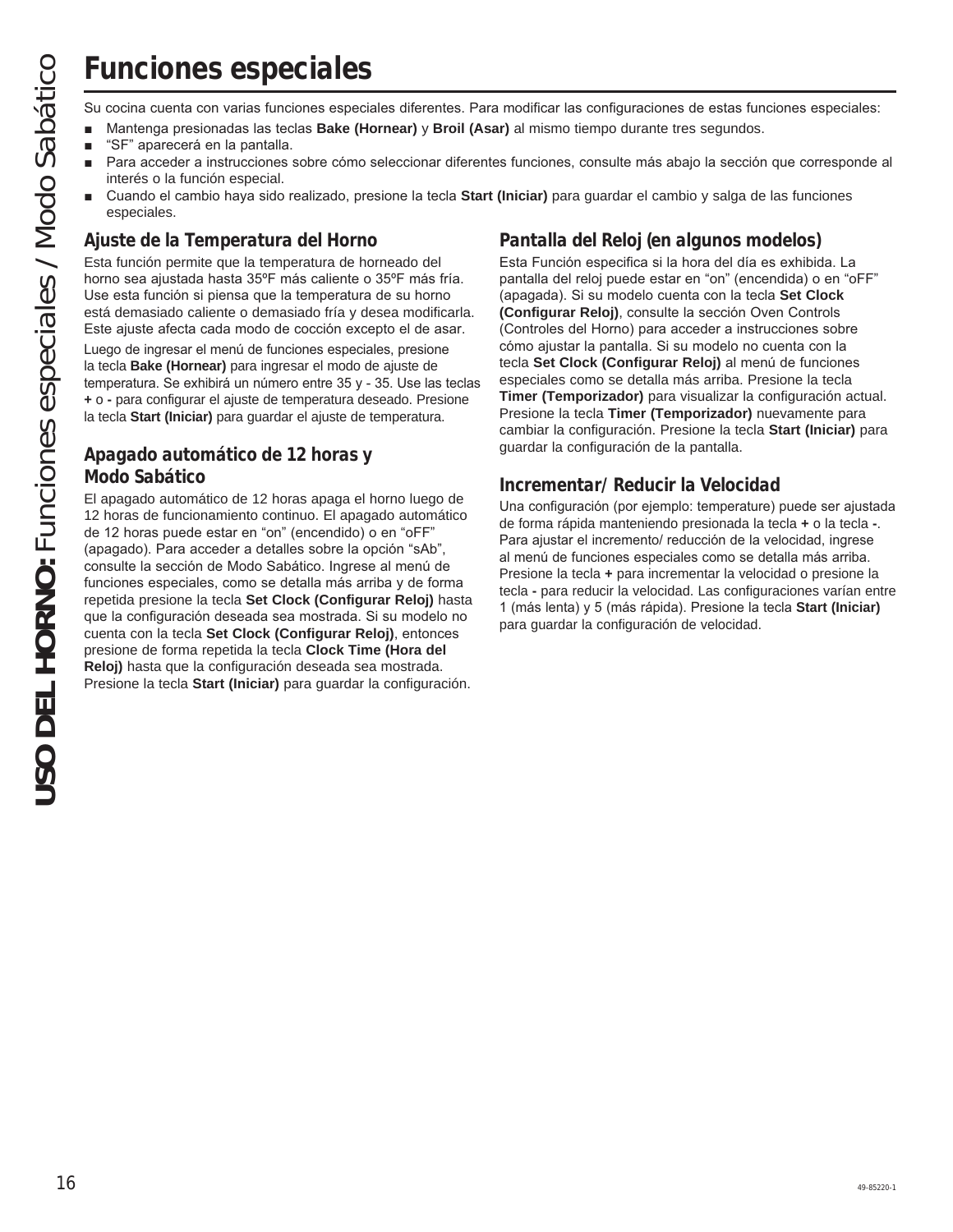# **Modo Sabático**

La función del modo sabático cumple con los estándares establecidos por Star K. Sólo se pueden realizar el horneado continuo o por tiempo en el modo sabático. Todos los tonos están desactivados en el modo sabático; sin embargo, la luz del horno no está desactivada, de modo que la misma debe ser desactivada para asequrar que no se encienda cuando la puerta sea abierta. La cocción en el modo sabático es un proceso de dos pasos; primero el modo sabático debe ser configurado y luego el modo hornear debe ser configurado.

### **Configuración del Modo Sabático**

Mantenga presionadas las teclas **Bake (Hornear)** y **Broil** (Asar) al mismo tiempo durante tres segundos. "SF" aparecerá en la pantalla. Presione la tecla **Set Clock (Configurar Reloj)** hasta que "SAb" aparezca en la pantalla, y luego presione **Start (Iniciar)**. Si su modelo no cuenta con la tecla Set **Clock (Configurar Reloj)**, entonces presione la tecla **Cook Time (Cocinar por Tiempo)** hasta que "SAb" aparezca en la pantalla y luego presione **Start (Iniciar)**. Un solo corchete "]" aparecerá en la pantalla, indicando que el modo sabático fue configurado. Ahora pueden ser configurados el horneado continuo o el horneado por tiempo, como se detalla más abajo.

### **Inicie un Horneado Continuo**

Presione **Bake (Hornear)** si desea una temperature diferente a 350°F; luego presione las teclas + o - para ajustar la temperatura por incrementos de 25 grados, y luego presione Start (Iniciar). Luego de una demora, un segundo corchete "] [" aparecerá en la pantalla, indicando que el horno está horneando.

### **Ajuste de temperatura**

Presione Bake (Hornear), luego presione las teclas + o - para ajustar la temperatura por incrementos de 25 grados, y luego presione Start (Iniciar). Un termómetro para horno puede ser usado si cierta indicación de configuración de temperatura es deseada.

### **Inicie un Horneado por Tiempo**

Presione Cook Time (Tiempo de Cocción), luego presione las teclas **+** o **-** para ajustar el tiempo de cocción por incrementos de un minuto. Presione **Bake (Hornear)** si desea una temperatura diferente a 350°F; luego presione las teclas + o - para ajustar la temperatura por incrementos de 25 grados, y luego presione **Start (Iniciar)**. Luego de una demora, un segundo corchete "] [" aparecerá en la pantalla, indicando que el horno está horneando. Cuando el tiempo de cocción finalice, la pantalla volverá a cambiar a un solo corchete "]", indicando que el horno ya no está horneando.

### **Salga del Modo Sabático**

Sólo se deberá salir del modo sabático una vez finalizado el mismo. Presione **Cancel/Off (Cancelar/ Apagar)** para finalizar cualquier ciclo de horneado que pueda estar funcionando. Mantenga presionadas las teclas **Bake (Hornear)** y **Broil** (Asar) al mismo tiempo durante tres segundos. "SF" aparecerá en la pantalla, y luego presione Start (Iniciar). Si su modelo no cuenta con la tecla Set Clock (Configurar Reloj), entonces presione la tecla **Cook Time (Tiempo de Cocción)** hasta que .<br>"On" (Encender) aparezca en la pantalla, y luego presione **Start (Iniciar)**. La pantalla pasará de tener un solo corchete "]" a la hora del día, indicando que se salió del modo sabático.

### **Aviso de Corte de Corriente durante el Modo Sabático**

Si se produce un corte de corriente mientras el horno se encuentra en el modo sabático, la unidad regresará al modo sabático cuando el suministro sea reestablecido; sin embargo, el horno regresará al estado de apagado incluso aunque haya estado en medio de un ciclo de horneado cuando el corte de corriente se produjo.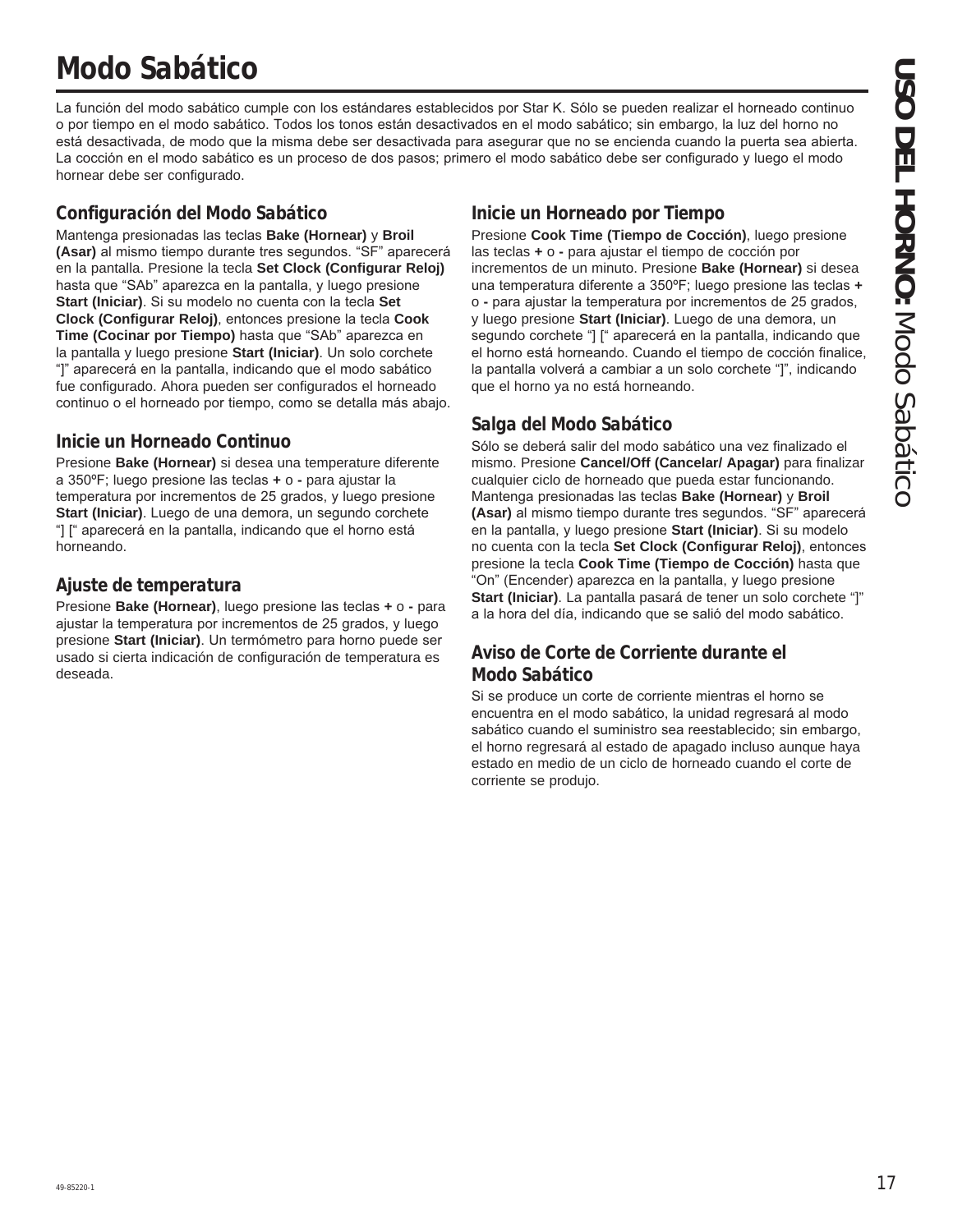# **Modos de Cocción**

Su nuevo horno posee una variedad de modos de cocción para que pu eda obtener los mejores resultados. Estos modos se describen a continuación. Para acceder a recomendaciones para comidas específicas, consulte la sección de la Guía de Cocción. Recuerde que es posible que su nuevo horno funcione de manera diferente que aquel que está reemplazando. **NOTE:** Remove unused racks from oven and/or broil drawer for faster preheat, improved efficiency, and optimal performance.

### **Bake (Hornear)**

El modo de horneado es utilizado para hornear y dorar. Este modo usa calor sólo desde el quemador inferior. Al preparar comidas horneadas tales como tortas, galletas y masas, siempre precaliente el horno antes de insertar la comida. Siga las recomendaciones de la receta sobre la colocación de la comida. Si no se brindan pautas, centre la comida en el horno. Para usar este modo, presione la tecla **Bake (Hornear)**, use las teclas **+** y **-** para ajustar la temperatura; luego presione **Start (Iniciar)**.

### **Broiling Modes (Modo para Asar)**

Siempre ase con las puertas del horno principal y del cajón para asar cerradas. Tenga cuidado al asar en estantes de posiciones superiores, ya que colocar la comida más cerca del quemador para asar incrementa el humo, salpicaduras y la posibilidad de que se incendien las grasas.

Intente asar las comidas que normalmente haría a la parrilla. Ajuste las posiciones de los estantes para ajustar la intensidad del calor a la comida. Coloque las comidas más cerca del quemador para asar, cuando se desee una superficie más cocinada y un interior poco cocido. Las comidas más gruesas y aquellas que se deben cocinar completamente se deben asar en un estante con una posición más baja o usando el modo Broil Lo (Asar Bajo).

### **Broil Hi (Asar Alto)**

El modo Broil Hi (Asar Alto) usa calor intenso del quemador superior para soasar las comidas. Use la función Broil Hi

# **Pautas de Uso de Utensilios**

El material, el acabado y el tamaño de los utensilios afectan el horneado.

Las ollas oscuras, revestidas y opacas absorben el calor más rápidamente que las ollas claras y brillantes. Al usar ollas que absorben el calor más rápidamente, las comidas podrán resultar más doradas, crocantes y con una capa más gruesa. Si utiliza utensilios oscuros y revestidos, controle la comida antes del tiempo mínimo de cocción. Si se obtienen resultados no deseados con este tipo de utensilios, considere la posibilidad de reducir la temperatura del horno en 25º F la próxima vez.

(Asado Alto) para cortes más delgados de carne y/o comidas que prefiera que quedan menos cocinadas en su interior. Para usar este modo, presione la tecla **Broil (Asar)** una vez y luego presione **Start (Iniciar)**. No es necesario realizar el precalentamiento al usar este modo.

### **Broil Lo (Asar Bajo)**

El modo Broil Lo (Asar Bajo) usa menos calor intenso del quemador superior para cocinar la comida completamente mientras también se dora la superficie. Use la función Broil Lo (Asado Bajo) para cortes de carne más gruesos y/o comidas que desee que queden completamente cocinadas. Para usar este modo, presione la tecla **Broil (Asar)** dos veces y luego presione **Start (Iniciar)**. No es necesario realizar el precalentamiento al usar este modo.

### **Convection Bake (Hornear por Convección) (en algunos modelos):**

El modo Convection Bake (Hornear por Convección) está pensado para honear en múltiples estantes al mismo tiempo. Este modo utiliza el movimiento del aire del ventilador de convección para mejorar la cocción haciéndola más pareja. El horno está equipado con la función Auto Recipe Conversion (Conversión de Receta Automática); de modo que no es necesario ajustar la temperatura al usar este modo. Para usar este modo, presione la tecla Conv Bake (Hornear **por Convección)**, use las teclas + y - para ajustar la temperatura, y luego presione Start (Iniciar). Siempre realice el precalentamiento al usar este modo.

- Las ollas brillantes pueden producir resultados de horneado más parejos en tortas y galletas.
- Las ollas de vidrio y cerámica calientan con lentitud, pero retienen bien el calor. Estos tipos de ollas funcionan bien con platos tales como tartas y postres con natilla.
- $\blacksquare$  Las ollas con aislante de aire calientan lentamente y pueden producir fondos dorados.
- Mantenga los utensilios limpios para una cocción más pareja.

# **Papel de Aluminio y Cobertores del Horno**

**A PRECAUCIÓN**<br>No use ningún tipo de aluminio o cobertor de horno para cubrir el fondo del horno. Este ítems **pueden bloquear el flujo de aire o derretirse, ocasionando daños sobre el producto y el riesgo de envenenamiento con monóxido de carbono, humo o incendios. Los daños por uso inadecuado de estos ítems no están cubiertos por la garantía del producto.**

Se podrá usar aluminio para evitar derrames, colocando una hoja sobre un estante inferior varias pulgadas debajo de la comida. No use más aluminio que el necesario y nunca cubra totalmente el estante de un horno con papel de aluminio. Mantenga el aluminio a por lo menos 1 1/2" de las paredes del horno, para evitar una circulación deficiente del calor.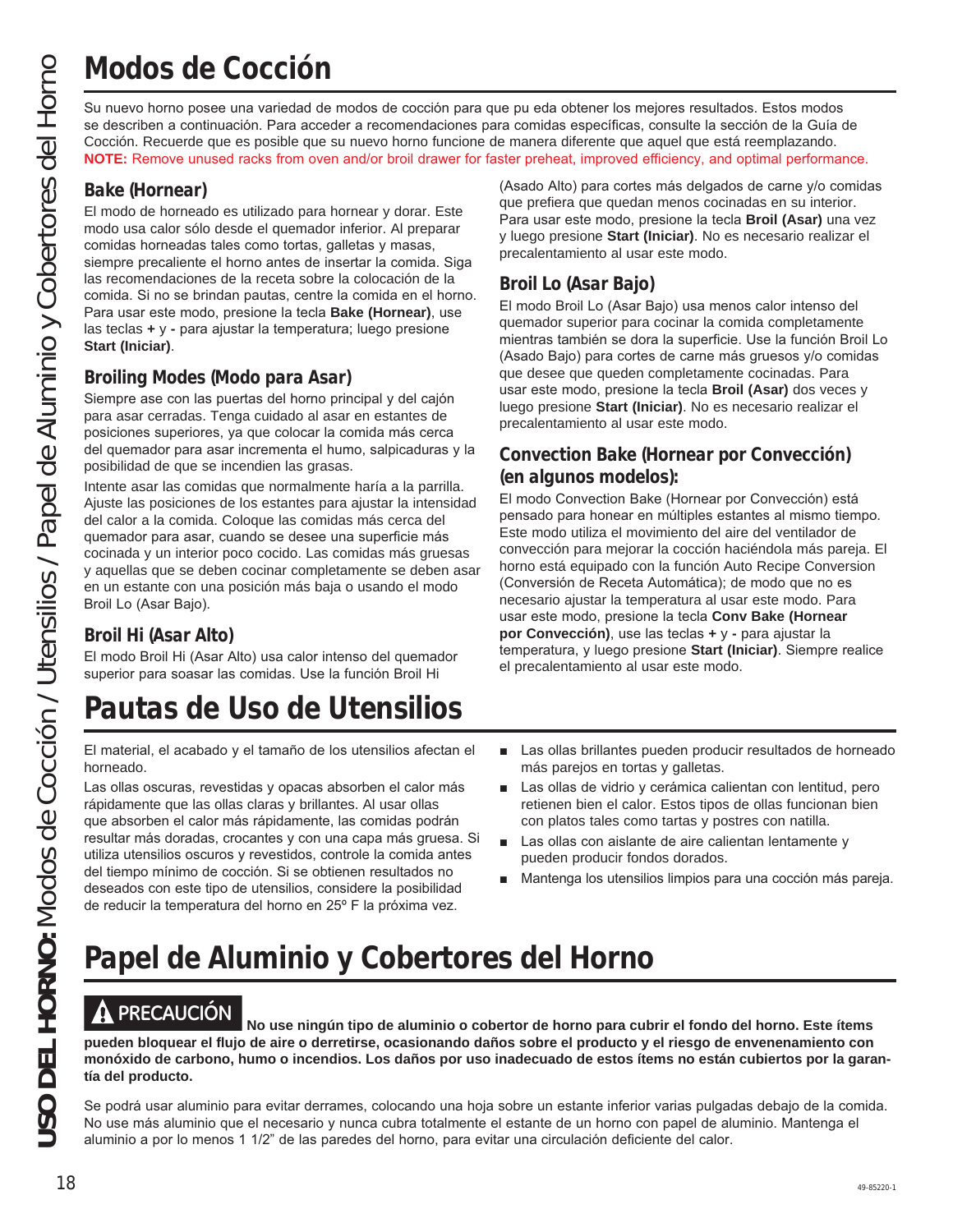### **Posiciones de los Estantes**

Su horno cuenta con seis posiciones de estantes en el horno principal. En la Guía de Cocción, se brindan recomendaciones de posiciones de los estantes para diferentes tipos de comidas. Se ajusta un estante en una dirección para afectar los resultados de cocción. Por ejemplo, si se prefieren partes superiores más oscuras en tartas, panecillos o galletas, pruebe moviendo la comida a un estante que se encuentre una posición más arriba. Si encuentra que las comidas están demasiado doradas en la parte superior, pruebe moviendo las mismas más abajo la próxima vez.

Al hornear con múltiples ollas y en múltiples estantes, asequirese de que haya suficiente espacio entre las ollas para que fluya el aire. Esto puede mejorar la cocción haciéndola más pareja.

### **Retiro y Reemplazo de los Estantes**

Al colocar y retirar utensilios de cocina, empuje el estante hacia afuera del tope (posición de detención) sobre el soporte del estante. Para retirar un estante, empuje el mismo hacia usted hasta alcanzar la posición donde se detiene, incline el frente hacia arriba y empuje hacia afuera.

Para reemplazar un estante, coloque el extremo curvado del mismo sobre los soportes de los estantes. Incline el frente del estante hacia arriba y empuje el mismo hasta que se detenga. Luego apoye el estante y empuje el mismo hasta que entre completamente en el horno.

Es posible que resulte difícil deslizar los estantes, especialmente luego de un ciclo de limpieza automática. Para mejorar las condiciones de deslizamiento, use una tela suave o una toalla de papel para frotar aceite vegetal sobre los extremos izquierdo y derecho de los estantes y/o sobre los soportes del estante.

**NOTA:** Retire los estantes en desuso al usar el horno para un precalentamiento más rápido, mayor eficiencia y un rendimiento óptimo de la cocción.

Para acceder a instrucciones sobre cómo ordenar estantes adicionales, consulte la sección de Asistencia/ Accesorios.

# **Cajón para Asar (en algunos modelos)**

For better searing use the rack position that places food closest to the broil heater. Move food down or use Broil Lo mode for more doneness/less searing. In positions B and C, the broil pan (some models) or rack (some models) rests on the drawer side supports. In the bottom position  $(A)$ , cookware sits directly on the drawer bottom. Take care not to touch the inner door when placing and removing food on the drawer bottom.



When placing cookware on the rack or drawer bottom, use front-to-back orientation for easier placement and better coverage.



Drop-down Slide-out Broil Drawer (en algunos modelos)



Drop-down Broil Drawer (some models)



Posiciones de los Estantes



Retiro de los estantes



Reemplazo de los estantes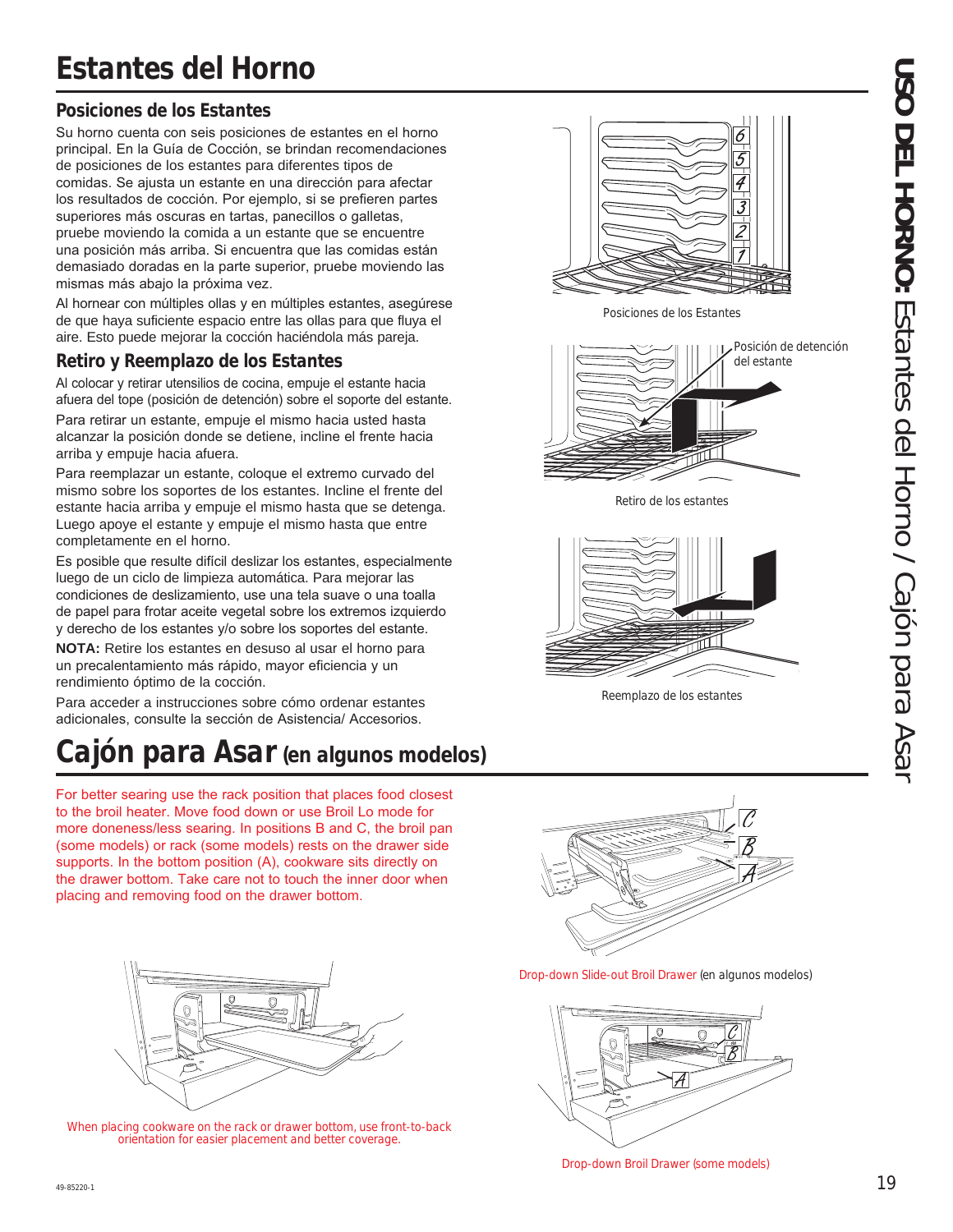# **Guía de Cocción**

| <b>TIPO DE COMIDA</b>                                                                           | MODO(S)<br>RECOMENDADO(S)         | POSICIÓN(ES) DE ESTANTES<br><b>RECOMENDADA</b>                | SUGERENCIAS ADICIONALES                                                                                                                                                                  |
|-------------------------------------------------------------------------------------------------|-----------------------------------|---------------------------------------------------------------|------------------------------------------------------------------------------------------------------------------------------------------------------------------------------------------|
| <b>Productos Horneados</b>                                                                      |                                   |                                                               |                                                                                                                                                                                          |
| Tortas con capas, tortas<br>rectangulares, roscas, panecillos,<br>pan rápido en un Solo Estante | Hornear                           | 4 o 5                                                         | Use utensilios brillantes.                                                                                                                                                               |
| Tortas con capas* en Múltiples<br><b>Estantes</b>                                               | Hornear<br>Hornear por Convección | 3y5                                                           | Asegúrese de que haya un flujo de aire adecuado<br>(Vea la ilustración).                                                                                                                 |
| Tortas de grasa (pastel de ángel)                                                               | Hornear                           | $\overline{2}$                                                | Use utensilios brillantes.                                                                                                                                                               |
| Galletas, galletitas, bizcochitos en<br>un Solo Estante                                         | Hornear                           | 304                                                           | Use utensilios brillantes.                                                                                                                                                               |
| Galletas, galletitas, bizcochitos en<br>Múltiples Estantes                                      | Hornear por Convección<br>Hornear | 2 Estantes $-3y5$<br>3 Estantes $-2$ , 4 y 6                  | Asegúrese de que haya un flujo de aire adecuado.<br>Cambie la ubicación de la comida parcialmente durante<br>la cocción, a fin de obtener resultados de cocción más<br>pareios.          |
| <b>Bife y Cerdo</b>                                                                             |                                   |                                                               |                                                                                                                                                                                          |
| Hamburguesas                                                                                    | Asar Alto                         | $6o$ C                                                        | Use una bandeja para asar; mueva la comida más abajo<br>para que quede más preparada y menos soasada.<br>Preste atención a la comida al asarla. Centre la comida<br>debajo del quemador. |
| <b>Bifes y Chuletas</b>                                                                         | Asar Alto                         | 6 <sub>0</sub>                                                | Use una bandeja para asar; mueva la comida más abajo<br>para que quede más preparada y menos soasada.<br>Preste atención a la comida al asarla. Centre la comida<br>debajo del quemador. |
| Dorados                                                                                         | Hornear                           | 203                                                           | Deje sin cubrir, use una olla chata tal como una olla para<br>asar. No se requiere precalentarla.                                                                                        |
| Ave                                                                                             |                                   |                                                               |                                                                                                                                                                                          |
| Pollo entero                                                                                    | Hornear                           | 203                                                           | Deje sin cubrir, use una olla chata tal como una<br>olla para asar.                                                                                                                      |
| Pechugas, patas, muslos con<br>huesos                                                           | Asado Bajo<br>Hornear             | 40B                                                           | Si se empanó o cubrió con salsa, evite los modos Broil Hi<br>(Asar Alto). Ase del lado de la piel hacia abajo primero.<br>Preste atención a la comida al asarla.                         |
| Pechugas de pollo deshuesadas                                                                   | Asado Bajo<br>Hornear             | 4 o B                                                         | Mueva la comida más abajo para que quede más<br>preparada y menos soasada y más arriba para soasar/<br>dorar al asar.                                                                    |
| Pavo entero                                                                                     | Hornear                           | 1 <sub>0</sub> 2                                              | Deje sin cubrir, use una olla chata tal como una<br>olla para asar.                                                                                                                      |
| Pechuga de Pavo                                                                                 | Hornear                           | 203                                                           | Deje sin cubrir, use una olla chata tal como una<br>olla para asar.                                                                                                                      |
| Pescado                                                                                         | Asado Bajo                        | 6 o C (Grosor de 1/2 pulgada o menos)<br>5 o B (>1/2 pulgada) | Preste atención a la comida al asarla.                                                                                                                                                   |
| <b>Cazuelas</b>                                                                                 | Hornear                           | 304                                                           |                                                                                                                                                                                          |
| Comidas Congeladas a Conveniencia                                                               |                                   |                                                               |                                                                                                                                                                                          |
| Pizza, productos con papas,<br>patitas de pollo fritas, aperitivos en<br>un Solo Estante        | Hornear                           | 4 o 5                                                         | Use utensilios brillantes.                                                                                                                                                               |
| Pizza, productos con papas,<br>patitas de pollo fritas, aperitivos en<br>Múltiples Estantes     | Hornear<br>Hornear por Convección | 3y5<br>2, 4, 9, 6                                             | Use utensilios brillantes.<br>Cambie la ubicación de la comida parcialmente durante<br>la cocción, a fin de obtener resultados de cocción más<br>pareios.                                |

\*Al hornear cuatro capas de torta a la vez, tambalee las ollas como se muestra a la derecha, de modo que no quede una encima de la otra.

Cocine la comida completamente para evitar que se produzcan enfermedades a partir de la comida. Puede encontrar recomendaciones sobre temperatura mínima para cocinar de forma segura en www.IsItDoneYet.gov. Asegúrese de usar un termómetro de comidas para medir la temperatura de las mismas.

**NOTA:** Retire los estantes en desuso al usar el horno para un precalentamiento más rápido, mayor eficiencia y un rendimiento óptimo de la cocción.

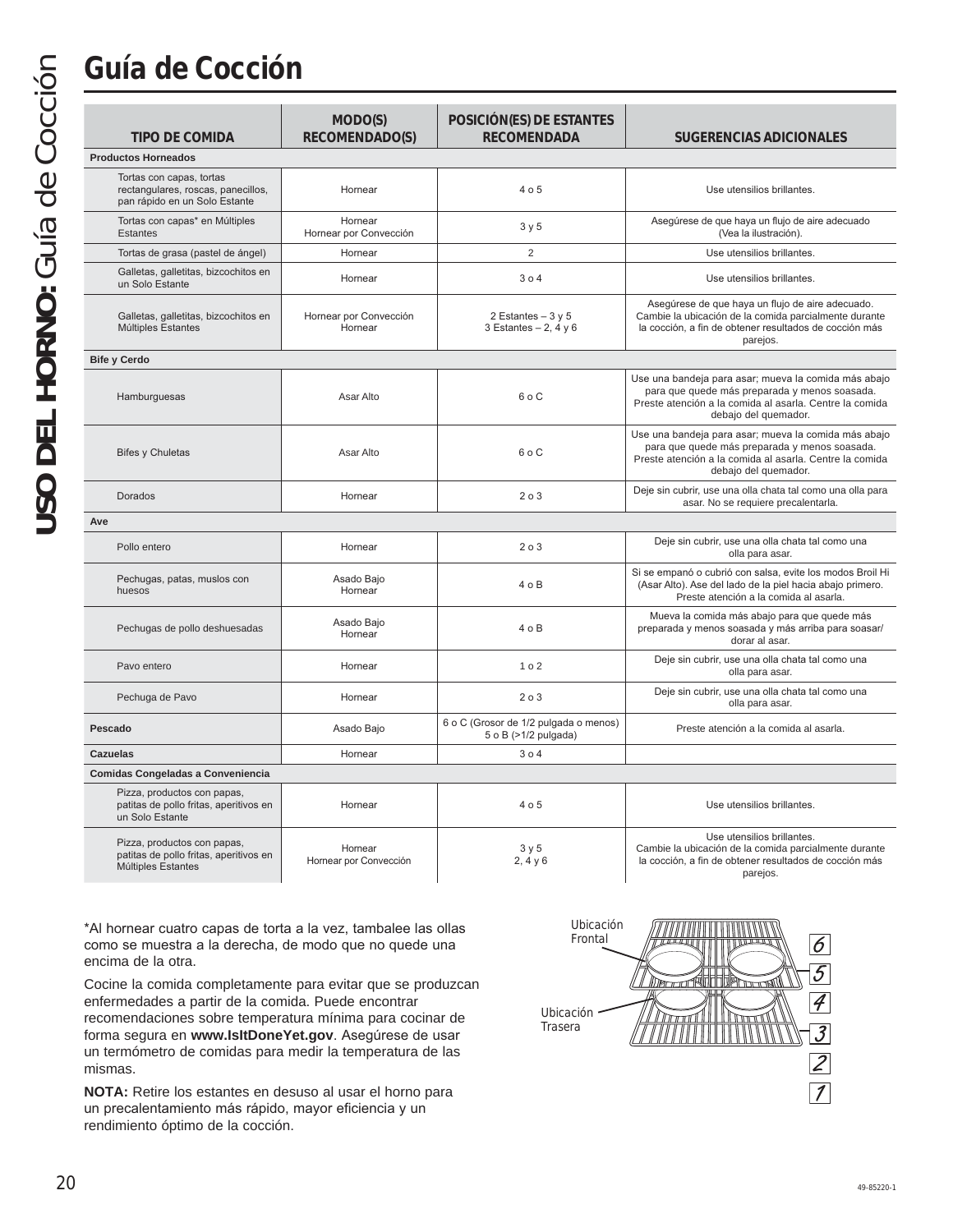# **Limpieza del Horno**

Asegúrese que todos los controles estén apagados y que todas las superficies se enfríen antes de limpiar cualquier parte del horno.

### **Interior del Horno**

El interior de su nuevo horno puede ser limpiado de forma manual o utilizando los modos Steam Clean (Limpieza con Vapor) o Self Clean (Limpieza Automática) (en algunos modelos). El derrame de adobo, jugos de fruta, salsas de tomate y líquidos para humedecer que contengan ácidos pueden ocasionar descoloración y se deberán limpiar en cuanto las superficies calientes se enfríen, y luego se deberán enjuagar.

### **Limpieza Manual**

No use limpiadores de horno. limpiadores abrasivos. limpiadores líquidos fuertes, estropajos de acero, almohadillas para fregar, ni polvos limpiadores en el interior del horno. Limpie el mismo con agua y jabón o una solución de vinagre y agua. Enjuague con agua limpia y seque con una tela seca. Al limpiar supeficies, asegúrese de que estén a temperatura ambiente y fuera del contacto con la luz solar.

### **Modo de Limpieza con Vapor (en algunos modelos)**

**PRECAUCIÓN During the steam clean cycle, the oven bottom becomes hot enough to cause burns. Wait until the cycle is over (30 minutes) before wiping the inside surfaces of the oven. Failure to do so may result in burns.** The range should be at room temperature before beginning the Steam Clean cycle. If the oven is too hot, "Hot" will appear on the display and the cycle will not activate until the oven cools down.

La finalidad de la función Steam Clean (Limpieza con Vapor) es usar agua para limpiar la suciedad leve de su horno en una temperatura inferior a la de Self Clean (Limpieza Automática).

Para usar la función Steam Clean (Limpieza con Vapor):

- 1. Comience con el horno a temperatura ambiente.
- 2. Limpie la grasa excesiva y la suciedad del horno.
- 3. Vierta una taza de agua en la parte inferior del horno.
- 4. Cierre y trabe la puerta (en algunos modelos).
- 5. Presione la tecla Steam Clean (Limpieza con Vapor) y luego presione **Start (Iniciar)**.

Do not open the door during the 30 minute Steam Clean cycle as it will reduce the cleaning performance. At the end of the Steam Clean cycle, unlatch and/or open the door, soak up the remaining water, and wipe the moisture-softened soil from the oven walls and door. See instructions in Manual Cleaning for any remaining soils.

### **Modo de Limpieza Automática (en algunos modelos)**

Lea las Instrucciones de Sequridad del Horno con Limpieza Automática, en el comienzo de este manual antes de usar el modo Self Clean (Limpieza Automática). Este modo usa temperaturas muy altas para limpiar el interior del horno. Para un horno moderadamente sucio, use un ciclo de limpieza automática de 3 horas. Para un horno muy sucio, use un ciclo de limpieza automática de 5 horas. Sólo los estantes del horno de limpieza automática (negros) y las reiillas podrán permanecer en el horno durante el ciclo de limpieza automática. Todos los demás ítems, incluyendo los estantes niquelados (plateados), deberán ser retirados. Si los estantes niquelados (plateados) se dejan dentro del horno durante un ciclo de limpieza automática, los estantes sufrirán deslustre. Si cualquier tipo de estante es dejado en el horno durante el ciclo de limpieza automática, es posible que se vuelva difícil deslizar el estante. Para acceder a instrucciones de lubricación, consulte la sección de Estantes del Horno.

**IMPORTANTE:** Las emanaciones producidas por el ciclo de autolimpieza de cualquier horno afectan la salud de algunas aves de manera notoria. Procure llevar sus aves a otra habitación bien ventilada.

- Para usar la función Self Clean (Limpieza Automática):
	- 1. Comience con el horno a temperatura ambiente.
	- 2. Limpie la grasa excesiva y las suciedades del horno y del interior de la puerta.
	- 3. Retire cualquier item que no sean los estantes y rejillas de limpieza automática (negros), si lo desea. Consulte sobre la Limpieza de la Superficie de Cocción para determinar si sus rejillas pueden ser limpiadas automáticamente y para detalles importantes en relación a la colocación de las rejillas.
	- 4. Cierre y trabe la puerta.
	- 5. Presione la tecla Self Clean (Limpieza Automática), configure un tiempo entre  $3 \text{ y } 5$  horas, y luego presione **Start (Iniciar)**.

No podrá abrir la puerta durante el ciclo de limpieza automática. Si el horno está demasiado caliente, no podrá deslizar la traba. Al finalizar el ciclo de limpieza automática, deje que el horno se enfríe, destrabe la puerta, y limpie cualquier ceniza que haya quedado en el horno.

### **Exterior del Horno**

No use limpiadores de horno, limpiadores abrasivos, limpiadores líquidos fuertes, estropajos de acero, almohadillas para fregar de plástico, ni polvos limpiadores en el interior o el exterior del horno. Limpie el mismo con agua y jabón o una solución de vinagre y agua. Enjuague con agua limpia y seque con una tela seca. Al limpiar supeficies, asegúrese de que estén a

temperatura ambiente y fuera del contacto con la luz solar. El derrame de adobo, jugos de fruta, salsas de tomate y líquidos para humedecer que contengan ácidos pueden ocasionar descoloración y se deberán limpiar en cuanto las superficies calientes se enfríen, y luego se deberán enjuagar.

### **Estantes del Horno**

Todas las parrillas del horno se podrán limpiar a mano con un limpiador abrasivo o viruta. Los estantes del horno de limpieza automática (negros) podrán permanecer en el horno durante el ciclo de limpieza automática. Los estantes cubiertos de níquel (plateados) no deben permanecer en el horno durante el ciclo de limpieza automática. Hacer esto deslustrará los estantes. Si cualquier tipo de estante es dejado en el horno durante el ciclo de limpieza automática, es posible que se vuelva difícil deslizar el estante.

Luego de limpiar los estantes, use una tela suave o una toalla de papel para frotar una pequeña cantidad de aceite vegetal sobre los extremos tanto izquierdo como derecho del estante. Esto asegurará que los estantes se puedan deslizar fácilmente hacia dentro y fuera del horno.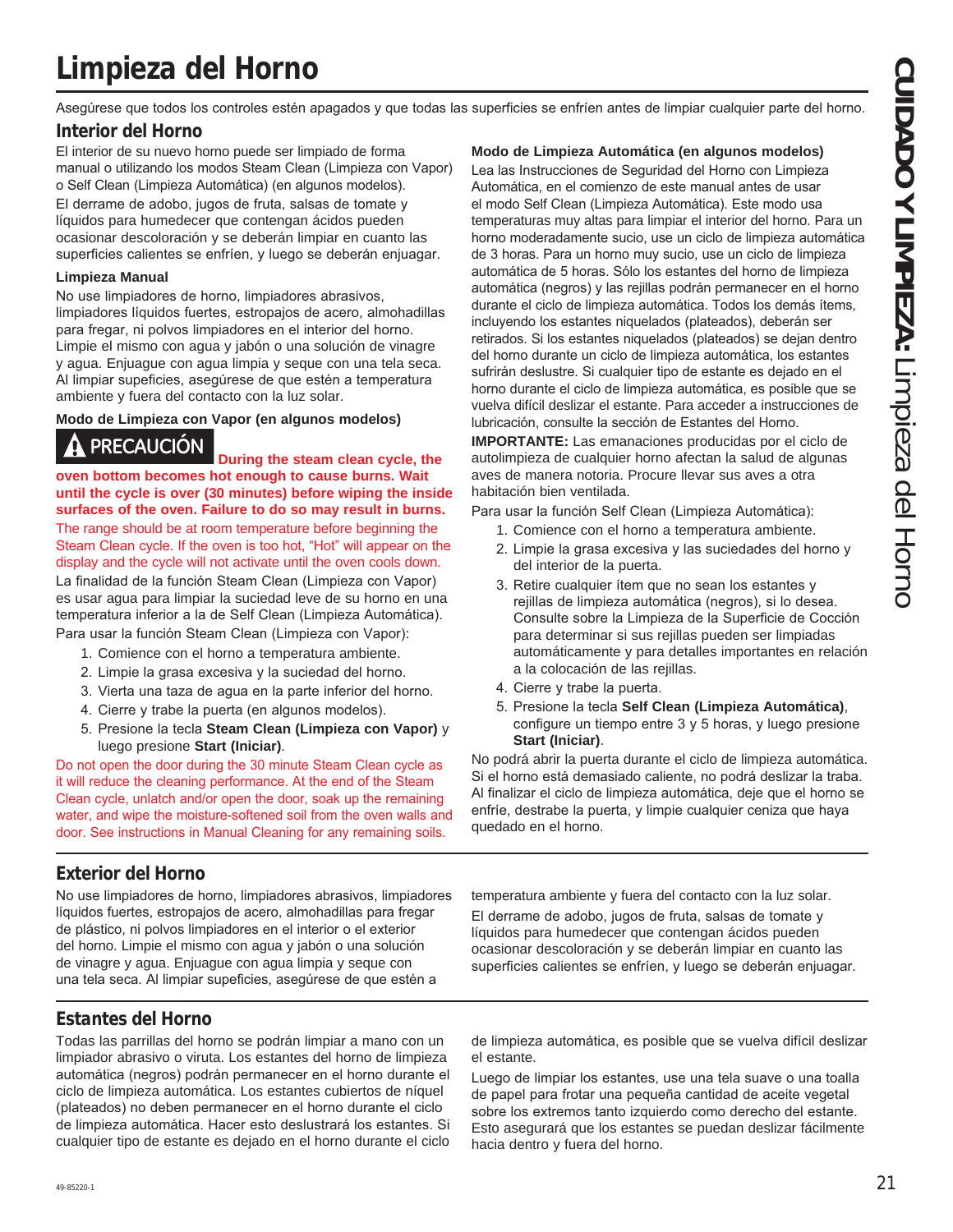### **Panel de Control y Perillas**

Limpie el panel de control luego de cada uso del horno con una tela húmeda. Para limpiar, use jabón suave y agua o una solución que sea mitad de vinagre y mitad de agua. Enjuague con agua limpia. Pula en seco con una tela suave.

No use limpiadores abrasivos, limpiadores líquidos fuertes, almohadillas para fregar de plástico y limpiadores de horno en el panel de control; dañarán el acabado.

### **Superficies de Acero Inoxidable (en algunos modelos)**

No use virutas de acero; éstas dañarán la superficie.

Para limpiar la superficie de acero inoxidable, use agua tibia con jabón o un limpiador o pulidor para acero inoxidable. Siempre limpie la superficie en la dirección del veteado. Siga las instrucciones del limpiador para limpiar la superficie de acero inoxidable.

Los limpiadores con ácido oxálico tales como Bar Keepers Friend Soft Cleanser™ eliminarán el óxido, deslustres y pequeñas manchas sobre la superficie. Use sólo un limpiador líquido libre de material abrasivo y frote en la dirección de las líneas del cepillo con una esponja suave y húmeda.

**Base de la Superficie de Cocción**

No use limpiadores de horno, limpiadores abrasivos, limpiadores líquidos fuertes, estropajos de acero, almohadillas para fregar de plástico, ni polvos limpiadores sobre la base de la superficie de cocción. Limpie el mismo con agua y jabón o una solución de vinagre y agua. Enjuague con agua limpia y seque con una tela seca. Al limpiar supeficies, asegúrese de que estén a temperatura ambiente y fuera del contacto con la luz solar.

Para realizar consultas sobre la adquisición de productos, incluyendo limpiadores o pulidores para electrodomésticos de acero inoxidable, lea las secciones de Asistencia y Accesorios, en el comienzo de este manual.

Para una limpieza más fácil, las perillas del control pueden ser retiradas empujando las mismas directamente hacia fuera una vez que las mismas estén en la posición OFF (Apagado). No empuje las perillas hacia arriba o abajo ni sostenga objetos sobre las mismas. Esto puede dañar el eje de la válvula de gas. Las perillas se podrán lavar a mano con agua y jabón o en un lavavajillas.

Para reemplazar las perillas luego de la limpieza, alinee el agujero de la perilla de la parte trasera con el eje de la válvula de gas y empuje hacia adentro hasta que la perilla esté ajustada de forma segura. Todas las perillas son intercambiables.



Perilla del quemador superficial

El derrame de adobo, jugos de fruta, salsas de tomate y líquidos para humedecer que contengan ácidos pueden ocasionar descoloración y se deberán limpiar en cuanto las superficies calientes se enfríen, y luego se deberán enjuagar. Si su modelo cuenta con una superficie de cocción de acero inoxidable, consulte las instrucciones de limpieza de la Superficie de Acero Inoxidable que aparecen en la sección del Panel de Control y Perillas.

### **Limpieza de los Quemadores Superficiales**

Apague todos los controles. Espere a que la placa de cocción se enfríe antes de retirar las rejillas y las partes del quemador. Al retirar las tapas y cabezas de los quemadores, recuerde su tamaño y ubicación. Vuelva a colocarlos en sus mismas ubicaciones luego de la limpieza.

**Retiro de las Cabezas de los Quemadores**



# **PRECAUCIÓN No intente retirar la tapa del quemador ovalado de la cabeza del quemador.**





**Quemador Redondo Quemador Oval (en algunos modelos)**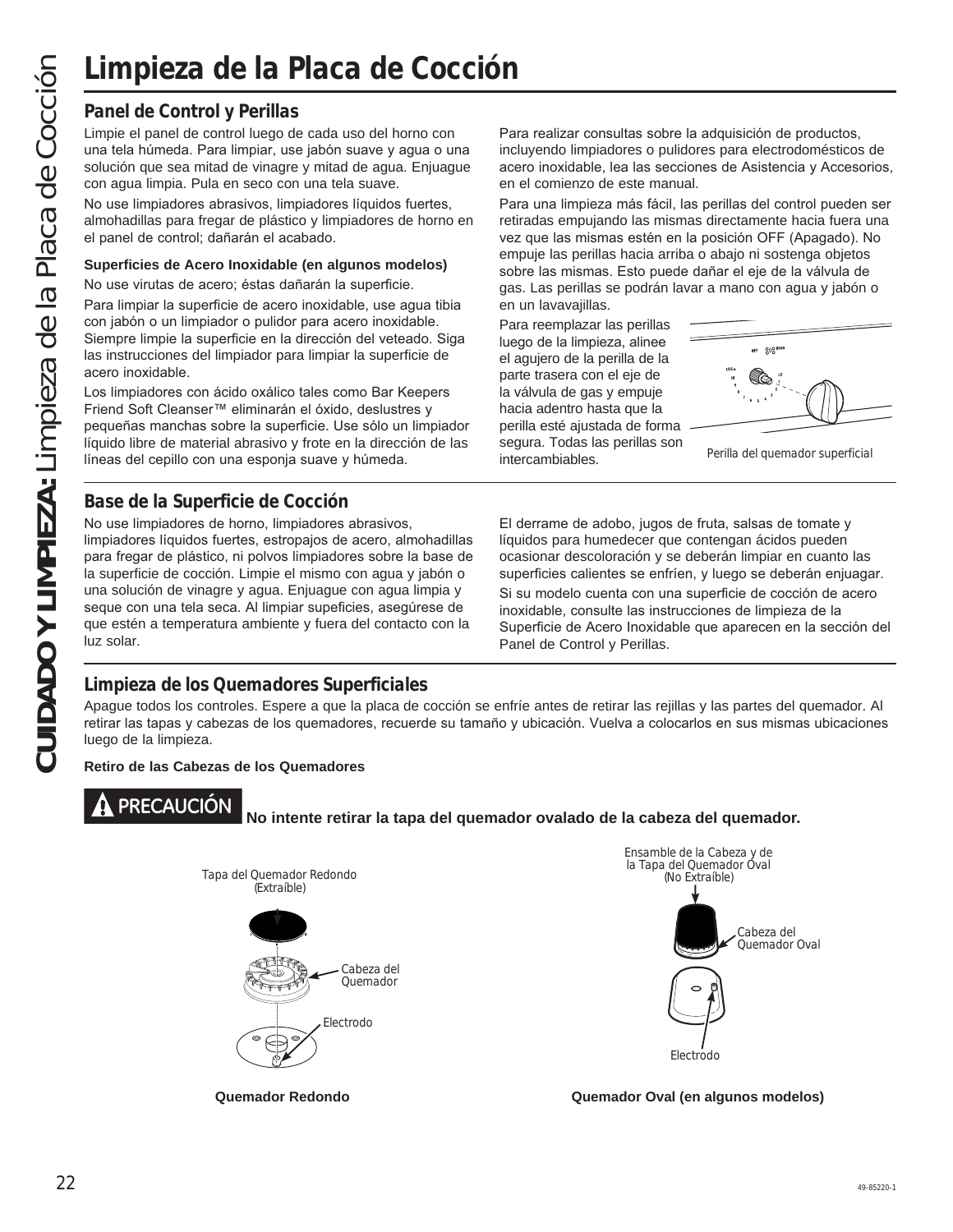### **Limpieza de los Quemadores Superficiales (Cont.)**

### **Limpieza de las Tapas de los Quemadores**

Lave las tapas de los quemadores en agua caliente con jabón y enjuague con agua limpia. Puede fregar con una base de fregado plástica para eliminar partículas de comida quemadas. Las tapas redondas de los quemadores también se pueden limpiar en un lavavajillas.

### **Limpieza de las Cabezas de los Quemadores**

Limpie las cabezas de los quemadores de forma rutinaria, especialmente luego de derrames importantes, que podrían bloquear las aberturas del quemador. Retire los quemadores cuando estén fríos. Lave los mismos con agua caliente y jabón. Enjuague con agua limpia. Para eliminar las manchas más rebeldes, use un cepillo con cerda plástica.

**NOTA:** No use lana de acero ni estropajos para limpiar las partes del quemador, ya que podrán bloquear las aberturas. Nunca lave las cabezas de los quemadores en el lavavajillas. Esto podrá hacer que se descoloren.

Las hendiduras de las cabezas de los quemadores se deben mantener limpias en todo momento para obtener una llama pareja y sin obstrucción.

Las partes bloqueadas o sucias de los quemadores o los electrodos no permitirán que el quemador funcione de forma correcta.

Para un encendido adecuado, asegúrese de que el agujero pe-



queño en la sección que coincide con el electrodo se mantenga abierto. Puede usar una aguja de coser o un precinto para desbloquearlo.

### **Reemplazo de los Quemadores Superficiales**

Antes de colocar las tapas y cabezas de los quemadores y el ensamble de la cabeza/ tapa nuevamente, escurra el exceso de agua y luego seque las mismas totalmente.

Vuelva a colocar las cabezas de los quemadores en las ubicaciones correctas, de acuerdo con sus tamaños. Asegúrese de que cada tapa quede correctamente apoyada sobre la cabeza del quemador, como se muestra a continuación.



La tapa del quemador NO está correctamente colocada.



La tapa del quemador NO está correctamente colocada.



La tapa del quemador está correctamente colocada.

# **PRECAUCIÓN No use la parte superior de la**

**cocina sin que todas las partes de los quemadores y las parrillas estén en sus respectivos lugares.**

Cualquier derrame en o alrededor de un electrodo se deberá limpiar de forma cuidadosa. Evite golpear el electrodo con cualquier cosa dura, ya que podrá ser dañado.



El electrodo del encendedor de la chispa es expuesto cuando la cabeza del quemador es retirada. Cuando un quemador se gira a **LITE** todos los quemadores hacen chispa. No intente desensamblar ni limpiar un quemador mientras otro quemador está encendido.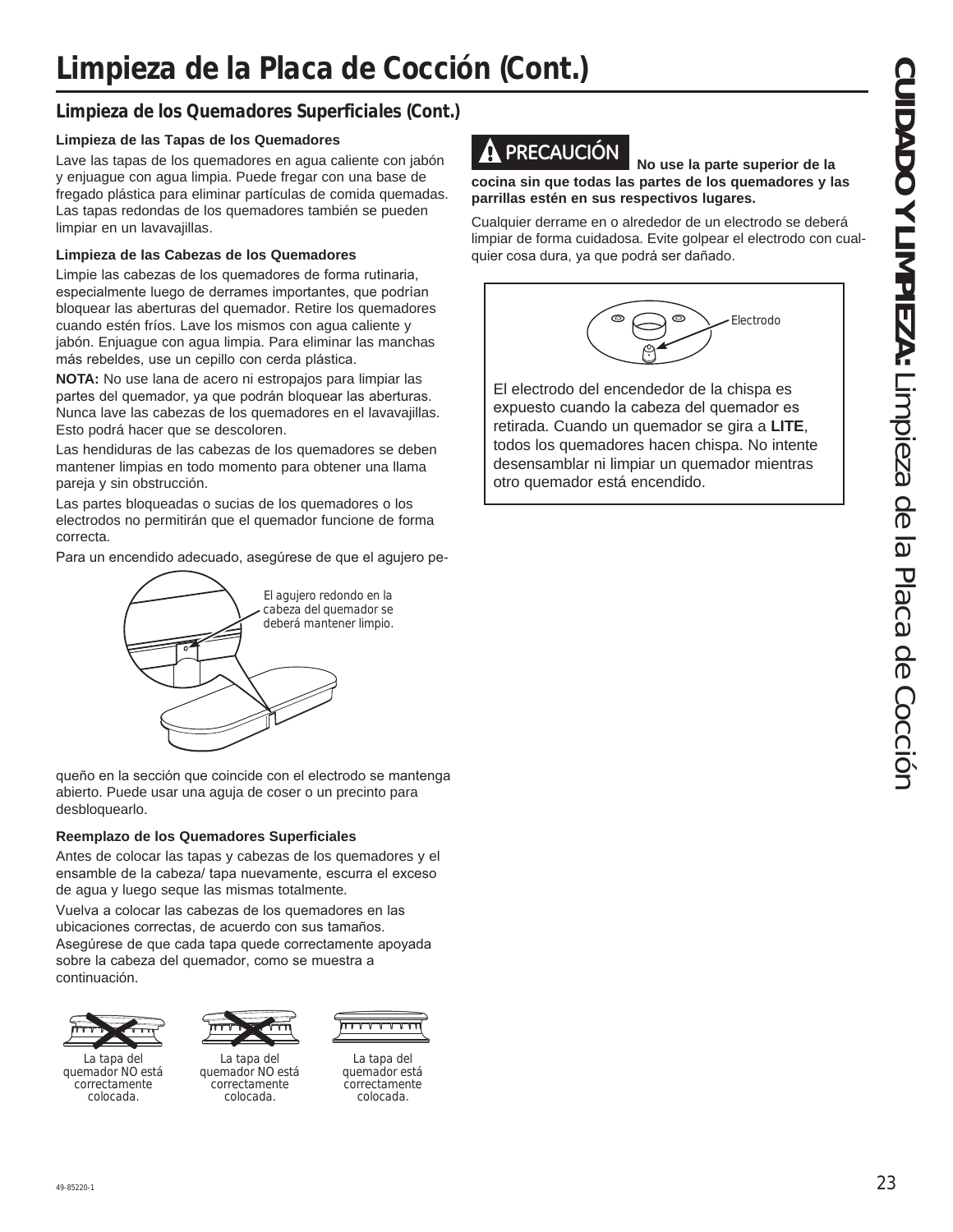### **Parrillas de Quemadores**

### **Limpieza Manual**

Las rejillas se deben lavar con agua caliente y jabón y deberán ser enjuagadas con agua limpia o en el lavavajillas. Para ablandar la comida quemada, coloque las rejillas en una solución con 1/4 de taza de amoníaco hogareño durante varias horas. Luego, friegue las rejillas con un estropajo de plástico con agua caliente y jabón. Enjuague a fondo y seque.

### **Modo Self Clean (Limpieza Automática)**

### **(en algunos modelos)**

Si las rejillas no cuentan con protectores de goma en la superficie inferior, podrán ser limpiadas en el horno usando el ciclo de limpieza automática. No intente limpiar las rejillas en el horno si las mismas cuentan con protectores de goma. Hacer esto destruirá los protectores de goma, afectando el funcionamiento de los quemadores.

Las rejillas cubiertas de porcelana se podrán volver gradualmente ásperas si son expuestas de forma continua a las temperaturas de limpieza automática.

Si su horno está equipado con estantes de limpieza automática (negros), se recomienda seguir las instrucciones para la colocación de parrillas en los estantes. Si su horno está equipado con estantes niquelados, se recomienda seguir las instrucciones para la colocación de rejillas en el fondo del horno. Los estantes cubiertos de níquel (plateados) no deben permanecer en el horno durante el ciclo de limpieza automática. Hacer esto deslustrará los estantes. Si cualquier tipo de estante es dejado en el horno durante el ciclo de limpieza automática, es posible que se vuelva difícil deslizar el estante. Para acceder a instrucciones de lubricación, consulte la sección de Estante del Horno.

**NOTA:** Al colocar o retirar rejillas del horno, no deslice las mismas sobre los estantes ni sobre el fondo del horno. Hacer esto podría dañar el esmalte de los estantes o el fondo del horno. **Para realizar la limpieza automática de sus parrillas en los estantes de limpieza automática:**

- 1. Inserte los estantes en las posiciones 1, 3 y 5 o en las posiciones  $2 \text{ y } 4$ .
- 2. De forma suave, coloque una rejilla en cada estante.

### **Protectores de Soportes de Rejillas (en algunos modelos)**

Si uno de los protectores de goma de la rejilla de la placa de cocción se pierde o daña, se podrán obtener piezas de repuesto llamando al 1.800.GE.CARES.

Para insertar los nuevos protectores, simplemente coloque el extremo del protector con forma cónica en el agujero de la placa de cocción y empuje hacia abajo de forma suave, doblando el protector.

### **Plancha (en algunos modelos)**

**Plancha de Aluminio Antiadherente:** Evite rayas sobre la superficie de la plancha con utensilios metálicos. Lave la plancha con detergente para platos y agua caliente. De ser necesario, frote con una almohadilla plástica no abrasiva. **Hierro Forjado Reversible:** Limpie su plancha de hierro fundido reversible o del chef con un cepillo duro y agua caliente. No se recomienda el uso de jabón, y nunca se deben usar detergentes potentes, ya que eliminarán el curado. Enjuague la misma con agua caliente y séquela cuidadosamente. Luego del enjuague, presazone la plancha aplicando una capa suave de aceite de cocina sobre su superficie. Limpie el exceso de aceite con una toalla de papel. Guarde en un lugar frío y seco.

### **Para realizar la limpieza automática de sus rejillas en el fondo del horno:**

- 1. Retire todos los estantes del horno.
- 2. De forma suave, coloque una rejilla en el centro del fondo del horno con la rejilla orientada en la posición erguida. Apile la rejilla(s) restante como se muestra a continuación. No coloque ni apile las rejillas en ninguna otra configuración.



Una vez que las rejillas fueron colocadas en el horno, use el ciclo de limpieza automática siguiendo las instrucciones de la sección de Limpieza del Horno.

**NOTA:** Tenga cuidado al retirar las parrillas del horno superior una vez que el ciclo de auto limpieza haya finalizado. Es posible que las parrillas aún estén calientes.

Una vez completado el ciclo de limpieza automática, las rejillas pueden ser retiradas de forma cuidadosa. Es posible que observe un residuo blanco en las rejillas. Limpie el mismo con una esponja húmeda. Si las manchas blancas persisten, moje la esponja con una solución mitad de vinagre y mitad de agua y vuelva a limpiar las rejillas.

Al reemplazar las rejillas en la superficie de cocción, asegúrese de ubicarlas de forma correcta. Las rejillas se deben poder posicionar de forma segura en la superficie de cocción.

Protectores para Soportes de Rejillas

### **Precauciones de la Plancha:**

- Si algo se derramó debajo de la plancha, se deberá limpiar tan pronto como sea posible para evitar que sea horneado en la placa de cocción.
- No permita que se acumule grasa debajo de la plancha, ya que puede haber riesgo de incendio. Limpie debajo de la plancha con agua caliente y jabón, tan pronto como sea posible.
- No lave la plancha en el lavavajillas.
- No limpie la plancha en el horno de limpieza automática.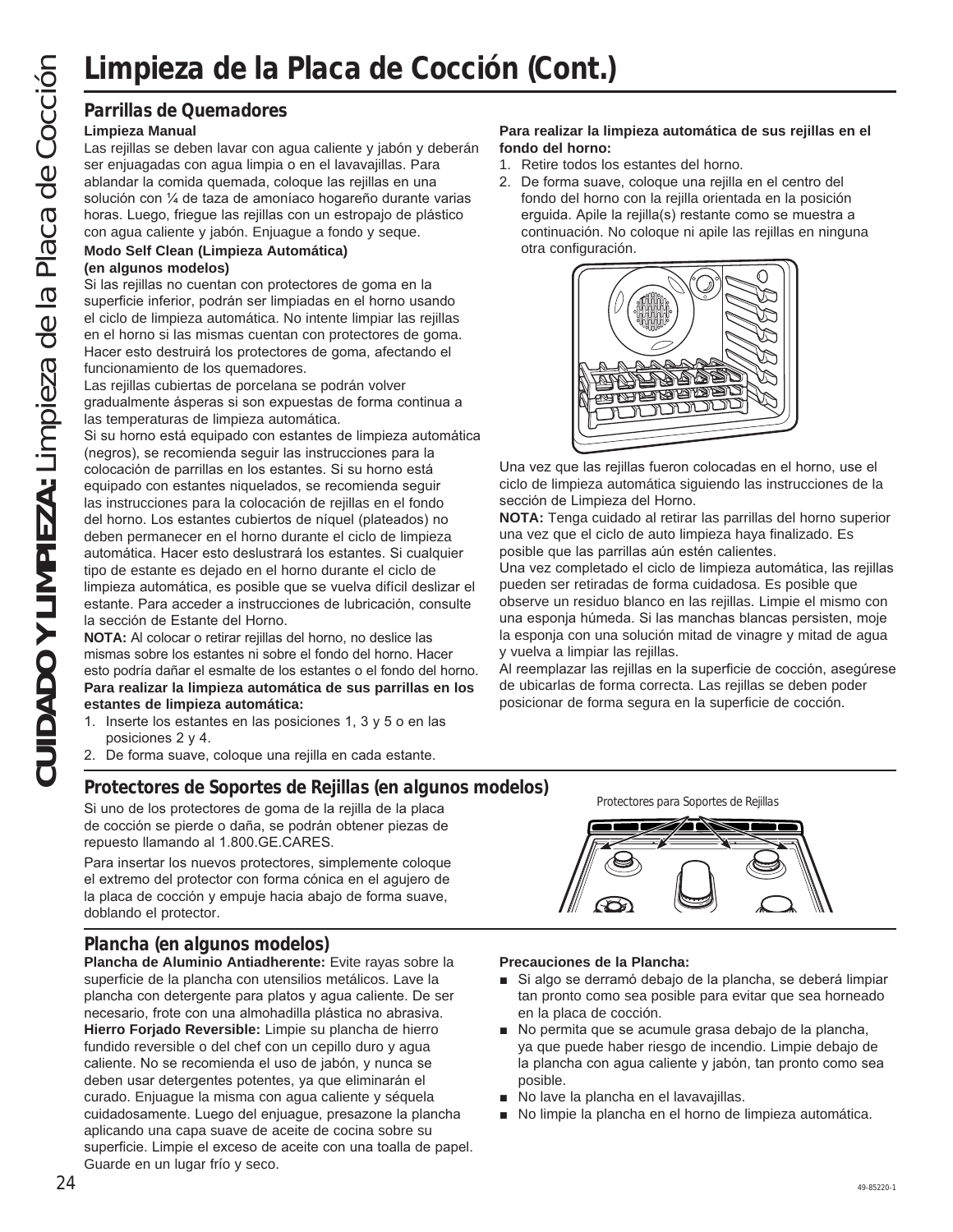# **Limpieza de la Puerta y el Cajón**

### **Limpieza de la Puerta del Horno**

### **Limpieza del Interior de la Puerta**

No permita que el excedente de agua entre a ningún agujero o ranuras de la puerta.

Aplique detergente para lavar platos sobre cualquier salpicadura que haya sobre el vidrio debido al horneado. Use a non-scratch sponge to clean it off. Luego limpie el vidrio con una tela con jabón para eliminar cualquier residuo y seque.

The area outside the gasket can be cleaned with a soap-filled non-scratch sponge. No frote ni limpie la junta de la puerta; posee una resistencia extremadamente baja a la abrasión.

Si observa que la junta se empieza a gastar, se deshilacha o daña de cualquier forma y si quedó fuera de la puerta, deberá reemplazar la misma.

### **Limpieza del Exterior de la Puerta**

Si las manchas en el borde de la ventana de la puerta son persistentes, use un limpiador abrasivo suave o una esponja con estropajo para obtener un mejor resultado. No use este método sobre ninguna otra superficie.

### **Superficies de Acero Inoxidable (en algunos modelos)**

No use virutas de acero; éstas dañarán la superficie.

Para limpiar la superficie de acero inoxidable, use agua tibia con jabón o un limpiador o pulidor para acero inoxidable. Siempre limpie la superficie en la dirección del veteado. Siga las instrucciones del limpiador para limpiar la superficie de acero inoxidable.

Los limpiadores con ácido oxálico tales como Bar Keepers Friend Soft Cleanser<sup>™</sup> eliminarán el óxido, deslustres y pequeñas manchas sobre la superficie. Use sólo un limpiador líquido libre de material abrasivo y frote en la dirección de las líneas del cepillo con una esponja suave y húmeda.

Para realizar consultas sobre la adquisición de productos, incluyendo limpiadores o pulidores para electrodomésticos de acero inoxidable, lea las secciones de Asistencia y Accesorios, en el comienzo de este manual.

### **Cajón de Almacenamiento Extraíble (en algunos modelos)**

El cajón de almacenamiento es un buen lugar para guardar utensilios de cocina y panadería. No guarde plásticos ni materiales inflamables en el cajón.

El cajón de almacenamiento se podrá retirar para limpiar debajo de la cocina. Limpie el cajón de almacenamiento con una tela o esponja húmeda. Nunca use abrasivos duros ni almohadillas para fregar.

### **Retiro del Cajón de Almacenamiento:**

- 1. Empuje el cajón hacia afuera hasta que se detenga.
- 2. Incline el frente del cajón hacia arriba y empuje el mismo hacia fuera de la cocina.

### **Cajón asador extraíble (en algunos modelos)**

**NOTA:** Para los modelos con un cajón para asar, antes de realizar cualquier ajuste, limpieza o servicio técnico, desconecte el suministro de corriente eléctrica de la cocina desde el panel de distribución del hogar, retirando el fusible o desconectando el disyuntor. Asegúrese de que el cajón para asar esté frío.

La mayor parte de la limpieza se puede realizar con el cajón en su lugar. Sin embargo, el cajón puede ser retirado si es necesario continuar con la limpieza. Use agua caliente y jabón para limpiar a fondo.

### **Removing the Broil Drawer:**

- 1. Cuando el asador este frio, retire a rejilla y la bandeja.
- 2. Jale el cajón hacia afuera hasta que se detenga, después regréselo cerca de una pulgada.
- 3. Sujete la jaladera, levante y jale el cajón hacia afuera. Limpie el cajón con agua caliente y jabón.

### **Reemplazo del Cajón de Almacenamiento:**

- 1. Apoye los costados del cajón en los topes de la cocina.
- 2. Empuje directamente hacia atrás hasta que el cajón quede en su posición.
- 3. Deslice el cajón completamente dentro



del horno. El cajón de almacenamiento se podrá retirar para limpiar debajo de la cocina.

### **Replacing the Broil Drawer:**

- 1. Hold the broil drawer in the raised position as you slide it partway into the range.
- 2. Lower the drawer and push it completely closed.

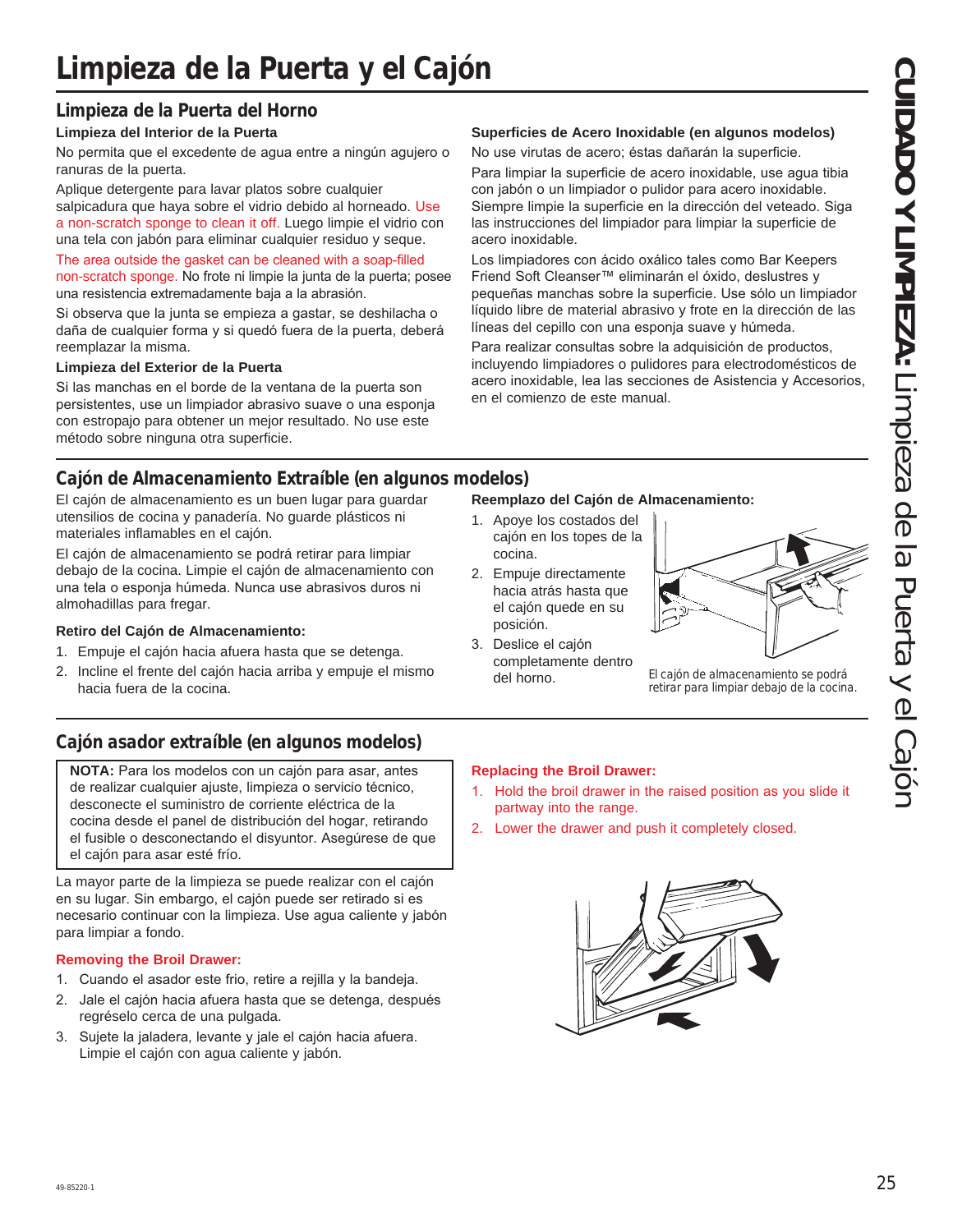# **CUIDADO Y LIMPIEZA:** Mantenimiento **CUIDADO Y LIMPIEZA: Mantenimiento**

**Mantenimiento**

### **Luz del Horno**



**ADVERTENCIA** PELIGRO DE DESCARGA O QUEMADURAS: Antes de reemplazar la lámpara de luz del horno,<br>**ADVERTENCIA** desconecte la conexión eléctrica del horno del fusible principal o del panel del disyuntor. Si esto no se cumple, se podrá producir una descarga eléctrica o un incendio.

**PRECAUCIÓN** RIESGO DE INCENDIO: La tapa de vidrio y la lámpara de luz se deberán retirar cuando estén **PRECAUCIÓN** frías. Tocar el vidrio caliente sin protección en las manos o con un trapo húmedo puede ocasion frías. Tocar el vidrio caliente sin protección en las manos o con un trapo húmedo puede ocasionar quemaduras.



**PRECAUCIÓN** Antes de reemplazar la lámpara de luz del horno, desconecte la conexión eléctrica de la cocina del<br>**PRECAUCIÓN** fusible principal o del panel del disyuntor. Asegúrese de dejar que la tapa de la luz y la lámpar enfríen completamente.

> La lámpara de luz del horno está cubierta por una tapa de vidrio extraíble que es sostenida por un cable que la cruza. Retire la puerta del horno, si lo desea, para llegar a la tapa fácilmente. Retire la puerta del horno, si lo desea, para llegar a la tapa fácilmente. Para acceder a instrucciones detalladas sobre el retiro de la puerta del horno, consulte la sección sobre Cómo Retirar la Puerta del Horno.

### **Reemplazo de la Lámpara:**

- 1. Desconecte el cable de electricidad a la cocina.
- 2. Mantenga estable la tapa de vidrio, de modo que no se caiga al ser liberada.
- 3. Deslice la misma cerca del borde del suspensor de la tapa, hasta que la tapa sea liberada. **No retire ningún tornillo para retirar la tapa de vidrio.**
- 4. Reemplace la lámpara por una para electrodomésticos de 40 watts. No toque la lámpara caliente con la mano o una **tela húmeda. Sólo retire la lámpara cuando esté fría.**
- 5. Mantenga la tapa de vidrio estable sobre la lámpara nueva.
- 6. Empuje el suspensor de la tapa del cable cerca del borde, hasta que el borde del suspensor de la tapa del cable esté ubicado en el borde de la tapa de vidrio.
- 7. Conecte la electricidad a la cocina.

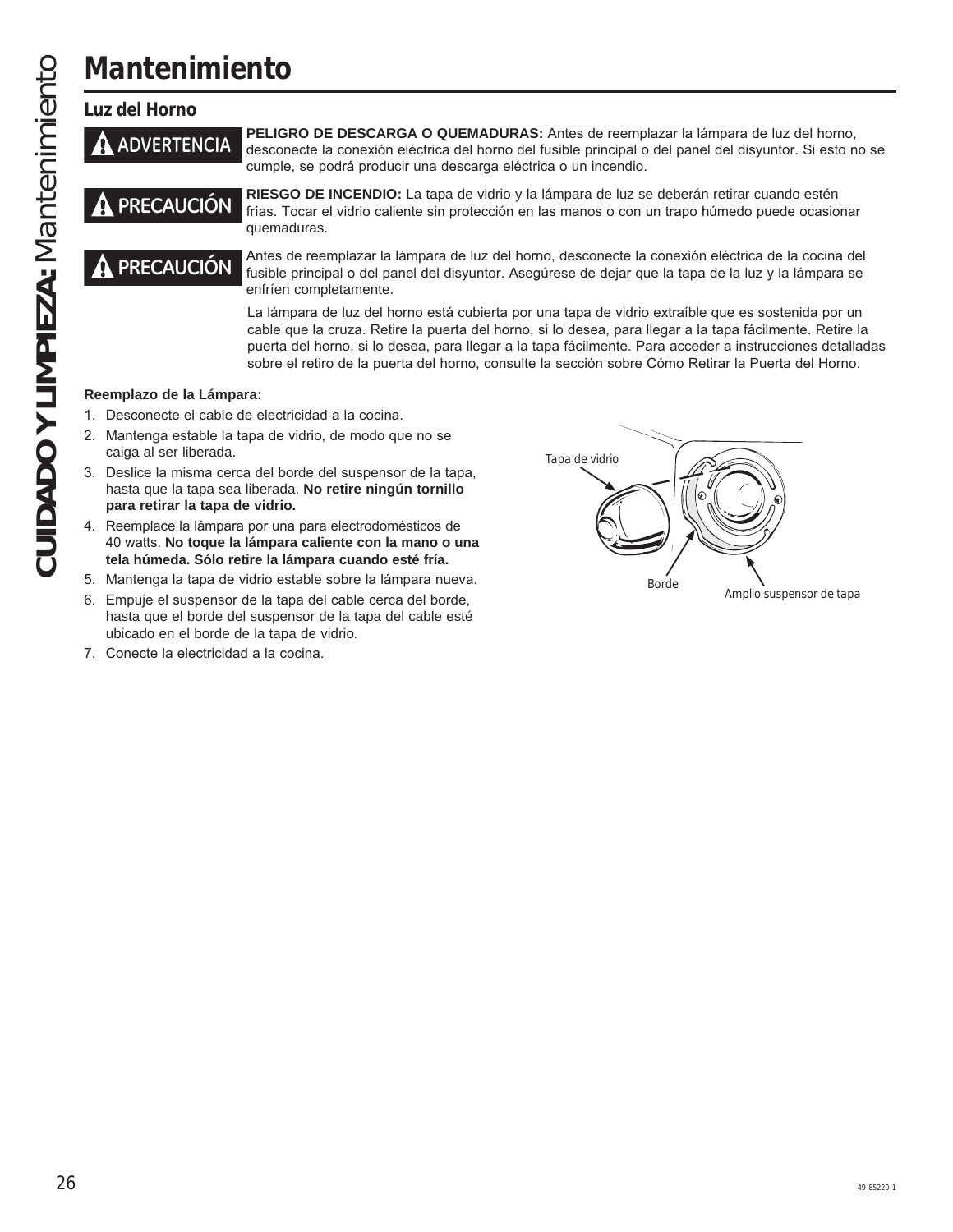# **Mantenimiento (Cont.)**

### **Puerta del Horno Desmontable**

La puerta es muy pesada. Tenga cuidado al retirar y levantar la puerta. No levante la puerta usando la manija.



**ADVERTENCIA** Si se eliminan de forma inapropiada, las bisagras de la puerta del horno se podrán cerrar repentinamente y ocasionar lesiones personales sobre extremidades que estén cerca de la bisagra. Siga las siguientes instrucciones, a fin de evitar riesgos de lesión al retirar y volver a instalar la puerta del horno.

### **Retiro de la Puerta:**

- 1. Abra la puerta totalmente.
- 2. Sobre cada bisagra, deslice el bloqueo de la bisagra hacia arriba, asegurando que se ajuste en su posición totalmente hacia arriba.
- 3. Firmemente tome ambos lados de la puerta cerca de la manija.
- 4. Cierre la puerta hasta que la parte superior de la misma quede a aproximadamente 3" de la estructura de la cocina.
- 5. Levante la puerta hacia arriba y afuera de la cocina, hasta que ambos brazos de las bisagras estén fuera de las ranuras de la estructura de la cocina.

### **Reemplazo de la Puerta:**

- 1. Firmemente tome ambos lados de la puerta cerca de la manija.
- 2. Con la puerta en el mismo ángulo que en la posición de retiro, apoye la abertura en la parte inferior del brazo de la bisagra izquierda sobre el extremo inferior de la ranura de la bisagra izquierda. La abertura en el brazo de la bisagra deberá estar totalmente apoyada en la parte inferior de la ranura. Repita el procedimiento del lado derecho.
- 3. Abra la puerta totalmente. Si la puerta no se abre completamente, los brazos de la manija no están asentados correctamente. Retire la puerta de la cocina y repita el Paso 2.
- 4. Empuje los bloqueos de la bisagra hacia abajo hasta la posición de bloqueo.
- 5. Cierre la puerta del horno.





Empuje los bloqueos de las bisagras hacia arriba para desbloquearlos





Posición de retiro



bisagra hacia abajo para bloquear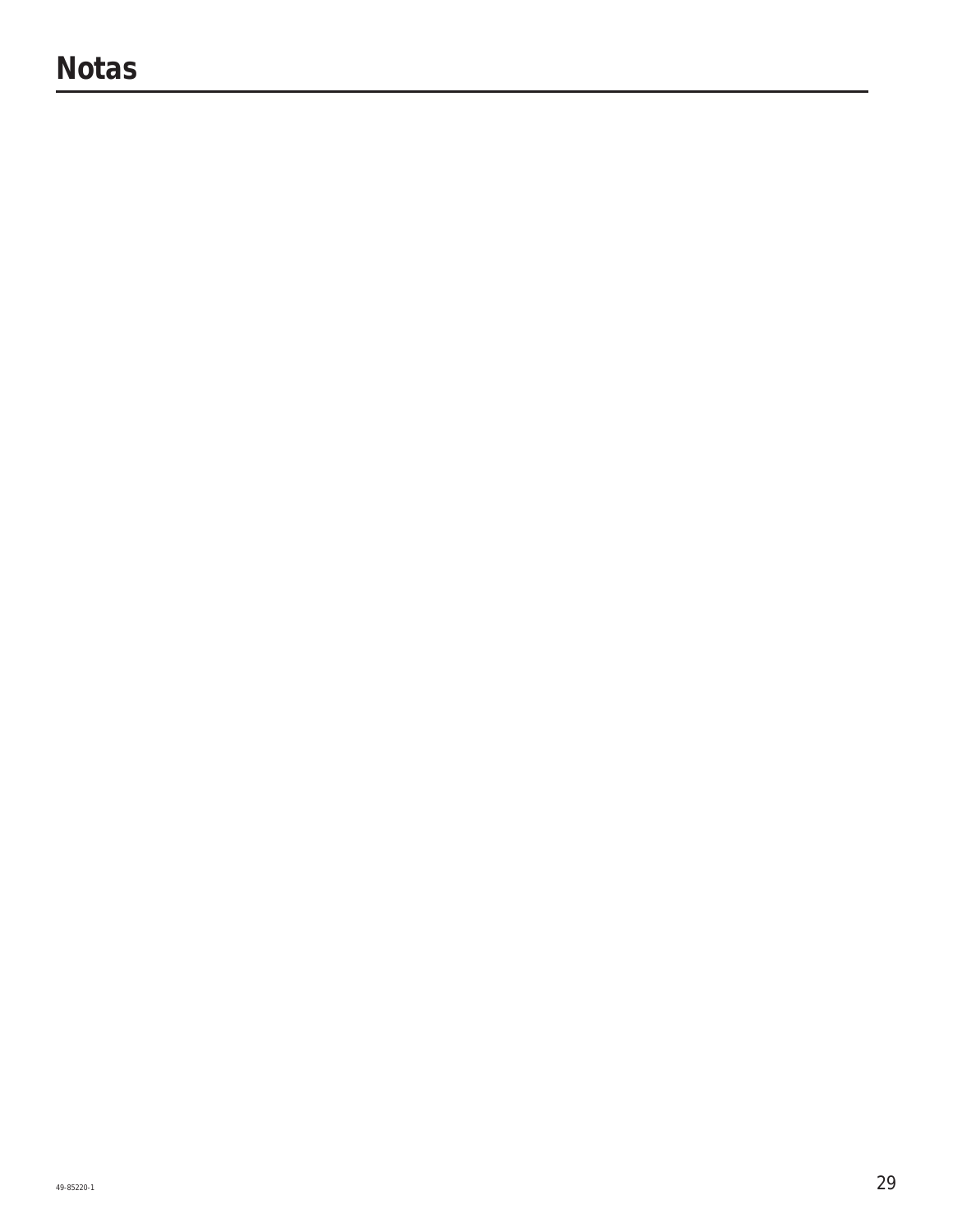# **Consejos para la Solución de Problemas...** Antes de solicitar el servicio técnico

| solicitar reparaciones.                                                  | ¡Ahorre tiempo y dinero! Primero revise los cuadros que aparecen en las siguientes páginas y es posible que no necesite                                                                                                                                                                                                                                                |                                                                                                                                                                                                                                                                                                                                                                                                           |
|--------------------------------------------------------------------------|------------------------------------------------------------------------------------------------------------------------------------------------------------------------------------------------------------------------------------------------------------------------------------------------------------------------------------------------------------------------|-----------------------------------------------------------------------------------------------------------------------------------------------------------------------------------------------------------------------------------------------------------------------------------------------------------------------------------------------------------------------------------------------------------|
| Problema                                                                 | <b>Causa Posible</b>                                                                                                                                                                                                                                                                                                                                                   | Qué Hacer                                                                                                                                                                                                                                                                                                                                                                                                 |
| Mi horno nuevo no<br>cocina como el anterior.                            | Su horno nuevo cuenta con un sistema de cocción<br>diferente con relación al anterior y, por lo tanto, es<br>posible que cocine de forma diferente.                                                                                                                                                                                                                    | Durante los primeros usos, siga los tiempos y<br>temperaturas de sus recetas atentamente y use<br>las posiciones de los estantes recomendadas en la<br>Guía de Cocción. Si aún piensa que su horno nuevo<br>cocina con demasiado calor o demasiado frío, podrá<br>ajustar el termostato usted mismo para aplicar su<br>preferencia de cocción específica. Consulte la sección<br>de Funciones Especiales. |
| La comida no se hornea<br>de forma apropiada                             | Controles del horno configurados de forma<br>incorrecta.                                                                                                                                                                                                                                                                                                               | Consulte la sección Modos de Cocción.                                                                                                                                                                                                                                                                                                                                                                     |
|                                                                          | La posición del estante es incorrecta.                                                                                                                                                                                                                                                                                                                                 | Consulte la sección Guía de Cocción.                                                                                                                                                                                                                                                                                                                                                                      |
|                                                                          | El estante no está nivelado.                                                                                                                                                                                                                                                                                                                                           | Para acceder a instrucciones sobre cómo nivelar su<br>cocina, consulte las Instrucciones de Instalación.                                                                                                                                                                                                                                                                                                  |
|                                                                          | Uso de un utensilio incorrecto o de un utensilio de<br>tamaño inadecuado.                                                                                                                                                                                                                                                                                              | Consulte la sección de Utensilios.                                                                                                                                                                                                                                                                                                                                                                        |
|                                                                          | La temperatura del horno debe ser ajustada.                                                                                                                                                                                                                                                                                                                            | Consulte la sección Funciones Especiales.                                                                                                                                                                                                                                                                                                                                                                 |
| La comida no asa de<br>forma apropiada                                   | Controles del horno configurados de forma<br>incorrecta.                                                                                                                                                                                                                                                                                                               | Asegúrese de seleccionar el modo correcto para<br>asar. Consulte la sección Guía de Cocción.                                                                                                                                                                                                                                                                                                              |
|                                                                          | Se usó una posición incorrecta del estante.                                                                                                                                                                                                                                                                                                                            | Para acceder a sugerencias de ubicación de los<br>estantes, consulte la Guía de Cocción.                                                                                                                                                                                                                                                                                                                  |
|                                                                          | Utensilio de cocina inadecuado para asar.                                                                                                                                                                                                                                                                                                                              | Use una olla específicamente diseñada para asar                                                                                                                                                                                                                                                                                                                                                           |
|                                                                          | El papel de aluminio sobre la olla para asar<br>no fue ajustado de forma apropiada ni cortado<br>apropiadamente para drenar la grasa.                                                                                                                                                                                                                                  | Si usará papel de aluminio en la olla para asar,<br>envuelva de forma ajustada y agregue cortes<br>conforme con aquellos en la olla para permitir que la<br>grasa sea drenada.                                                                                                                                                                                                                            |
| La temperatura del horno<br>es demasiado caliente o<br>demasiado fría    | La temperatura del horno debe ser ajustada.                                                                                                                                                                                                                                                                                                                            | Consulte la sección Funciones Especiales.                                                                                                                                                                                                                                                                                                                                                                 |
| El horno y/o la pantalla<br>parecen no estar                             | Es posible que un fusible de su hogar se haya<br>quemado o que el disyuntor se haya desconectado.                                                                                                                                                                                                                                                                      | Reemplace el fusible o reinicie el disyuntor.                                                                                                                                                                                                                                                                                                                                                             |
| funcionando                                                              | Controles del horno configurados de forma<br>incorrecta.                                                                                                                                                                                                                                                                                                               | Consulte la sección Uso del Horno.                                                                                                                                                                                                                                                                                                                                                                        |
|                                                                          | El horno se encuentra en Sabbath Mode (Modo<br>Sabático)                                                                                                                                                                                                                                                                                                               | Verifique que el horno no esté en Sabbath Mode<br>(Modo Sabático). Consulte la sección Funciones<br>Especiales.                                                                                                                                                                                                                                                                                           |
|                                                                          | El reloj está apagado.                                                                                                                                                                                                                                                                                                                                                 | Consulte la sección de Controles del Horno o<br>Funciones Especiales.                                                                                                                                                                                                                                                                                                                                     |
| Sonido de "chisporroteo"<br>o "traqueo"                                  | Éste es el sonido de metal calentándose o<br>enfriándose durante las funciones de cocción y<br>limpieza.                                                                                                                                                                                                                                                               | Esto es normal.                                                                                                                                                                                                                                                                                                                                                                                           |
| La cocina está haciendo<br>un sonido de "clic"<br>cuando uso el horno.   | Su estufa fue diseñada para mantener un control<br>más ajustado sobre la temperatura del horno.<br>Es posible que escuche que los elementos de<br>calentamiento del horno hagan sonidos de "clic"<br>con mayor frecuencia que con hornos más<br>antiguos para lograr mejores resultados durante<br>los ciclos de horneado, asado, convección y<br>limpieza automática. | Esto es normal.                                                                                                                                                                                                                                                                                                                                                                                           |
| A veces el horno tarda<br>más en precalentarse a la<br>misma temperatura | Utensilio o comida en el horno                                                                                                                                                                                                                                                                                                                                         | El utensilio o la comida en el horno hará que éste<br>tarde más en precalentarse. Retire estos artículos para<br>reducir el tiempo de precalentamiento.                                                                                                                                                                                                                                                   |
|                                                                          | Número de estantes en el horno                                                                                                                                                                                                                                                                                                                                         | Agregar más estantes al horno hará que éste tarde<br>más en precalentarse. Retire algunos estantes.                                                                                                                                                                                                                                                                                                       |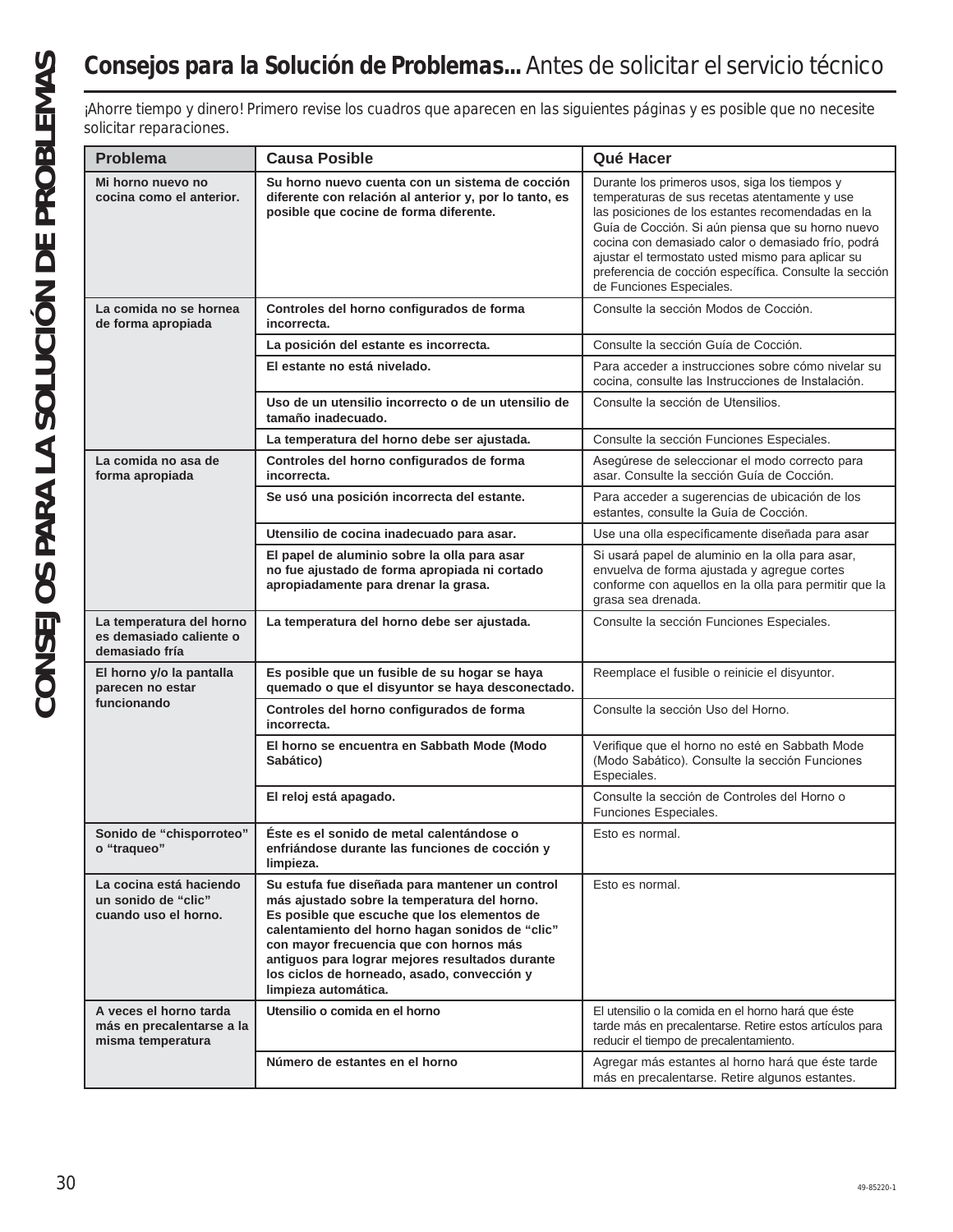# **Consejos para la Solución de Problemas...** Antes de solicitar el servicio técnico

| <b>Problema</b>                                                                  | <b>Causa Posible</b>                                                                                                            | Qué Hacer                                                                                                                                                                                                                                                                                                                                                                             |
|----------------------------------------------------------------------------------|---------------------------------------------------------------------------------------------------------------------------------|---------------------------------------------------------------------------------------------------------------------------------------------------------------------------------------------------------------------------------------------------------------------------------------------------------------------------------------------------------------------------------------|
|                                                                                  |                                                                                                                                 |                                                                                                                                                                                                                                                                                                                                                                                       |
| La luz del horno no<br>funciona                                                  | La lámpara está floja o presenta defectos.                                                                                      | Ajuste o reemplace la lámpara. Para acceder a<br>instrucciones sobre cómo reemplazar la lámpara, consulte<br>la sección de Mantenimiento.                                                                                                                                                                                                                                             |
| El modo de limpieza<br>automática del horno no<br>funciona                       | La temperatura del horno es demasiado<br>caliente como para configurar la limpieza<br>automática.                               | Espere a que el horno se enfríe.                                                                                                                                                                                                                                                                                                                                                      |
|                                                                                  | Los controles del horno están configurados de<br>forma incorrecta.                                                              | Consulte la sección de Limpieza del Horno.                                                                                                                                                                                                                                                                                                                                            |
| Exceso de humo<br>durante un ciclo de<br>limpieza                                | Suciedad o grasa excesiva.                                                                                                      | Presione la tecla Cancel/Off (Cancelar/ Apagar) Abra las<br>ventanas para liberar el humo en la habitación. Espere a<br>que el horno se enfríe por debajo de la temperatura de<br>desbloqueo. Limpie el exceso de suciedad y reinicie el<br>ciclo de limpieza.                                                                                                                        |
| El horno no limpia<br>luego de un ciclo de                                       | Los controles del horno están configurados de<br>forma incorrecta.                                                              | Consulte la sección de Limpieza del Horno.                                                                                                                                                                                                                                                                                                                                            |
| limpieza                                                                         | El horno estaba demasiado sucio.                                                                                                | Limpie derrames excesivos antes de iniciar el ciclo de<br>limpieza. Es posible que, en hornos con mucha suciedad,<br>sea necesario usar la limpieza automática nuevamente o<br>usarla durante un período de tiempo más prolongado.                                                                                                                                                    |
| Fuerte olor a<br>"quemado" o a "aceite"<br>desde la ventilación                  | Esto es normal en un horno nuevo y<br>desaparecerá con el tiempo.                                                               | Para acelerar el proceso, configure un ciclo de limpieza<br>automática por un mínimo de 3 horas. Consulte la sección<br>de Limpieza del Horno.                                                                                                                                                                                                                                        |
| Humo excesivo al asar                                                            | La comida está demasiado cerca del quemador.                                                                                    | Baje la posición del estante con comida.                                                                                                                                                                                                                                                                                                                                              |
| La traba del horno no<br>se abre.                                                | La temperatura dentro del horno no descendió<br>hasta la temperatura de desbloqueo.                                             | Presione la tecla Cancel/Off (Cancelar/ Apagar). Espere<br>a que el horno se enfríe por debajo de la temperatura de<br>desbloqueo.                                                                                                                                                                                                                                                    |
| "TRABA DE LA<br>PUERTA" titila en la<br>pantalla.                                | El ciclo de limpieza automática o de limpieza<br>con vapor fue seleccionado pero la puerta no<br>está bloqueada.                | Bloquee la puerta del horno.                                                                                                                                                                                                                                                                                                                                                          |
| "F - y un número o<br>letra" titila en la pantalla                               | Tiene un código de error de función.                                                                                            | Presione la tecla Cancel/Off (Cancelar/ Apagar) Permita<br>que el horno se enfríe durante una hora. Vuelva a poner<br>el horno en funcionamiento. Si el código de la función<br>se repite, desconecte totalmente la corriente del horno<br>durante por lo menos 30 minutos y vuelva a conectar la<br>misma. Si el código de error de función se repite, llame al<br>servicio técnico. |
| El reloj titila debido a un<br>corte de corriente                                | Corte o exceso de corriente                                                                                                     | Reinicie el reloj. Si el horno estuvo en uso, deberá reiniciar<br>el mismo presionando la tecla Cancel/ Off (Cancelar/<br>Apagar) configurando el reloj y reiniciando cualquier<br>función de cocción.                                                                                                                                                                                |
| <b>Controles de Bloqueo</b><br>o Control La función de<br>bloqueo está activada. |                                                                                                                                 | Si aparece LOC ON en la pantalla, el control de la cocina<br>está bloqueado. Apaque esta función para usar la cocina.<br>Consulte la sección de Controles del Horno.                                                                                                                                                                                                                  |
| Los quemadores no se<br>encienden                                                | El enchufe en la cocina no está completamente<br>insertado en el toma corriente eléctrico.                                      | Asegúrese de que el cable de electricidad esté enchufado<br>en un tomacorriente correctamente conectado a tierra.et.                                                                                                                                                                                                                                                                  |
|                                                                                  | El suministro de gas no fue conectado o<br>encendido.                                                                           | Consulte las Instrucciones de Instalación provistas con su<br>cocina.                                                                                                                                                                                                                                                                                                                 |
|                                                                                  | Es posible que un fusible de su hogar se<br>haya quemado o que el disyuntor se haya<br>desconectado.                            | Reemplace el fusible o reinicie el disyuntor.                                                                                                                                                                                                                                                                                                                                         |
|                                                                                  | Las piezas del quemador no fueron<br>reemplazadas correctamen.                                                                  | Lea la sección de Cuidado y Limpieza.                                                                                                                                                                                                                                                                                                                                                 |
|                                                                                  | Es posible que las hendiduras de los<br>quemadores, o el puerto del encendedor<br>redondo en el quemador oval, estén atascados. | Retire los quemadores o limpie los mismos. Controle<br>que no haya comida quemada ni grasa en el área del<br>electrodo. Lea la sección de Cuidado y Limpieza.                                                                                                                                                                                                                         |
|                                                                                  | Residuos de comida en el electrodo                                                                                              | Suavemente pula el extremo plano del electrodo con una<br>lima de uñas o con una lija hasta que quede brilloso.                                                                                                                                                                                                                                                                       |